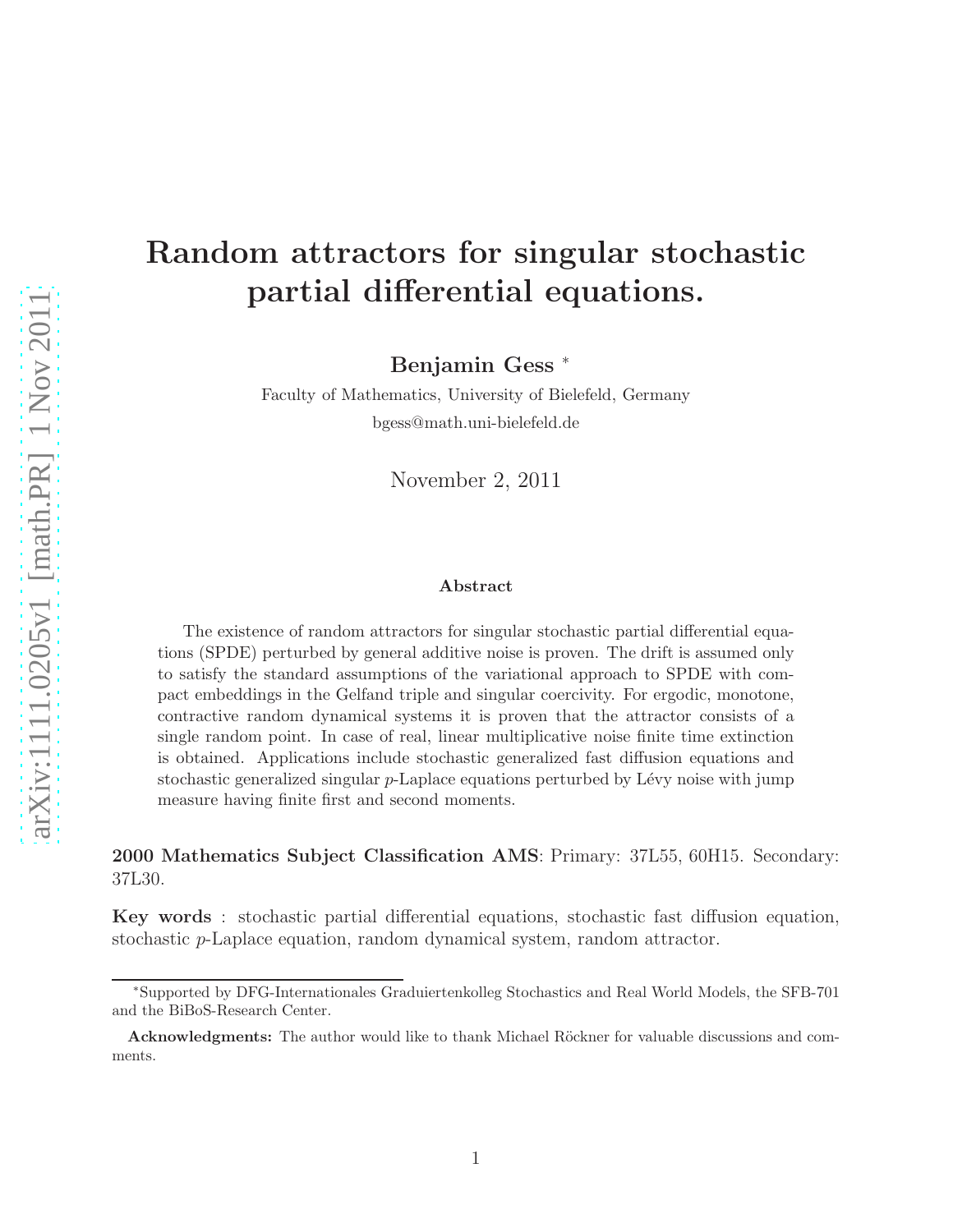# 0 Introduction

The dynamical behaviour of random systems induced by stochastic (partial) differential equations has attained much interest in recent years. Especially the analysis of the long-time behaviour of such systems by means of the existence of random attractors has been intensively discussed since the foundational work in [\[24,](#page-37-0) [25,](#page-37-1) [43\]](#page-38-0). However, for quasilinear SPDE the existence of random attractors could so far only be proven for degenerate drifts occurring for example in porous media and degenerate  $p$ -Laplace equations. The case of singular equations requires different techniques and is solved in this paper for the first time. The existence of attractors to certain singular PDE such as singular reaction-diffusion equations has been an open problem even in the deterministic case. For related results on deterministic, degenerate PDE which are partially complemented by this paper we refer to [\[15,](#page-36-0) [16,](#page-36-1) [17,](#page-36-2) [18,](#page-36-3) [19,](#page-36-4) [36,](#page-38-1) [45,](#page-38-2) [49,](#page-39-0) [50\]](#page-39-1) and references therein.

Until recently the existence of random attractors could only be shown for concrete examples of SPDE of semilinear type, i.e. of the form

$$
dX_t = (AX_t + F(X_t))dt + B(X_t)dW_t,
$$

with linear main part  $A$ . The first approach to a truly quasilinear stochastic equation has been presented in [\[11\]](#page-36-5) by proving the existence of random attractors for generalized stochastic porous media equations. This specific example has then been recovered in [\[30\]](#page-37-2) (at least for more regular noise) as an application of a first general result providing the existence of random attractors for a class of SPDE perturbed by general noise, i.e. for equations of the form

<span id="page-1-0"></span>
$$
dX_t = A(X_t)dt + dN_t.
$$

In that paper superlinear/degenerate drifts, i.e. satisfying  $V^* \langle A(v), v \rangle_V \ge c||v||_V^{\alpha}$  with  $\alpha \ge 2$ as well as an additional approximative coercivity condition have been considered. Regarding applications, the superlinear case corresponds to degenerate parabolicity as occurring for example in porous media equations and degenerate p-Laplace equations.

The results mentioned above are complemented in several ways by the present paper. First, we consider SPDE with *singular* drift (i.e. satisfying  $v \cdot \langle A(v), v \rangle_V \ge c||v||_V^{\alpha} = \frac{c}{||v||_V^{\alpha}}$  $\frac{c}{\|v\|_V^{2-\alpha}}\|v\|^2$ with  $1 < \alpha < 2$  of the form

$$
dX_t = A(t, X_t)dt + dN_t.
$$

Such equations are called singular since the coercivity coefficient  $\frac{c}{\|v\|_V^{2-\alpha}}$  is singular when  $||v||_V$  approaches 0. Second, we will not require the additional approximative coercivity condition used in [\[30\]](#page-37-2) and thereby we are able to allow much rougher noise  $N_t$ . Third, we present an approach that allows to combine the knowledge about the existence of a random pullback attractor and the ergodicity of the associated Markovian semigroup to prove that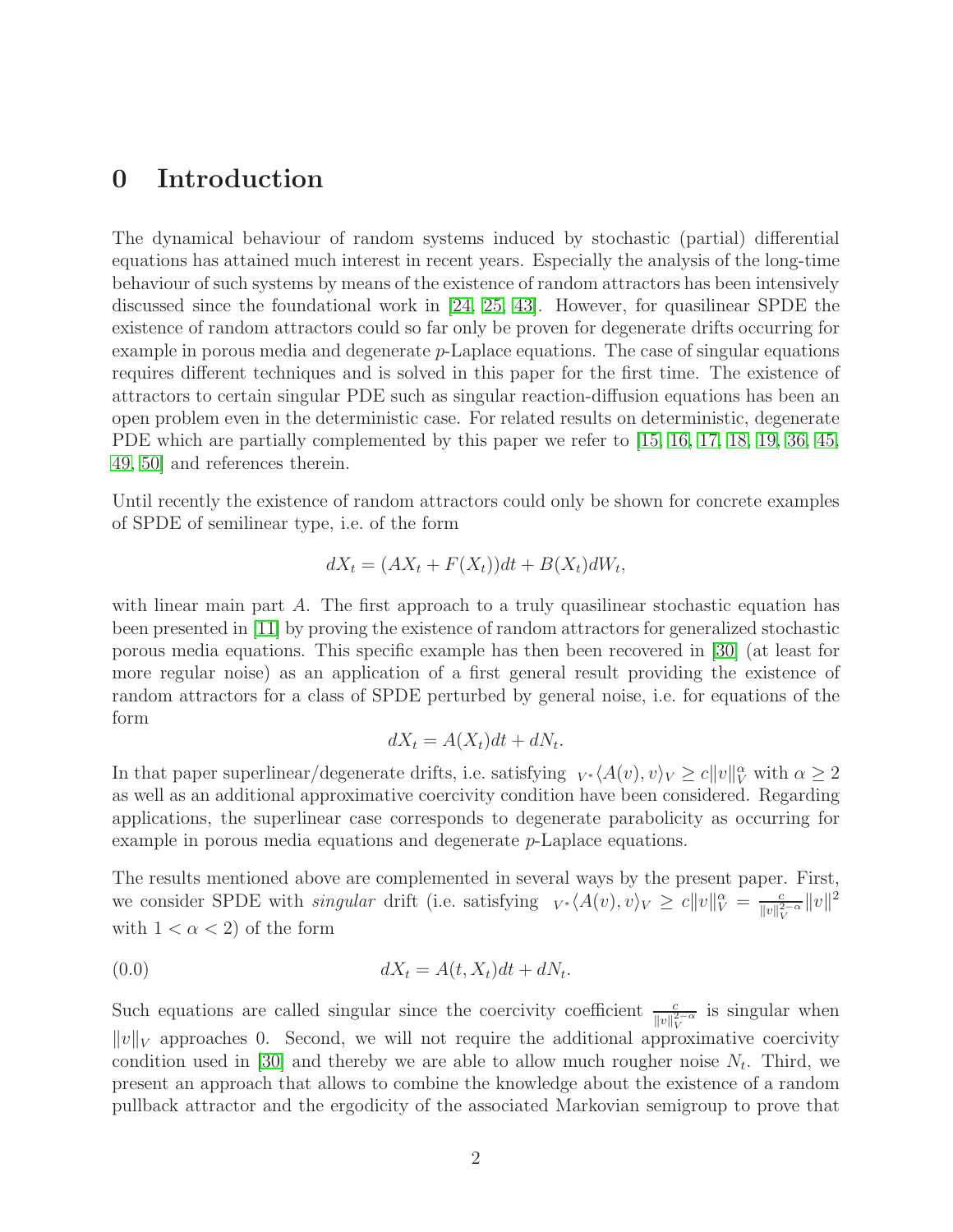the random attractor consists of a single random point, which in turn is a globally stable equilibrium of the RDS.

For deterministic equations it is well known that the dynamical behaviour of systems induced by singular equations differs strongly from the one produced by superlinear/degenerate drifts. For example, while solutions to porous media equations (PME) decay to 0 at a polynomial rate (cf. [\[4\]](#page-35-0)), finite time extinction occurs for solutions to fast diffusion equations (cf. [\[48\]](#page-39-2) and references therein). Concerning the existence of attractors two main obstacles occur in case of singular drifts. First, it is more difficult to obtain a global control for the solutions or in other words to prove bounded absorption for the associated RDS, since the coercivity coefficient in

$$
_{V^*}\langle A(v),v\rangle_V \geq \frac{c}{\|v\|_V^{2-\alpha}}\|v\|_V^2
$$

degenerates for large values of v. This problem is solved by the present paper by proving new a priori estimates for singular ODE. Second, the regularizing properties of singular equations are weaker than in the degenerate case. For example, consider the stochastic singular p-Laplace equation (SpLE) with reaction term  $G$ 

$$
dX_t = (div(|\nabla X_t|^{\alpha-2}\nabla X_t) + G(X_t)) dt + dN_t, \quad 1 < \alpha < 2.
$$

In the degenerate  $(\alpha > 2)$  and in the singular case  $(1 < \alpha < 2)$  solutions take values in  $W_0^{1,\alpha} \subseteq L^2$ . While for degenerate equations this implies regularization into the invariant subspace  $W_0^{1,2}$  $_{0}^{1,2}$ , this fails in the singular case. Therefore, a different technique to obtain attraction by a compact set is needed. Even in the deterministic case the existence of attractors to such singular equations has been an open problem.

Another prominent example of a singular SPDE is the stochastic fast diffusion equation

$$
(SFDE) \t dXt = (\Delta(|Xt|\alpha-1sgn(Xt)) + g(t)) dt + dNt, \t 1 < \alpha < 2.
$$

Among other applications, SFDE are used as models for heat diffusion in plasma and for self-organized criticality [\[8\]](#page-35-1). Concerning the theory of self-organized criticality, in particular the convergence of arbitrary initial states to the critical state (which is a key property of systems exhibiting *self-organized* criticality) and therefore the long-time behaviour of the solutions is of importance. Some results for SFDE perturbed by linear multiplicative spacetime noise have been given in [\[8,](#page-35-1) [9\]](#page-36-6). The physically relevant case of additive noise has not yet been considered. Application of our general result to SFDE with additive noise proves the existence of a pullback random attractor consisting of a single random point, or equivalently the existence of a globally stable random equilibrium. Stochastic porous media equations and SFDE have been intensively investigated in recent years (cf. e.g. [\[5,](#page-35-2) [6,](#page-35-3) [7,](#page-35-4) [26,](#page-37-3) [27,](#page-37-4) [28,](#page-37-5) [31,](#page-37-6) [39,](#page-38-3) [40\]](#page-38-4) and references therein).

In the applications it is important to consider noise with only small spatial correlations, which corresponds to noise satisfying only low spatial regularity. While in [\[30\]](#page-37-2) it essentially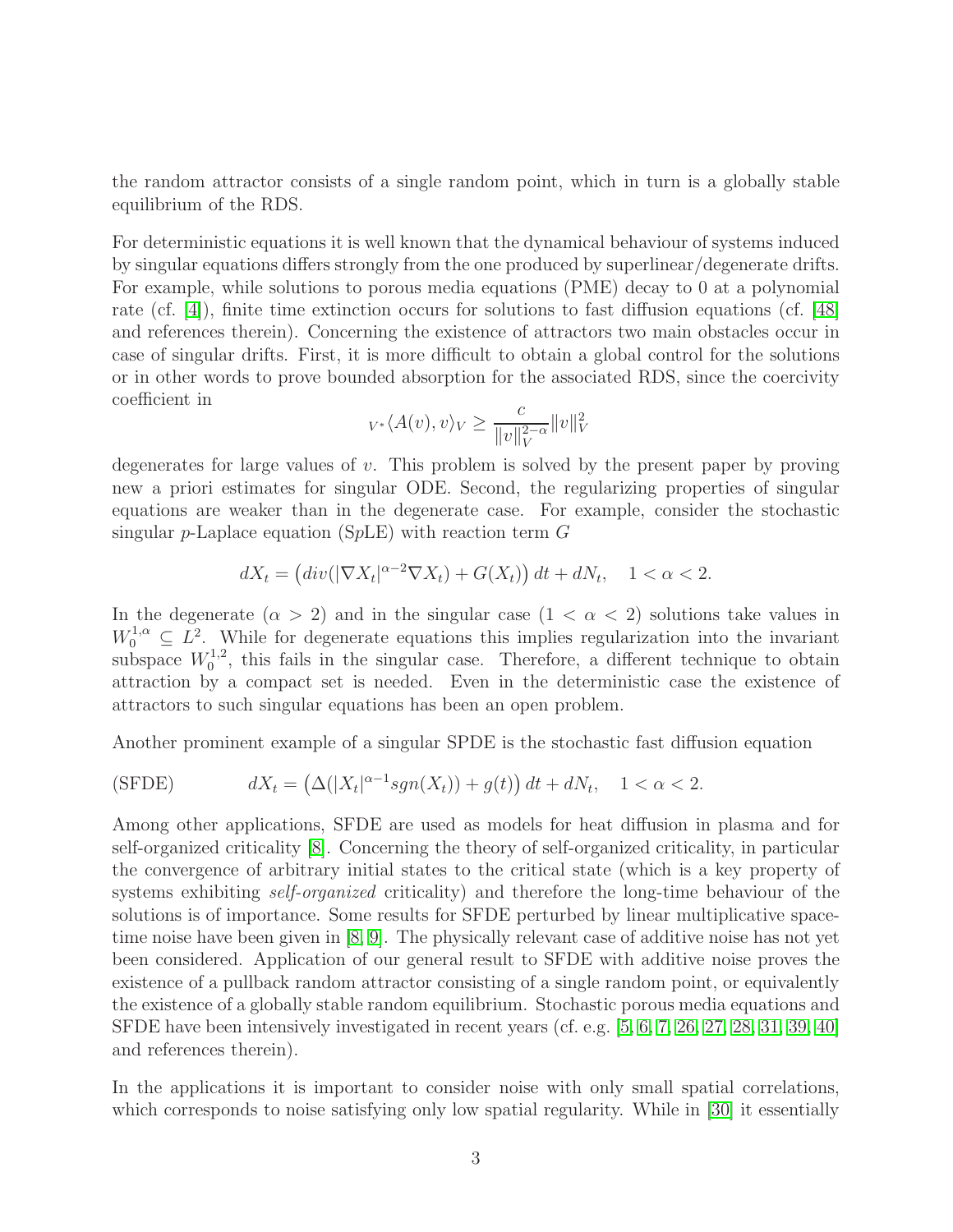had to be assumed  $\Delta N_t \in V$  we only require  $N_t \in V$  (where V is the Banach space of the Gelfand triple associated to the variational formulation of an SPDE, c.f.  $(A1)-(A4)$  below) by adopting a technique from [\[15\]](#page-36-0). In addition, in [\[30\]](#page-37-2) the drift A was assumed to be weakly coercive in some additional, compactly embedded space  $S \subseteq H$  (cf. [\[30,](#page-37-2) (H5)]). This assumption will not be needed here and thus our results apply to any singular equation of the form  $(0.0)$  fitting into the variational framework (i.e. satisfying  $(A1)-(A4)$  below) as long as the embedding  $V \subseteq H$  is compact. This enables us to cover stochastic *generalized* singular p-Laplace equations and stochastic generalized fast diffusion equations.

The main idea is that the variational approach to SPDE is based on a regularizing property of the drift, meaning that solutions take values in the smaller space  $V \subseteq H$  for almost all times. We use this property to deduce the compactness of the stochastic flow (i.e.  $S(t, s; \omega)B$ is a compact set for all  $B \subseteq H$  bounded), which in turn yields attraction by a compact set as soon as bounded absorption has been shown.

For deterministic dynamical systems  $\varphi$  on partially ordered spaces H it is well known that a monotonicity (or order-preserving) property of  $\varphi$  (i.e.  $\varphi(t)x \geq \varphi(t)y$ , for  $x \geq y$ ) significantly simplifies the dynamics. In some recent work (cf. [\[3,](#page-35-5) [12,](#page-36-7) [20,](#page-36-8) [21,](#page-37-7) [42\]](#page-38-5) and the references therein) such monotonicity properties have been used to study dynamical properties of RDS. In particular, in [\[21\]](#page-37-7) it has been shown that a monotone, ergodic RDS has a weak pullback attractor consisting of a single random point. However, it had to be assumed that the cone  $H_+ \subseteq H$  of nonnegative elements of H has nonempty interior, which is not satisfied by many commonly used state spaces, as for example  $L^p$  spaces. We prove that for an ergodic, monotone, contractive RDS on a partially ordered space satisfying the existence of upper bounds (i.e. for  $x, y \in H$  there exists  $z \in H$  with  $x, y \leq z$ ) the random attractor consists of a single point. In contrast to the assumptions in [\[21\]](#page-37-7), upper bounds do exist in  $L^p$  spaces as well as in  $H = (H_0^1(\mathcal{O}))^*$  and thus our results can be applied to SFDE as well as to SpLE. We emphasize that the standard approach to prove single-valuedness of the random attractor for degenerate equations (cf. e.g.  $[11, 30]$  $[11, 30]$ ) does not apply to singular equations since singular drifts do not satisfy the required strong monotonicity conditions.

As concrete examples we consider stochastic generalized fast diffusion equations and stochastic generalized singular p-Laplace equations perturbed by additive noise  $N_t$  with  $N_t$  having stationary increments, càdlàg paths and sufficiently slow growth. In particular, this includes all Lévy processes with jump measure having finite first and second moments. The general results will then prove existence and compactness of an associated RDS and the existence of a random pullback attractor. In the case that  $N_t$  is an infinite dimensional Brownian Motion, we will further prove that the associated Markovian semigroup is strongly mixing and that the random attractor consists of a single point, hence is a globally stable equilibrium point.

For singular SPDE perturbed by real linear multiplicative noise, i.e. of equations of the form

<span id="page-3-0"></span>(0.1) 
$$
dX_t = A(t, X_t)dt + \mu X_t \circ d\beta_t,
$$

we show that the long-time behaviour can be described by forward random attractors (and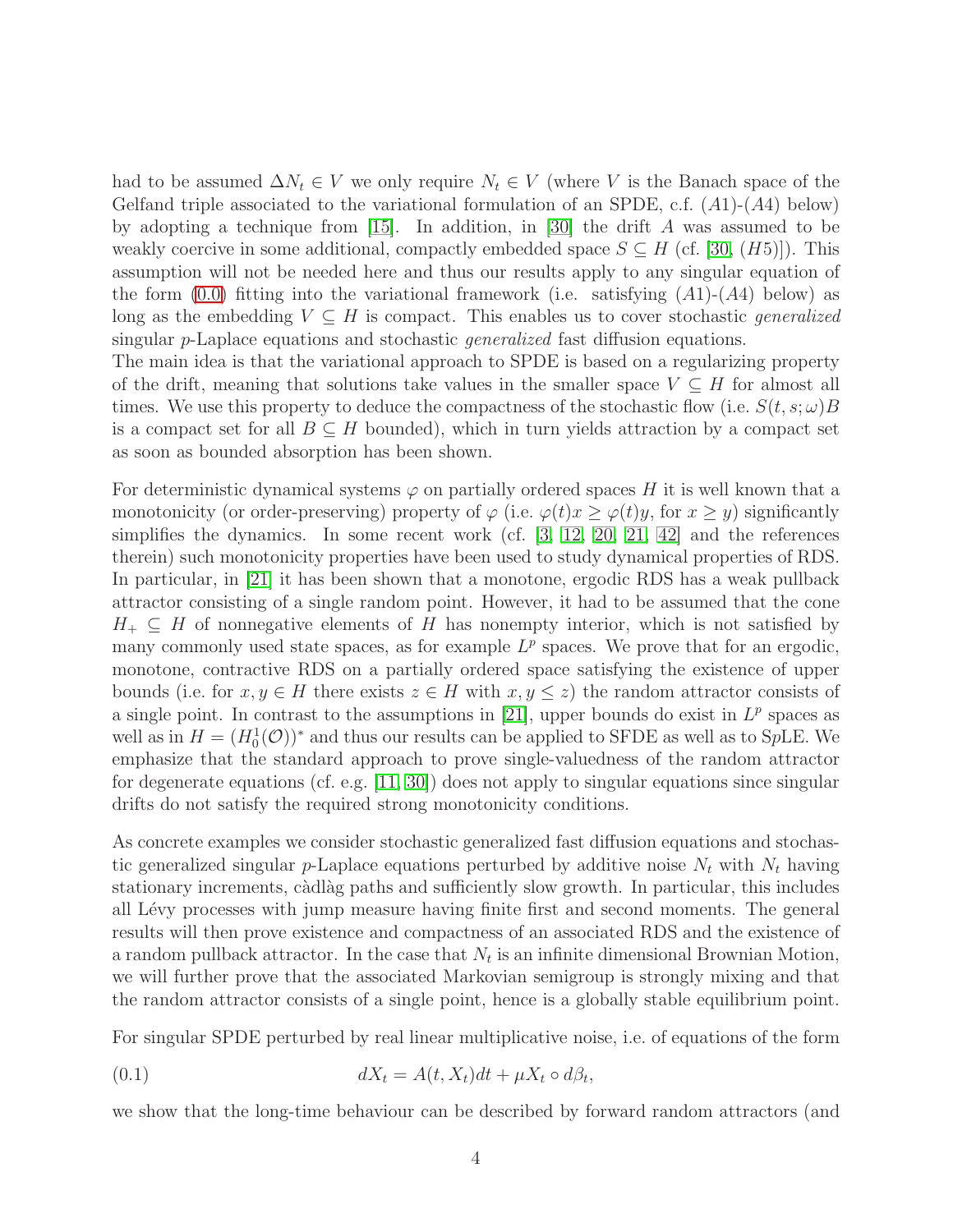hence weak random attractors), where  $\beta_t$  is a real-valued Brownian motion and ∘ is the Stratonovich stochastic integral. For the notions of forward and weak random attractors see [\[41\]](#page-38-6). In fact, we will show a lot more, namely finite time extinction, i.e.  $\mathcal{A}(\omega) = \{0\}$ is forward-absorbing. This result is related to the model of self-organized criticality as presented in [\[8\]](#page-35-1). With our simplified structure of the noise, i.e. space-independent noise, we can strengthen the assertion of finite time extinction with non-zero probability proven in [\[8\]](#page-35-1) to almost sure finite time extinction. We consider a stochastic perturbation in the Stratonovich sense, since the corresponding Itô noise causes an artificial stabilization of the random dynamics as it has been observed in [\[13\]](#page-36-9).

In Section 1 we recall some basics on stochastic flows, RDS and random attractors. The precise assumptions and main results will be given in Section 2, while their proofs are postponed to Section 4. In Section 3 we present the application of our general results to SFDE and SpLE.

# 1 Basics on stochastic flows and RDS

We now recall the basic framework of stochastic flows, RDS and random attractors. Let  $(H, d)$  be a complete separable metric space and  $((\Omega, \mathcal{F}, \mathbb{P}), \{\theta_t\}_{t \in \mathbb{R}})$  be a metric dynamical system, i.e.  $(t, \omega) \mapsto \theta_t(\omega)$  is  $(\mathcal{B}(\mathbb{R}) \otimes \mathcal{F}, \mathcal{F})$ -measurable,  $\theta_0 = id$ ,  $\theta_{t+s} = \theta_t \circ \theta_s$  and  $\theta_t$  is P-preserving, for all  $s, t \in \mathbb{R}$ .

**Definition 1.1** (Stochastic Flow). A family of maps  $S(t, s; \omega): H \to H$ ,  $s \leq t$  is said to be a stochastic flow, if for all  $\omega \in \Omega$ 

- (i)  $S(s, s; \omega) = id_H$ , for all  $s \in \mathbb{R}$ .
- (ii)  $S(t, s; \omega)x = S(t, r; \omega)S(r, s; \omega)x$ , for all  $t \ge r \ge s$ ,  $x \in H$ .

A stochastic flow  $S(t, s; \omega)x$  is called

- (iii) measurable if the map  $\omega \to S(t, s; \omega)x$  is measurable for all  $s \le t, x \in H$
- (iv) continuous if the map  $x \to S(t, s; \omega)x$  is continuous for all  $s \leq t, \omega \in \Omega$
- (v) a cocycle if

$$
S(t, s; \omega)x = S(t - s, 0; \theta_s \omega)x,
$$

for all  $x \in H$ ,  $\omega \in \Omega$  and all  $t \geq s$ .

**Definition 1.2** (Random Dynamical System). A measurable map  $\varphi : \mathbb{R}_+ \times \Omega \times H \to H$ satisfying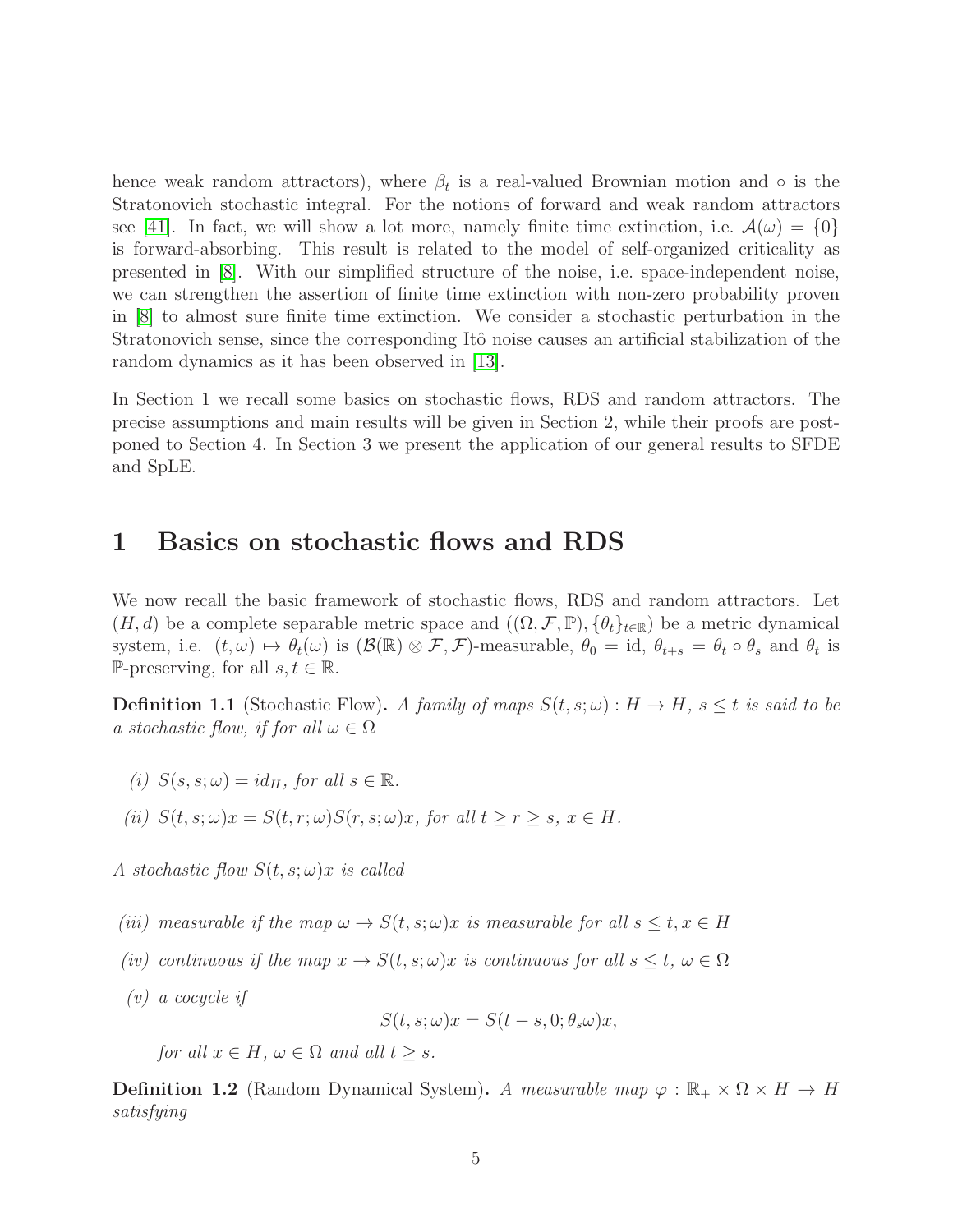*i.* 
$$
\varphi(0,\omega) = 0
$$
  
*ii.*  $\varphi(t+s,\omega) = \varphi(t,\theta_s\omega) \circ \varphi(s,\omega), \forall \omega \in \Omega, s, t \ge 0$ 

is called an RDS. If  $x \mapsto \varphi(t, \omega)x$  is continuous for all  $t \in \mathbb{R}$ ,  $\omega \in \Omega$  then  $\varphi$  is a continuous RDS.

There is a close connection between RDS and cocycle stochastic flows. Let  $S(t, s; \omega)$  be a cocycle stochastic flow such that  $(t, \omega, x) \mapsto S(t, 0; \omega)x$  is measurable. Then  $\varphi(t, \omega) :=$  $S(t, 0; \omega)$  defines an RDS. Vice versa, let  $\varphi(t, \omega)$  be an RDS and define  $S(t, s; \omega) := \varphi(t - \omega)$  $s, \theta_s \omega$ ). Then  $S(t, s; \omega)$  is a measurable cocycle stochastic flow.

Having the notions of a stochastic flow and RDS at our disposal we can now consider their long time behaviour. In the following let  $S(t, s; \omega)x$  be a stochastic flow.

**Definition 1.3.** A family  $\{D(t, \omega)\}_{t \in \mathbb{R}, \omega \in \Omega}$  of subsets of H is said to be

- i. a random closed set if it is  $\mathbb{P}\text{-}a.s.$  closed and  $\omega \to d(x, D(t, \omega))$  is measurable for each  $x \in H$ ,  $t \in \mathbb{R}$ . In this case we also call D measurable.
- ii. right lower-semicontinuous if for each  $t \in \mathbb{R}$ ,  $\omega \in \Omega$ ,  $y \in D(t, \omega)$  and  $t_n \downarrow t$  there is a sequence  $y_n \in D(t_n, \omega)$  such that  $y_n \to y$  or equivalently  $d(y, D(t_n, \omega)) \to 0$ .

For normed spaces H we define  $||B||_H := \sup_{b \in B} ||b||_H$ . The a priori bound for solutions to singular SPDE given in the proof of Theorem [2.6](#page-11-0) will lead to collections of  $\omega$ -dependent sets satisfying the following growth property:

<span id="page-5-1"></span>**Definition 1.4.** Let H be a normed space. A family of sets  $\{D(t, \omega)\}_{t \in \mathbb{R}, \omega \in \Omega}$  is said to be of subpolynomial growth of order  $\beta > 0$  if

$$
\lim_{t \to -\infty} \frac{\|D(t,\omega)\|_H}{|t|^\beta} = 0, \ \forall \omega \in \Omega.
$$

In the following let D be a system of families  $\{D(t, \omega)\}_{t \in \mathbb{R}, \omega \in \Omega}$  of subsets of H.

<span id="page-5-0"></span>**Definition 1.5** (Absorption & Attraction). A family of sets  $\{F(t,\omega)\}_{t\in\mathbb{R},\omega\in\Omega}$  is said to be

i. D-absorbing, if there is a set  $\Omega_0 \subseteq \Omega$  of full  $\mathbb{P}$ -measure such that for all  $D \in \mathcal{D}$ ,  $t \in \mathbb{R}$ and  $\omega \in \Omega_0$  there exists an absorption time  $s_0 = s_0(\omega, D, t)$  such that

$$
S(t, s; \omega)D(s, \omega) \subseteq F(t, \omega), \text{ for all } s \le s_0.
$$

ii. D-attracting, if there is a set  $\Omega_0 \subseteq \Omega$  of full P-measure such that for all  $D \in \mathcal{D}$ ,  $t \in \mathbb{R}$ and  $\omega \in \Omega_0$ 

$$
d(S(t, s; \omega)D(s, \omega), F(t, \omega)) \to 0, \text{ for } s \to -\infty.
$$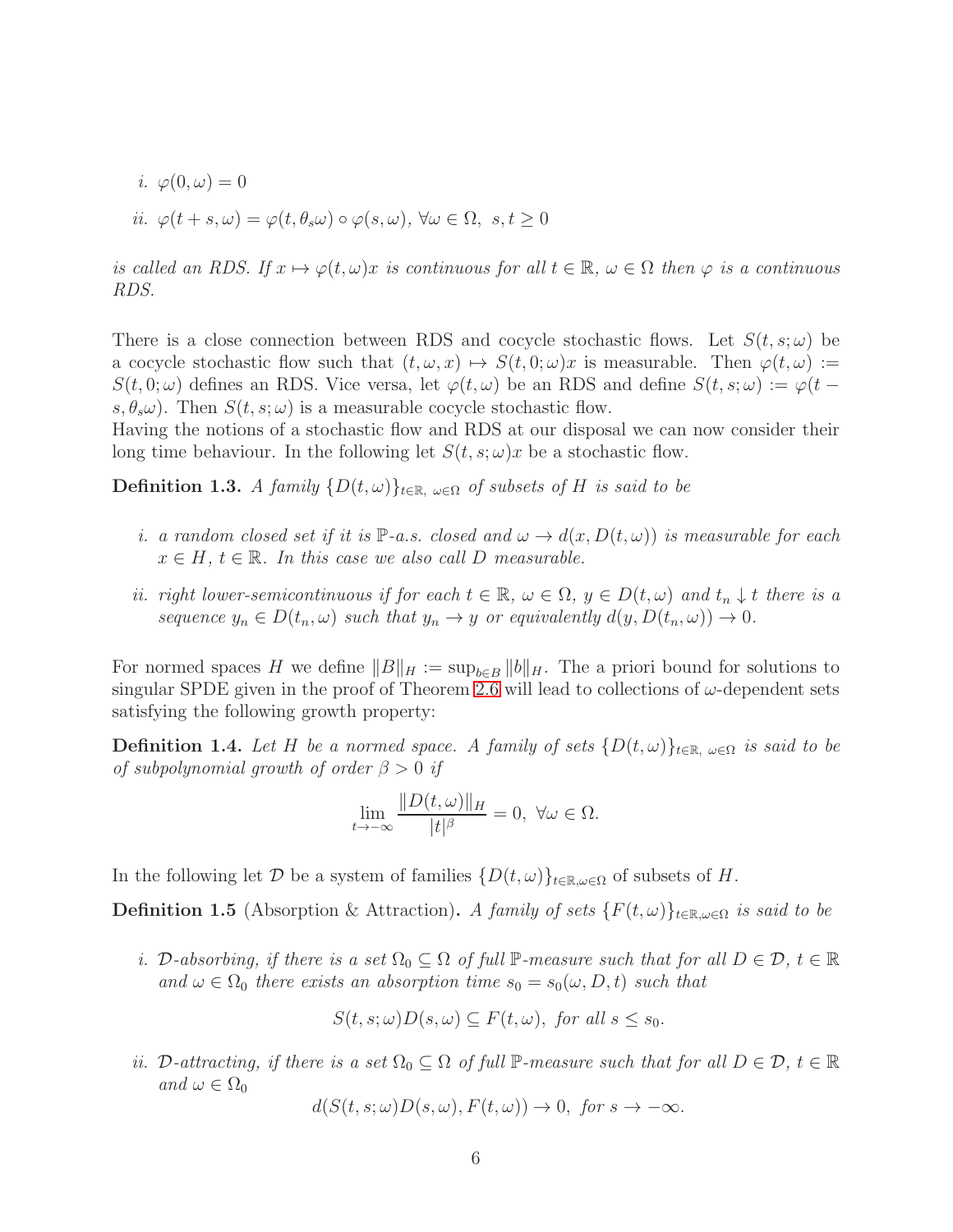**Definition 1.6** (Compactness & Asymptotic Compactness). A stochastic flow  $S(t, s; \omega)$  is called

- i. D-asymptotically compact if there is a D-attracting family  $\{K(t,\omega)\}_{t\in\mathbb{R},\omega\in\Omega}$  of compact subsets of H.
- ii. compact if  $S(t, s; \omega)B$  is a precompact subset of H for all  $t > s$ ,  $\omega \in \Omega$  and each bounded set  $B \subseteq H$ .

By [\[24,](#page-37-0) Lemma 2.1] we know that a continuous stochastic flow  $S(t, s; \omega)$  is asymptotically compact iff it is compactly attracted by a compact set for each time  $t \in \mathbb{R}$  (where the P-zero set on which attraction occurs may depend on t). Let  $\{D(t, \omega)\}_{t \in \mathbb{R}, \omega \in \Omega}$  be a family of subsets of H. We define the  $\Omega$ -limit set by

$$
\Omega(D, t; \omega) := \bigcap_{r < t} \overline{\bigcup_{\tau < r} S(t, \tau; \omega) D(\tau, \omega)}.
$$

There are several stochastic generalizations of the deterministic notion of an attractor. For example, pullback attractors, forward attractors, weak attractors and measure attractors. For a comparison of some of these we refer to [\[41\]](#page-38-6). All of these notions coincide with the usual notion of an attractor in the deterministic case. In the sequel we will mainly work with pullback attractors and simply call them random attractors.

**Definition 1.7** (Random Attractor). A family of sets  $\{\mathcal{A}(t,\omega)\}_{t\in\mathbb{R},\omega\in\Omega}$  is called a D-random attractor for  $S(t, s; \omega)$  if it satisfies  $\mathbb{P}\text{-}a.s.$ 

- i.  $A(t, \omega)$  is nonempty and compact, for each  $t \in \mathbb{R}$ .
- ii. A is D-attracting.
- iii. A is invariant under  $S(t, s; \omega)$ , i.e.

$$
S(t, s; \omega) \mathcal{A}(s, \omega) = \mathcal{A}(t, \omega), \ \forall s \leq t.
$$

With this definition we can give a sufficient condition for the existence of a random attractor (cf. [\[24,](#page-37-0) Theorem 2.1.]). Let  $o \in H$  be some arbitrary point in H.

<span id="page-6-0"></span>**Theorem 1.8** (Existence of Random Attractors). Let  $S(t, s; \omega)$  be a continuous, D-asymptotically compact stochastic flow and let K be the corresponding  $\mathcal{D}\text{-}attracting family of compact subsets$ of H. Then

$$
\mathcal{A}(t,\omega) := \begin{cases} \overline{\bigcup_{D \in \mathcal{D}} \Omega(D, t; \omega)} & , \text{ if } \omega \in \Omega_0 \\ \{o\} & , \text{ otherwise.} \end{cases}
$$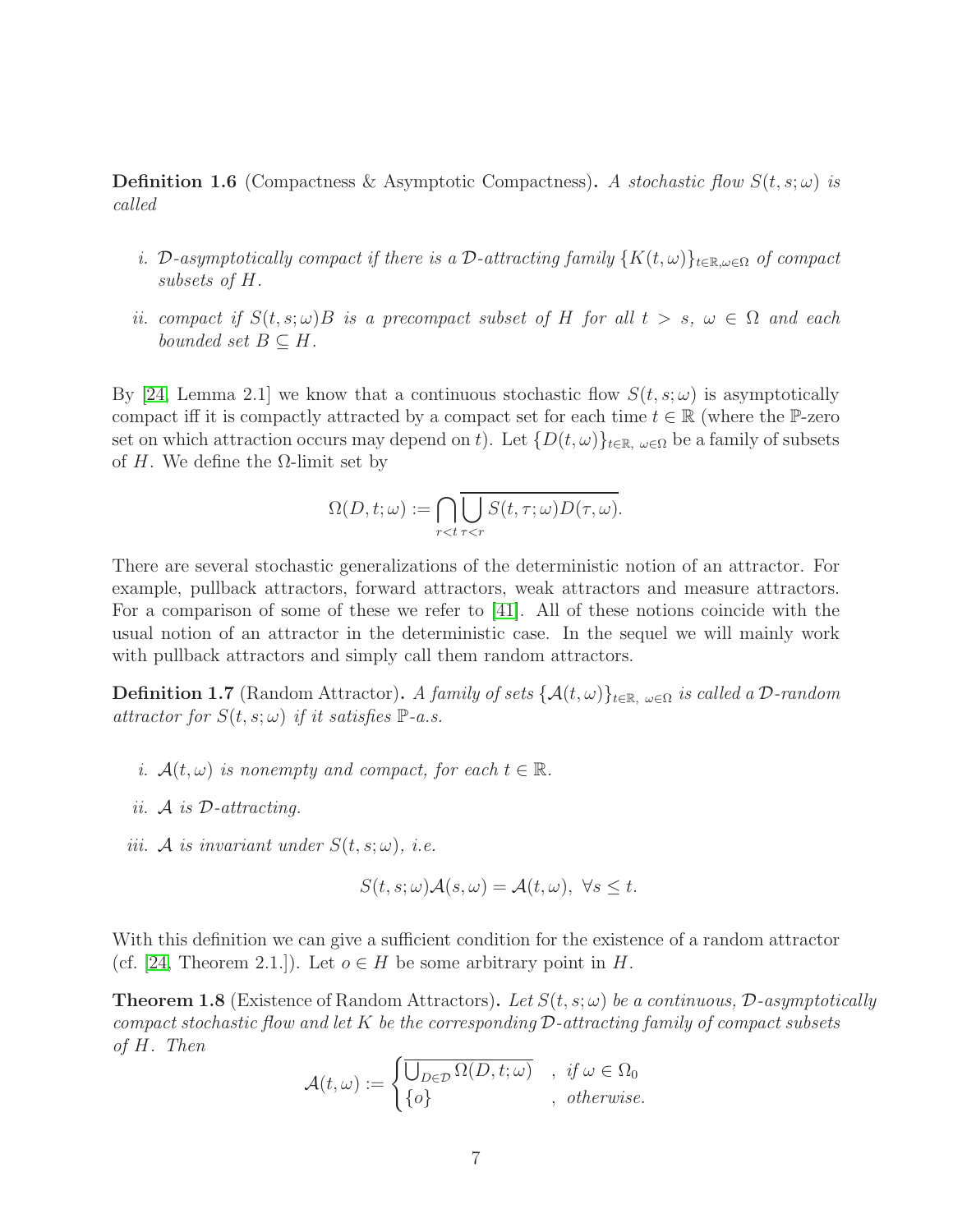defines a random D-attractor for  $S(t, s; \omega)$  and  $\mathcal{A}(t, \omega) \subseteq K(t, \omega) \cap \Omega(K, t; \omega)$  for all  $\omega \in \Omega_0$ (where  $\Omega_0$  is as in Definition [1.5\)](#page-5-0).

Let now  $s \mapsto S(t, s; \omega)x$  be right-continuous locally uniformly in x and  $S(t, s; \omega)x$  be measurable. If either

- (i) there is a countable family  $\mathcal{D}_0 \subseteq \mathcal{D}$  consisting of right lower-semicontinuous random closed sets such that for each  $D \in \mathcal{D}$ ,  $\omega \in \Omega$  there is a  $D_0 \in \mathcal{D}_0$  satisfying  $D(t, \omega) \subseteq$  $D_0(t, \omega)$  for all  $t \in \mathbb{R}$  small enough.
- (ii)  $K \in \mathcal{D}$  and K is a right lower-semicontinuous random closed set,

then A is a random closed set. In case of (ii),  $\mathcal{A}(t,\omega) = \Omega(K,t;\omega)$  for all  $\omega \in \Omega_0$ .

If  $S(t, s; \omega)x$  is a cocycle and either (i) holds with  $\mathcal{D}_0$  consisting of strictly stationary sets or (ii) is satisfied with K being strictly stationary, then A is strictly stationary.

If the D-random attractor  $\mathcal A$  is contained in D or  $\mathcal A$  is measurable and strictly stationary with  $\{C \subseteq H | C \text{ compact}\} \subseteq \mathcal{D}$ , then A is unique (cf. [\[22\]](#page-37-8)). Moreover, the random  $\mathcal{D}\text{-attractor}$ A constructed in Theorem [1.8](#page-6-0) is uniquely determined as the minimal random D-attractor.

The dynamical behavior of RDS can be significantly simpler if the RDS preserves a partial order structure on the state space  $H$ . For example this idea has been used in [\[3,](#page-35-5) [12,](#page-36-7) [20,](#page-36-8) [21,](#page-37-7) [42\]](#page-38-5). A closed, convex cone  $H_+ \subseteq H$  satisfying  $H_+ \cap (-H_+) = \{0\}$  defines a partial order relation on H which is compatible with the vector structure on H by defining  $x \leq y$  iff  $y - x \in H_+$ . A cone  $H_+$  is said to be solid if it has nonempty interior.

**Definition 1.9** (Monotone RDS). Let  $S \subseteq H$ . An RDS  $\varphi$  is said to be

i. monotone on S iff for all  $x \leq y$ ,  $x, y \in S$ ,  $t \geq 0$ ,  $\omega \in \Omega$ 

$$
\varphi(t,\omega)x \leq \varphi(t,\omega)y.
$$

If  $S = H$  then  $\varphi$  is simply called monotone.

<span id="page-7-0"></span>ii. contractive iff  $t \mapsto ||\varphi(t,\omega)x - \varphi(t,\omega)y||_H$  is non-increasing for all  $x, y \in H$ ,  $\omega \in \Omega$ .

# 2 Setup and Main Results

Let

$$
V \subseteq H \equiv H^* \subseteq V^*
$$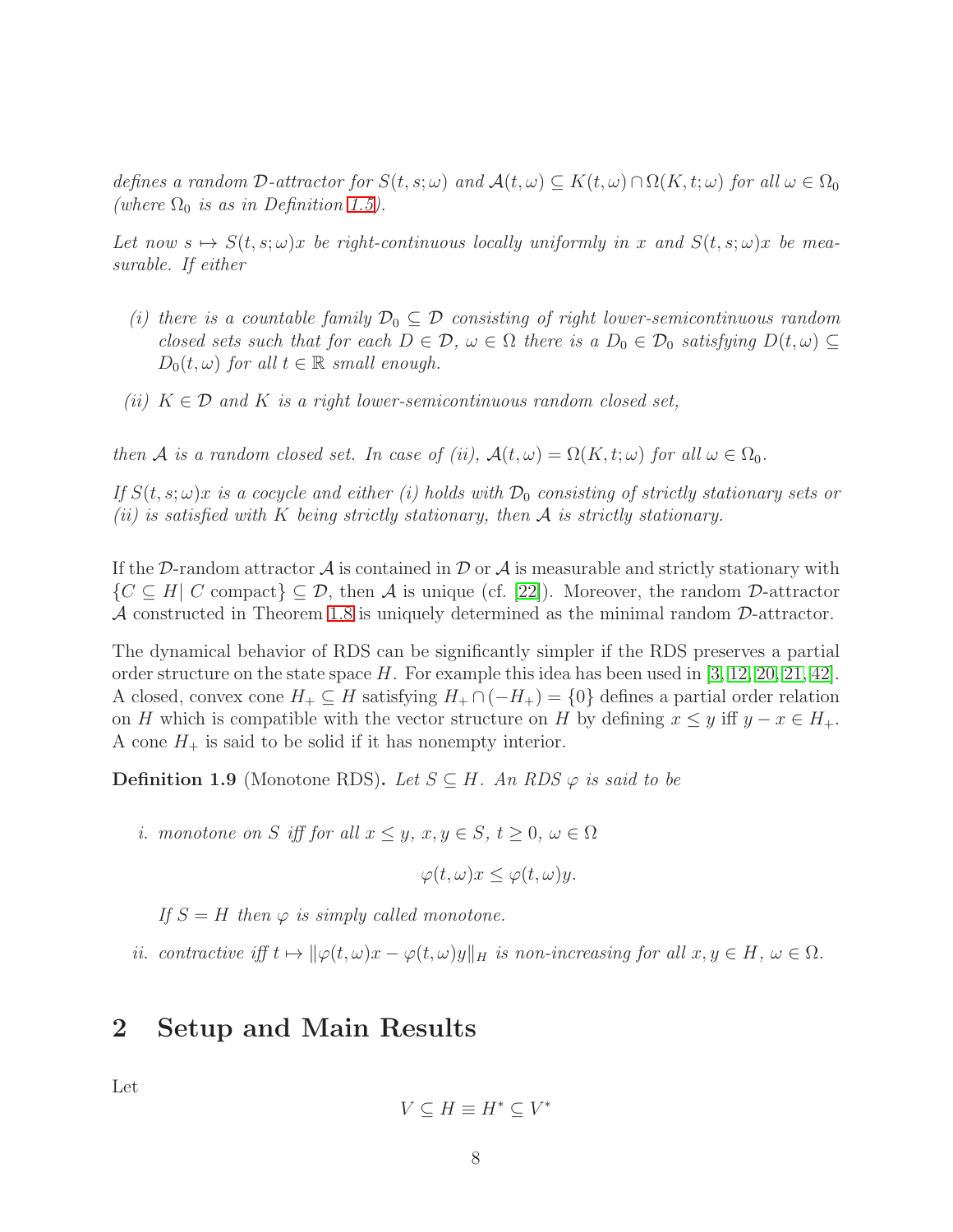be a Gelfand triple, i.e.  $H$  is a separable Hilbert space and is identified with its dual space  $H^*$  by the Riesz isomorphism  $i : H \to H^*$ , V is a reflexive Banach space such that it is continuously and densely embedded into H.  $_{V^*}\langle \cdot, \cdot \rangle_V$  denotes the dualization between V and its dual space  $V^*$ . Let  $A : \mathbb{R} \times V \times \Omega \to V^*$  be such that for each  $\omega \in \Omega$ ,  $A(\cdot, \cdot, \omega) : \mathbb{R} \times V \to V^*$ is  $(\mathcal{B}(\mathbb{R})\otimes\mathcal{B}(V),\mathcal{B}(V^*))$ -measurable. We extend the mapping A by 0 to all of H and assume that there are pathwise right-continuous mappings  $C_1, C_2 : \mathbb{R} \times \Omega \to \mathbb{R}, c : \mathbb{R} \times \Omega \to \mathbb{R}_+ \setminus \{0\}$ and an  $\alpha \in (1, 2)$  (corresponding to the case of singular equations) such that

(A1) (Hemicontinuity) For all  $v, v_1, v_2 \in V$ ,  $t \in \mathbb{R}$  and  $\omega \in \Omega$ , the map

$$
s \mapsto {}_{V^*}\langle A(t, v_1 + sv_2; \omega), v \rangle_V
$$

is continuous on R.

(A2) (Monotonicity) For all  $v_1, v_2 \in V, t \in \mathbb{R}, \omega \in \Omega$ 

$$
2_{V^*} \langle A(t, v_1; \omega) - A(t, v_2; \omega), v_1 - v_2 \rangle_V \le C_2(t, \omega) \|v_1 - v_2\|_H^2.
$$

(A3) (Coercivity) There is a function  $f : \mathbb{R} \times \Omega \to \mathbb{R}$  such that  $f(\cdot, \omega) \in L^1_{loc}(\mathbb{R})$  and

 $2_{V^*}\langle A(t,v;\omega),v\rangle_V \leq C_1(t,\omega) \|v\|_H^2 - c(t,\omega) \|v\|_V^\alpha + f(t,\omega),$ 

for each  $\omega \in \Omega, t \in \mathbb{R}$  and  $v \in V$ .

(A4) (Growth) For each  $v \in V, \omega \in \Omega$  and  $t \in \mathbb{R}$ 

$$
||A(t, v; \omega)||_{V^*}^{\frac{\alpha}{\alpha - 1}} \le C_1(t, \omega)||v||_H^2 + C_2(t, \omega)||v||_V^{\alpha} + f(t, \omega).
$$

Remark 2.1. The assumptions needed in [\[38\]](#page-38-7) for the unique existence of a probabilistic solution to an SPDE of the form [\(0.0\)](#page-1-0) perturbed by Wiener noise are slightly more restrictive (at least in case of additive noise). If we require in addition that A is progressively measurable, c,  $C_1, C_2$  are non-random, f is adapted and  $f \in L^1_{loc}(\mathbb{R}; L^1(\Omega))$  then there exists a unique variational solution to such an SPDE (cf. [\[38,](#page-38-7) Theorem  $(4.2.4)$ ).

#### 2.1 Additive noise

Let  $(\Omega, \mathcal{F}, \{F\}_{t\in\mathbb{R}}, \mathbb{P})$  be a filtered probability space. We consider singular SPDE perturbed by general additive noise, i.e. equations of the form

<span id="page-8-0"></span>
$$
dX_t = A(t, X_t)dt + dN_t,
$$

where  $N_t$  is an  $\mathcal{F}_t$ -adapted V-valued stochastic process with stationary increments and càdlàg paths. More precisely, we assume that  $(\Omega, \mathcal{F}, \mathbb{P}, \{\theta_t\}_{t\in\mathbb{R}})$  is a metric dynamical system, i.e.  $(t, \omega) \mapsto \theta_t(\omega)$  is  $(\mathcal{B}(\mathbb{R}) \otimes \mathcal{F}, \mathcal{F})$ -measurable,  $\theta_0 = id$ ,  $\theta_{t+s} = \theta_t \circ \theta_s$  and  $\theta_t$  is P-preserving, for all  $s, t \in \mathbb{R}$  and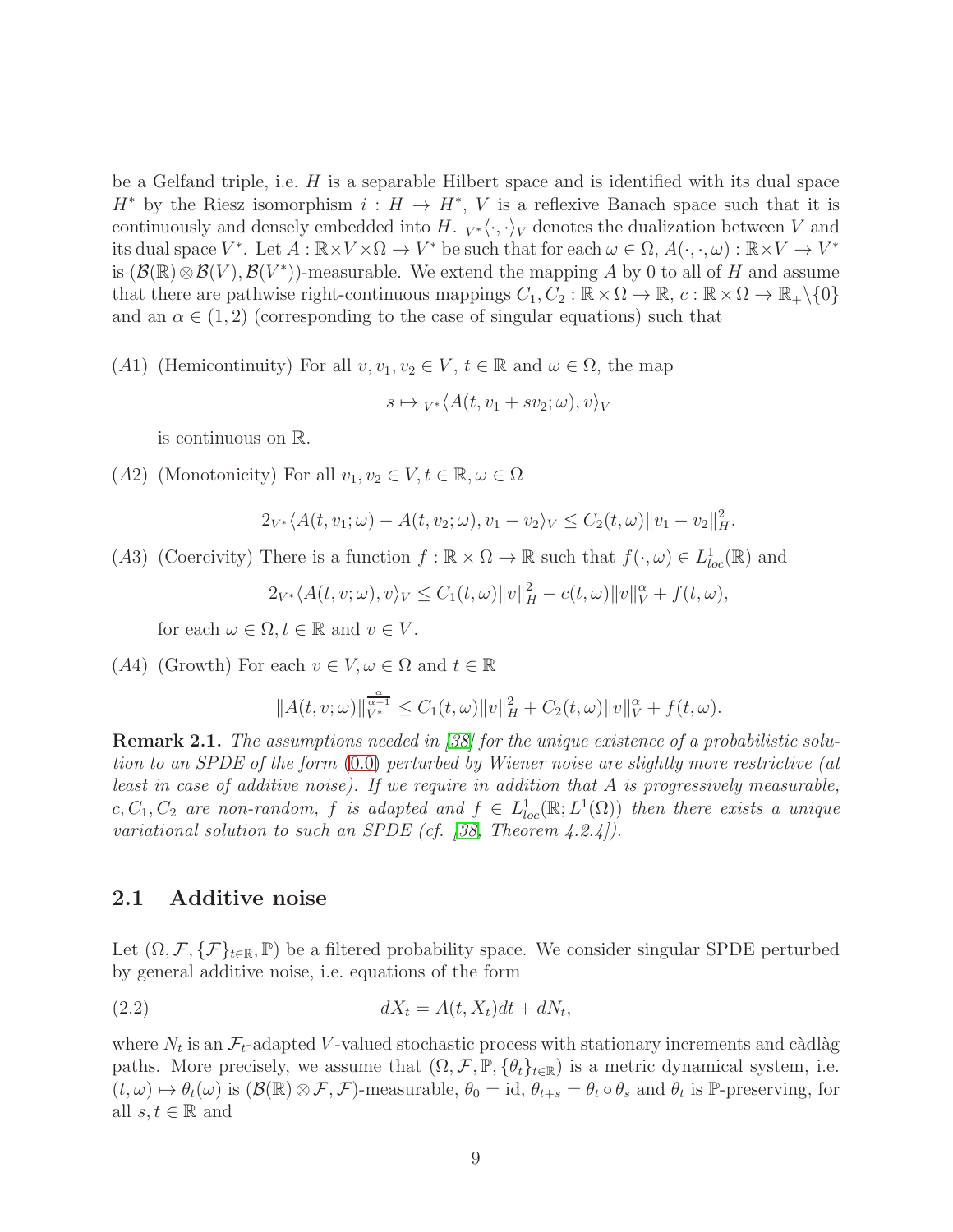(S1) (Strictly stationary increments) For all  $t, s \in \mathbb{R}, \omega \in \Omega$ :

$$
N_t(\omega) - N_s(\omega) = N_{t-s}(\theta_s \omega) - N_0(\theta_s \omega).
$$

 $(S2)$  (Regularity)  $N_t$  has càdlàg paths.

If A satisfies  $(A1) - (A4)$  we will prove the existence and uniqueness of solutions to  $(2.2)$  in the following sense

<span id="page-9-0"></span>**Definition 2.2.** An H-valued  $\{\mathcal{F}_t\}_{t\in[s,\infty)}$ -adapted process  $\{X_t\}_{t\in[s,\infty)}$  with càdlàg paths in H is called a solution of  $(2.2)$  if  $X_{\cdot}(\omega) \in L^{\alpha}_{loc}([s,\infty);V) \cap L^2_{loc}([s,\infty);H)$  and

$$
X_t(\omega) = x + \int_s^t A(\tau, X_\tau(\omega)) d\tau + N_t(\omega) - N_s(\omega)
$$

holds for all  $t \in [s, \infty)$ ,  $\omega \in \Omega$ .

We will prove that  $(2.2)$  generates a stochastic flow by first transforming the SPDE into a random PDE and then solving this random PDE for each fixed  $\omega \in \Omega$ . Let  $X(t, s; \omega)x$ denote a solution to [\(2.2\)](#page-8-0) starting in x at time s. Define  $X(t, s; \omega)x := X(t, s; \omega)x - N_t(\omega)$ . Then

$$
\tilde{X}(t,s;\omega)x = x - N_s(\omega) + \int_s^t A\left(r, \tilde{X}(r,s;\omega)x + N_r(\omega)\right) dr.
$$

Thus, we have to solve the following random PDE

<span id="page-9-1"></span>(2.3) 
$$
Z(t,s;\omega)x = x + \int_s^t A_\omega(r, Z(r,s;\omega)x) dr,
$$

with  $A_\omega(r, v) := A(r, v + N_r(\omega); \omega)$ . We then define the stochastic flow associated to [\(2.2\)](#page-8-0) by

$$
S(t, s; \omega)x := Z(t, s; \omega)(x - N_s(\omega)) + N_t(\omega),
$$

so that  $S(\cdot, s; \omega)$  satisfies

$$
S(t, s; \omega)x = x + \int_s^t A(S(r, s; \omega)x) dr + N_t(\omega) - N_s(\omega),
$$

for each fixed  $\omega \in \Omega$  and all  $t \geq s$ . Hence  $S(t, s; \omega)x$  solves [\(2.2\)](#page-8-0) in the sense of Definition [2.2.](#page-9-0)

Due to the time-inhomogeneity of the drift A we cannot expect the stochastic flow to be a cocycle in general. If, however, the drift is strictly stationary, i.e. if the time-inhomogeneity is only due to the randomness of the drift the cocycle property will be obtained. In this case the stochastic flow induces an RDS associated to [\(2.2\)](#page-8-0).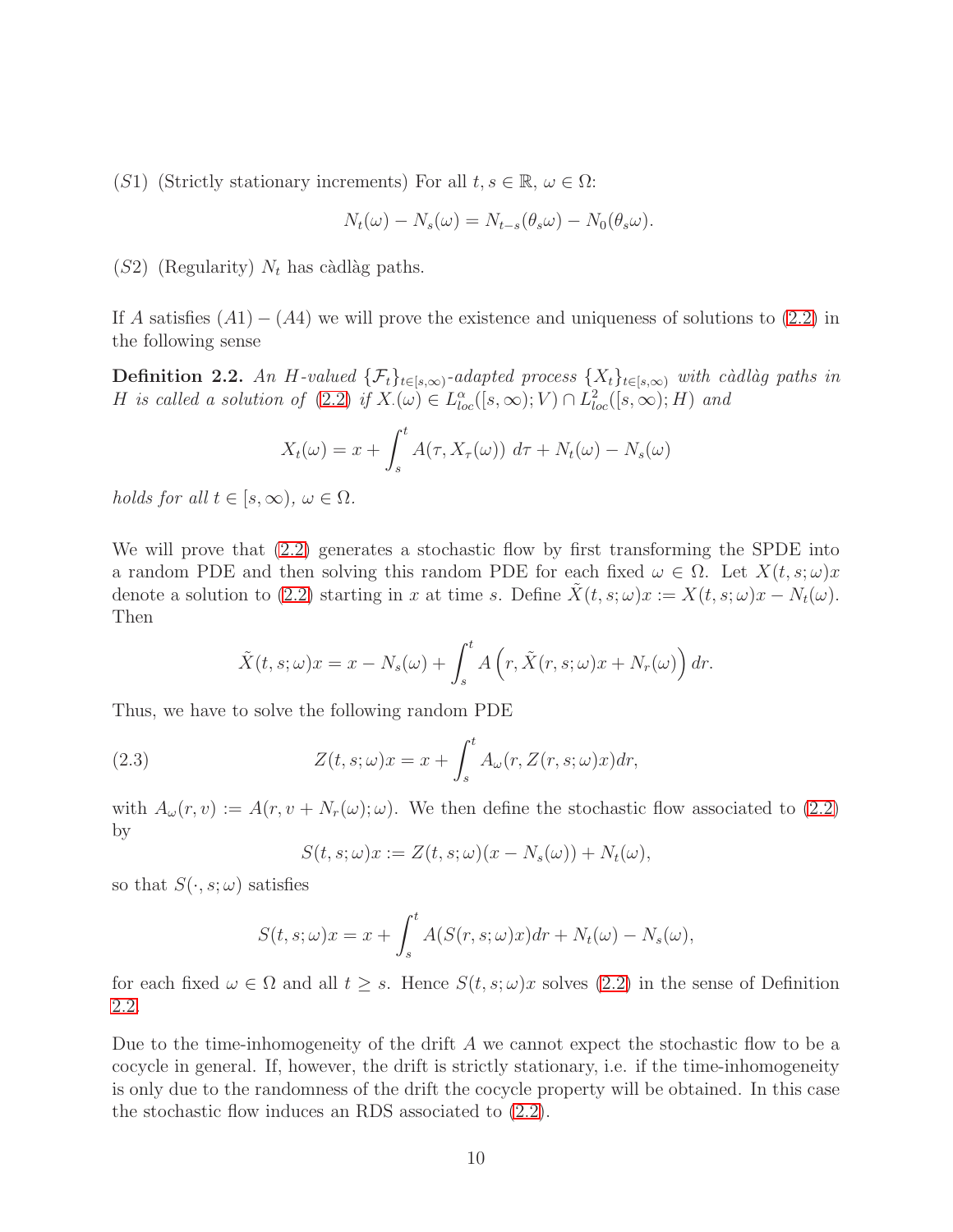<span id="page-10-1"></span>**Theorem 2.3** (Generation). Assume (A1)-(A4) and (S1)-(S2). Then, the family of mappings  $S(t, s; \omega)x$  is a continuous stochastic flow in H. In addition,  $S(t, s; \omega)x$  is càdlàg in t and right-continuous in s locally uniformly in x. If A is  $(\mathcal{B}(\mathbb{R}) \otimes \mathcal{B}(V) \otimes \mathcal{F}, \mathcal{B}(V^*))$ measurable then  $S(t, s; \omega)x$  is a measurable stochastic flow. If  $A(t, v; \omega)$  is strictly stationary, i.e.  $A(t, v; \omega) = A(0, v; \theta_t \omega)$  then  $S(t, s; \omega)x$  is a cocycle and hence  $\varphi(t, \omega) := S(t, 0; \omega)$  is a continuous RDS.

As pointed out in the introduction, the variational approach to (S)PDE is based on a regularizing property of the drift A. This property is expressed via the coercivity assumption (A3), namely

<span id="page-10-0"></span>(2.4) 
$$
2_{V^*}\langle A(t,v),v\rangle_V \leq C_1(t)\|v\|_H^2 - c(t)\|v\|_V^\alpha + f(t).
$$

Starting with an initial condition  $x \in H$  the second term on the right hand side of [\(2.4\)](#page-10-0) yields a control of the solution  $X(t, s; \omega)x$  in  $L_{loc}^{\alpha}(\mathbb{R}; L^{\alpha}(\Omega; V))$ . In particular  $X(t, s; \omega)x \in V$ ,  $dt \otimes \mathbb{P}$ almost surely. If  $V \subseteq H$  is compact, we can use this regularizing effect to prove compactness of the stochastic flow  $S(t, s; \omega)x$ . Since our argument will be purely based on the regularizing effect due to the coercivity assumption, no further restrictions on the drift term have to be required.

(A5) Assume that the embedding  $V \subseteq H$  is compact.

<span id="page-10-2"></span>**Theorem 2.4** (Compactness). Assume  $(A1)-(A5)$  and  $(S1)-(S2)$ . Then  $S(t, s; \omega)x$  is a compact stochastic flow.

In order to prove the existence of a random attractor we need to assume a growth condition on the paths of the noise.

(S3) (Growth) There is a subset  $\Omega_0 \subseteq \Omega$  of full P-measure such that  $||N_t(\omega)||_V = o(|t|^{\frac{1}{2-\alpha}})$ for  $t \to -\infty$  and all  $\omega \in \Omega_0$ .

Let  $\mathcal{D}^{\alpha}$  denote the system of all families  $\{D(t,\omega)\}_{t\in\mathbb{R},\omega\in\Omega}$  of sets of subpolynomial growth of order  $\frac{1}{2-\alpha}$  (cf. Definition [1.4\)](#page-5-1) and let  $\mathcal{D}^b$  be the system of all deterministic bounded sets. Using comparison Lemmata proven in Section [4.4](#page-24-0) we obtain

<span id="page-10-3"></span>**Proposition 2.5** (Bounded Absorption). Assume that (A1)-(A4) with  $C_1 \equiv 0$  and  $c, C_2$ independent of time t,  $f(\cdot,\omega) = o(|\cdot|^\frac{\alpha}{2-\alpha})$  càdlàg in t and that (S1)-(S3) are satisfied. Then there is a right lower-semicontinuous family of sets  $\{F(t,\omega)\}_{t\in\mathbb{R},\omega\in\Omega} \in \mathcal{D}^{\alpha}$  that  $\mathcal{D}^{\alpha}$ -absorbs the stochastic flow  $S(t, s; \omega)x$ . If f is measurable in  $\omega$  then F is a random closed set.

Combining bounded absorption and compactness of the stochastic flow we conclude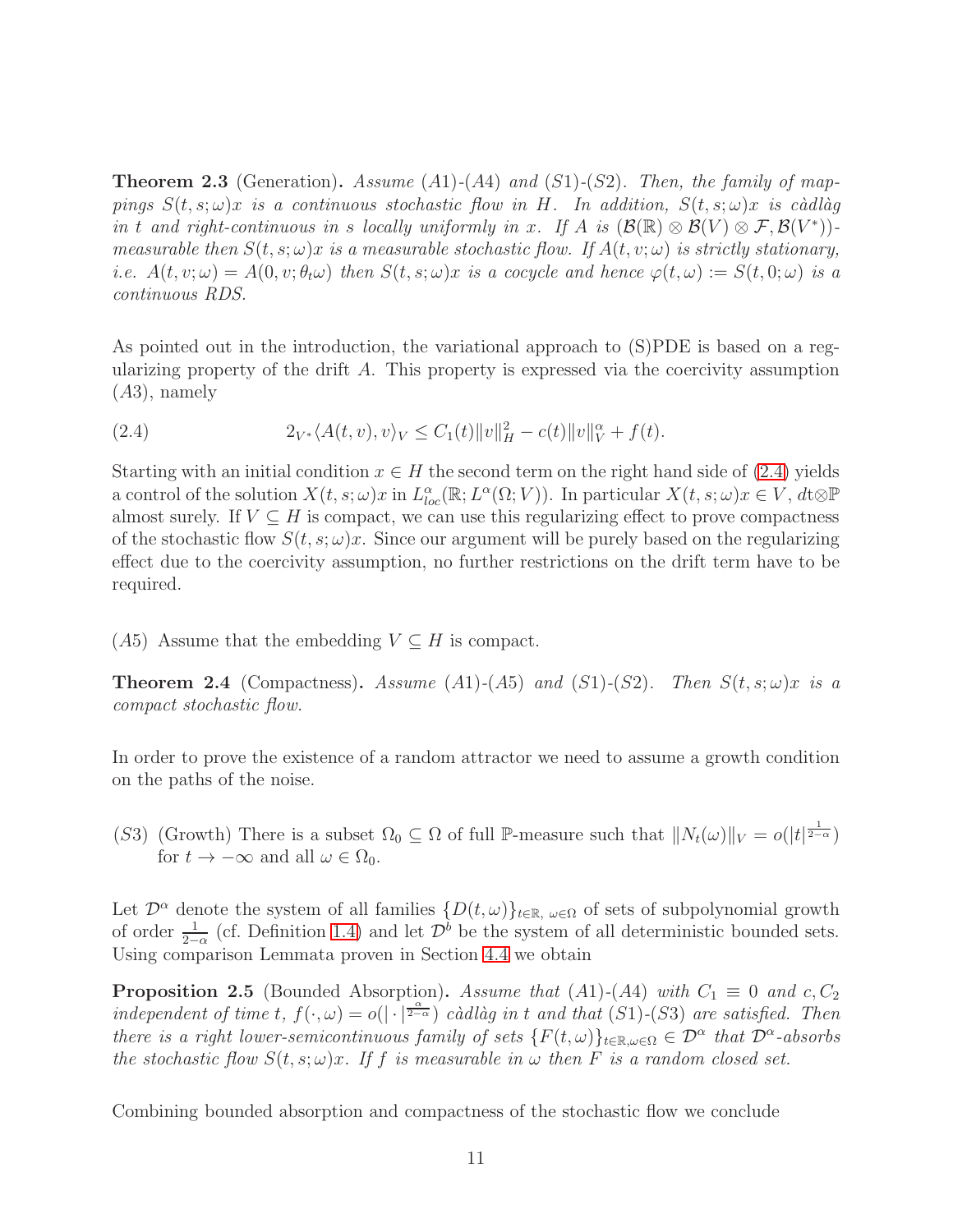<span id="page-11-0"></span>**Theorem 2.6** (Existence of Random Attractors). Assume that (A1)-(A5) with  $C_1 \equiv 0$  and c,  $C_2$  independent of time t,  $f(\cdot,\omega) = o(|\cdot|^\frac{\alpha}{2-\alpha})$  càdlàg in t and that  $(S1)-(S3)$  are satisfied. Then  $S(t, s; \omega)x$  admits a random  $\mathcal{D}^{\alpha}$ -attractor  $\mathcal{A}^{\alpha} \in \mathcal{D}^{\alpha}$ . If A and f are measurable then so is  $\mathcal{A}^{\alpha}$ .

If A is strictly stationary then there is a strictly stationary  $\mathcal{D}^b$ -random attractor  $\mathcal{A}^b$  that is measurable if A is.

We will now introduce a method that allows to prove that the random attractor consists of a single point if the RDS is monotone, contractive and has an associated weak-∗ mean ergodic Markov semigroup (cf. Definition [2.7](#page-11-1) below).

We denote by  $\mathcal{B}(H)$  the set of all Borel measurable subsets of H, by  $B_b(H)$  (resp.  $C_b(H)$ ) the Banach space of all bounded, measurable (resp. continuous) functions on  $H$  equipped with the supremum norm and by  $Lip_b(H)$  the space of all bounded Lipschitz continuous functions on H. By  $\mathcal{M}_1$  we denote the set of all Borel probability measures on H. For a semigroup  $P_t$  on  $B_b(H)$  we define the dual semigroup  $P_t^*$  on  $\mathcal{M}_1$  by  $P_t^*\mu(B) := \int_H P_t \mathbb{1}_B d\mu$ , for  $B \in \mathcal{B}(H)$ . A measure  $\mu \in \mathcal{M}_1$  is said to be invariant for the semigroup  $P_t$  if  $P_t^* \mu = \mu$ , for all  $t \geq 0$ . For  $T > 0$  and  $\mu \in \mathcal{M}_1$  we define

$$
Q^T\mu := \frac{1}{T}\int_0^T P_r^*\mu dr
$$

and we write  $Q^T(x, \cdot)$  for  $\mu = \delta_x$ . Recall

<span id="page-11-1"></span>**Definition 2.7.** A semigroup  $P_t$  is called weak- $*$  mean ergodic if there exists a measure  $\mu \in \mathcal{M}_1$  such that

$$
w\text{-}lim_{T\to\infty}Q^T\nu=\mu,
$$

for all  $\nu \in \mathcal{M}_1$  where w-lim is the limit with respect to weak convergence on  $\mathcal{M}_1$ .

If an RDS preserves a solid partial order structure on the state space  $H$  the strong mixing property of the associated Markov semigroup  $P_tf(x) = \mathbb{E}[f(\varphi(t,\cdot)x)]$  implies the existence of a weak random attractor consisting of a single random point (cf. [\[21\]](#page-37-7)). This result is based on the assumption that the cone of nonnegative elements  $H_+$  is solid, which is not satisfied by the cone of nonnegative functions  $L^p_+$  in  $L^p$  spaces. Assuming only the existence of upper bounds with respect to  $H_{+}$  we prove that the pullback random attractor consists of a single random fixed point if the RDS is contractive and monotone. Moreover, we only assume weak-∗ mean ergodicity of the Markovian semigroup not the strong mixing property. We will require

(H') Assume that there is a cone  $H_+ \subseteq H$  with induced partial order structure " $\leq$ " and that there is a dense subset  $S \subseteq H$  such that  $\varphi$  is monotone with respect to " $\leq$ " on S. Further assume the existence of upper bounds with respect to " $\leq$ " on S, i.e. that for all  $x, y \in S$  there is an upper bound  $z \in S$  satisfying  $x, y \leq z$ .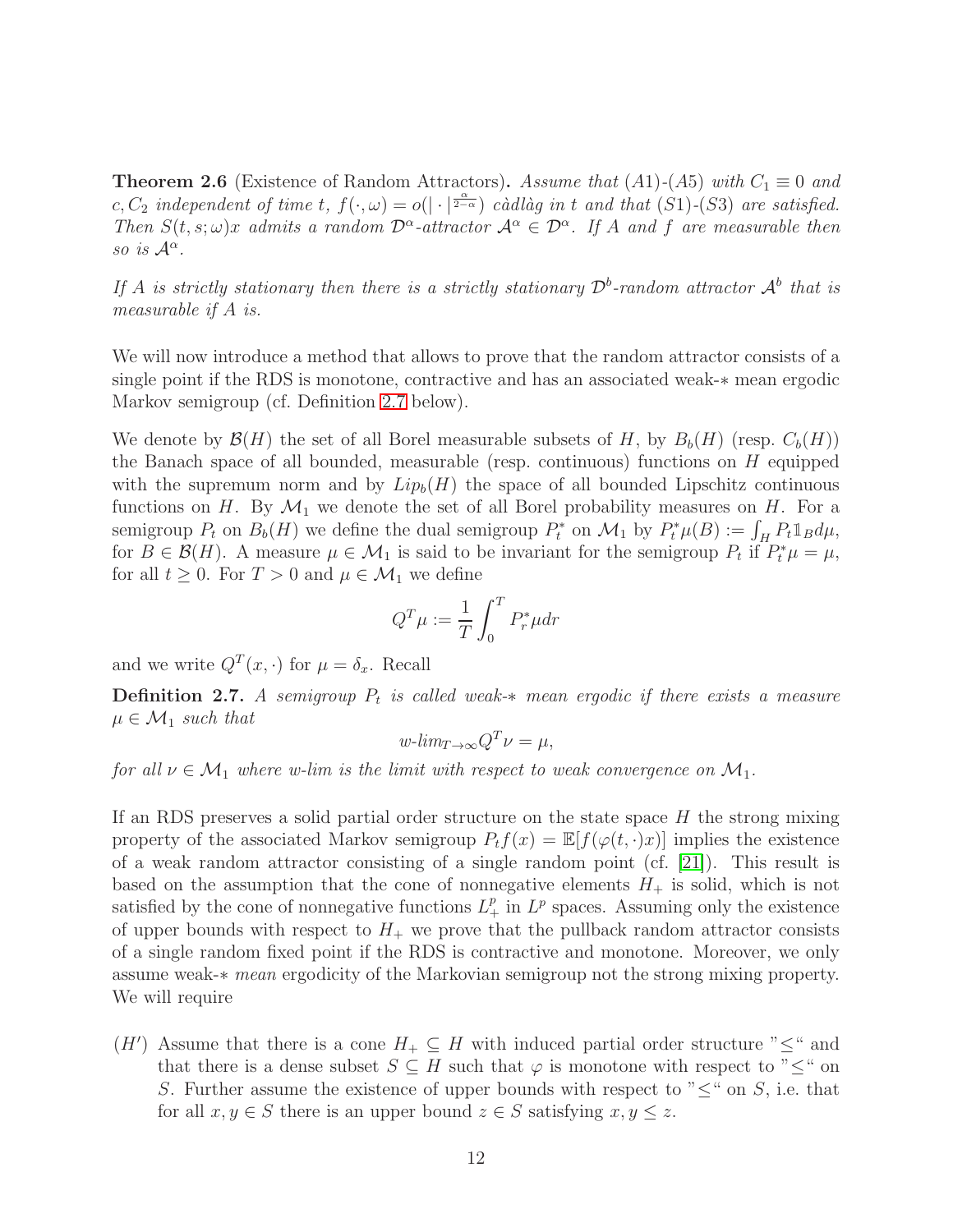While the cone of nonnegative functions  $L^p_+$  in  $L^p$  spaces is not solid, the existence of upper bounds as required in  $(H')$  is satisfied by  $L^p_+$ . Moreover, for  $H = (H_0^1(\mathcal{O}))^*$  the existence of an upper bound  $z \in H$  for any two  $x, y \in H$  is not clear, while it is obvious as soon as  $x, y \in H \cap L^1(\mathcal{O}).$ 

<span id="page-12-0"></span>**Theorem 2.8.** Assume (H') and let  $\varphi$  be a contractive RDS on H such that  $P_t f(x) :=$  $E f(\varphi(t,\cdot)x)$  is a weak- $*$  mean ergodic Markovian semigroup on  $B_b(H)$ . Then for any random compact set  $K(\omega) \subseteq H$ 

 $diam(\varphi(t,\omega)K(\omega)) \to 0, \ \mathbb{P}-a.s.$ 

for  $t \to \infty$ . In particular, each invariant random compact set K (i.e.  $\varphi(t,\omega)K(\omega) = K(\theta_t\omega)$ ) consists of a single random point.

<span id="page-12-1"></span>**Corollary 2.9.** Under the assumption of Theorem [2.8](#page-12-0) the semigroup  $P_t$  is strongly mixing in the sense that for each  $\nu \in \mathcal{M}_1$  we have  $P_t^* \nu \to \mu$  weakly for  $t \to \infty$ .

In order to apply Theorem [2.8](#page-12-0) to concrete applications we need a criterion for weak-∗ mean ergodicity for singular SPDE. We will use the following assumptions in order to apply a result given in [\[35\]](#page-38-8):

(A') Assume that A is independent of  $(t, \omega)$ ,  $(A1)-(A5)$  are satisfied with  $C_1 \equiv 0$  and f, c,  $C_2$  being positive constants and that there exist  $c > 0$ ,  $\delta \in (0, \alpha)$  such that

$$
2 V_{*} \langle A(v_{1}) - A(v_{2}), v_{1} - v_{2} \rangle_{V} \leq -c \frac{\|v_{1} - v_{2}\|_{H}^{2}}{\|v_{1}\|_{V}^{\delta} + \|v_{2}\|_{V}^{\delta}},
$$

for all  $v_1, v_2 \in V$ .

 $(S')$  Let  $W_t = N_t$  be a V-valued Wiener process.

<span id="page-12-2"></span>**Corollary 2.10** (Singleton Random Attractors). Assume  $(A')$ ,  $(S')$ ,  $(H')$ . Then the random  $\mathcal{D}^b$ -attractor  $\mathcal{A}^b$  obtained in Theorem [2.6](#page-11-0) consists of a single random, fixed point, i.e.

$$
\mathcal{A}(\omega) = \{\eta(\omega)\}\
$$

and  $\varphi_t(\omega)\eta(\omega) = \eta(\theta_t\omega)$ .

#### 2.2 Real linear multiplicative noise

First we need to construct the associated RDS, which again will be defined by first transforming the SPDE into a random PDE and then solving this random PDE for each fixed  $\omega \in \Omega$ . Let  $X(t, s; \omega)x$  denote a variational solution to [\(0.1\)](#page-3-0) starting in x at time s. Define  $\mu_t := e^{-\mu \beta_t}$  and note that  $\mu_t$  satisfies

$$
d\mu_t = -\mu\mu_t \circ d\beta_t,
$$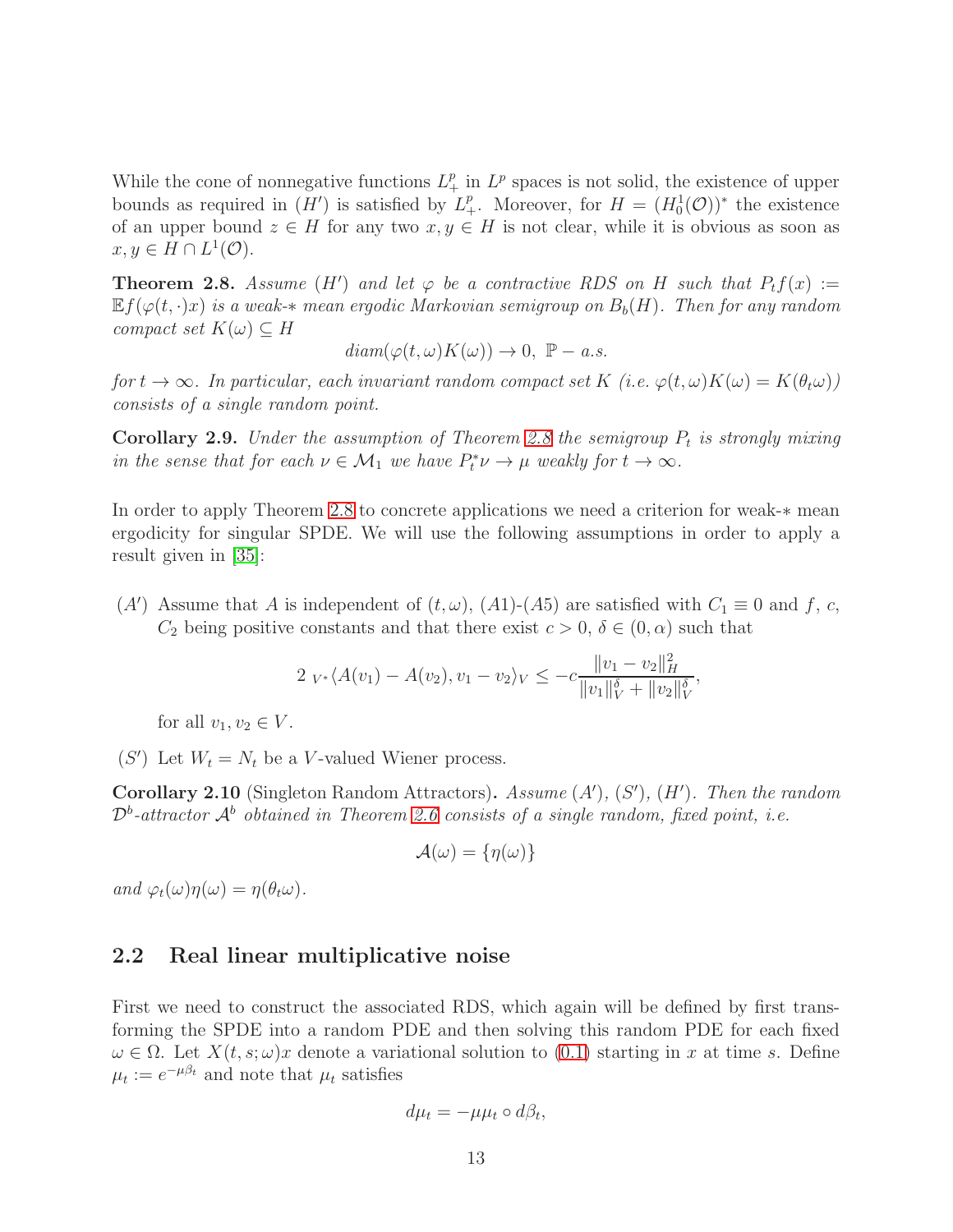where  $\circ$  is the Stratonovich stochastic integral. For  $\tilde{X}(t,s;\omega)x := \mu_t X(t,s;\omega)x$  we obtain

$$
\tilde{X}(t,s;\omega)x = \mu_s x + \int_s^t \mu_r A(r, \mu_r^{-1} \tilde{X}(r,s;\omega)x) dr.
$$

Thus, we have to solve the following random PDE

(2.5) 
$$
Z(t,s;\omega)x = x + \int_s^t A_\omega(r, Z(r,s;\omega)x)dr,
$$

with  $A_{\omega}(r, v) := \mu_r(\omega) A(r, \mu_r^{-1}(\omega)v)$ . We then define the RDS associated to [\(0.1\)](#page-3-0) by

$$
S(t, s; \omega)x := \mu_t^{-1}(\omega)Z(t, s; \omega)(\mu_s(\omega)x).
$$

In the following let  $(\Omega, \mathcal{F}, \mathbb{P}, \theta_t)$  be the metric dynamical system associated to two-sided real valued Brownian motion (cf. [\[2\]](#page-35-6)). As in the case of additive noise we obtain

**Theorem 2.11** (Generation). Assume (A1)-(A4). Then, the family of mappings  $S(t, s; \omega)x$ is a continuous stochastic flow in H. In addition,  $S(t, s; \omega)x$  is continuous in t and rightcontinuous in s. If A is  $(\mathcal{B}(\mathbb{R})\otimes\mathcal{B}(V)\otimes\mathcal{F},\mathcal{B}(V^*))$ -measurable then  $S(t,s;\omega)x$  is a measurable stochastic flow. If  $A(t, v; \omega)$  is strictly stationary then  $S(t, s; \omega)x$  is a cocycle and hence  $\varphi(t,\omega) := S(t,0;\omega)$  is a continuous RDS.

<span id="page-13-0"></span>**Theorem 2.12.** Assume that A is  $(\mathcal{B}(\mathbb{R}) \otimes \mathcal{B}(V) \otimes \mathcal{F}, \mathcal{B}(V^*))$ -measurable, strictly stationary and satisfies (A1)-(A4). Moreover, assume that there is a function  $\lambda : \Omega \to \mathbb{R}_+ \setminus \{0\}$  and a  $0 < p < 2$  such that

$$
_{V^*}\langle A(t,v;\omega),v\rangle_V\leq -\lambda(\omega)\|v\|_H^p.
$$

Then

 $\mathcal{A}(\omega) := \{0\}$ 

is forward-absorbing in the sense that for every bounded set  $B \subseteq H$ ,  $s \in \mathbb{R}$  and  $\omega \in \Omega$  there is an absorption time  $t_0 = t_0(||B||_H, s, \omega)$  such that  $\varphi(t, \omega)B \subseteq \{0\}$  for all  $t \geq t_0$ .

If  $A(t, 0; \omega) = 0$  for all  $t \in \mathbb{R}$ ,  $\omega \in \Omega$  then A is invariant under  $\varphi$  and thus A is a forward attractor for  $\varphi$ .

# 3 Applications

In [\[30,](#page-37-2) Lemma 3.1] it has been shown that for each V-valued process  $N_t$  with stationary increments and a.s. càdlàg paths there is a metric dynamical system  $(\Omega, \mathcal{F}, \mathbb{P}, \{\theta_t\}_{t \in \mathbb{R}})$  and a version  $\tilde{N}_t$  on  $(\Omega, \mathcal{F}, \mathbb{P}, {\lbrace \theta_t \rbrace_{t \in \mathbb{R}}} )$  such that  $\tilde{N}_t$  satisfies  $(S1)-(S2)$ .

Moreover, for any Lévy process  $N_t$  with Lévy characteristics  $(m, R, \nu)$  (e.g. cf. [\[37,](#page-38-9) Corollary 4.59]) and  $\int_V (||x||_V + ||x||_V^2) d\nu(x) < \infty$ , we have  $\frac{N_t}{|t|} \to \pm \mathbb{E} N_1$  P-almost surely for  $|t| \to \infty$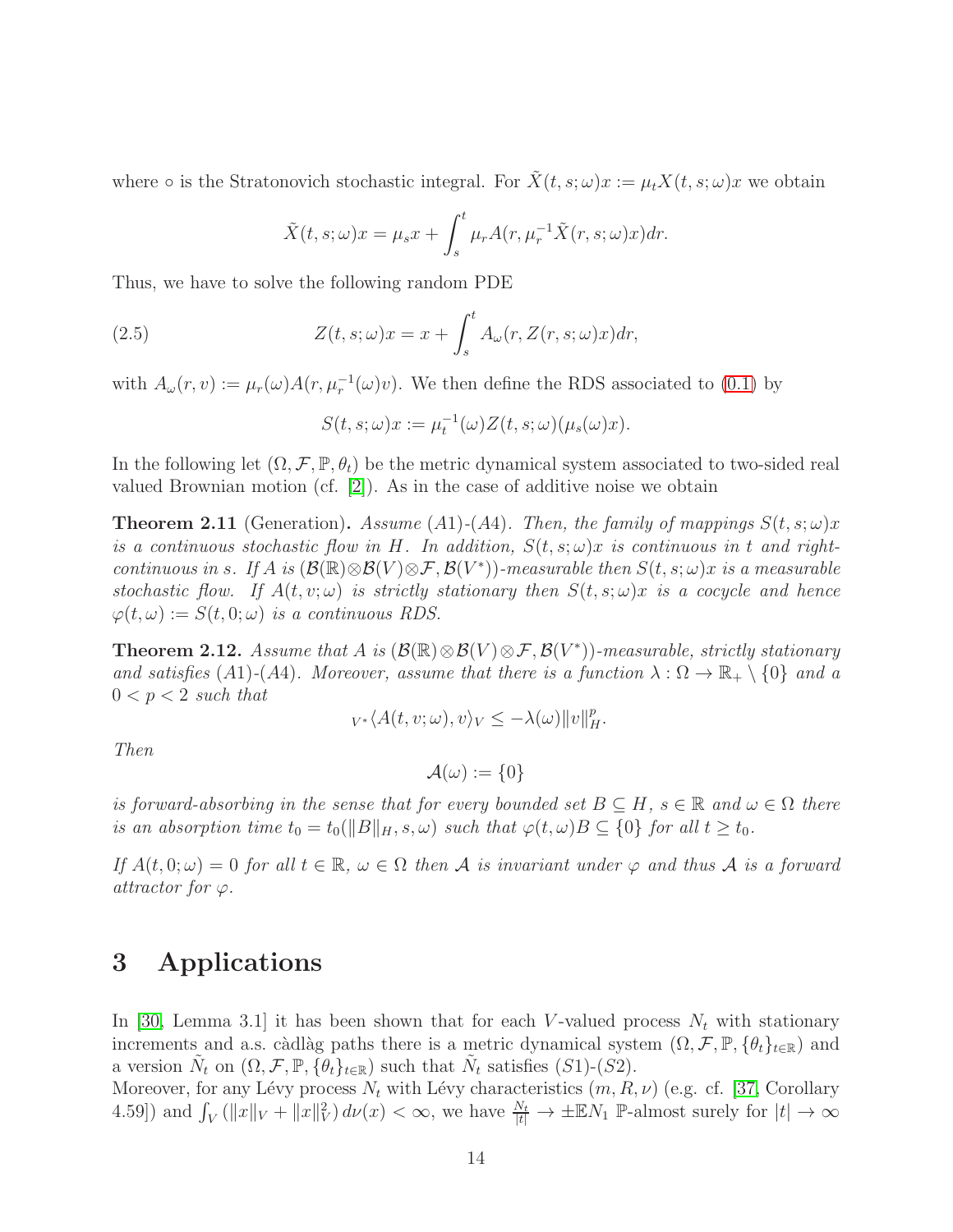(cf. [\[30,](#page-37-2) Lemma 3.2]). In particular  $||N_t||_V = O(|t|)$  for  $|t| \to \infty$  and thus (S3) is satisfied for every  $\alpha \in (1,2)$ . By splitting the Lévy process  $N_t$  into a Lévy process with jump measure of bounded support and a compound Poisson process as suggested in [\[10\]](#page-36-10), the moment assumptions can be relaxed to  $\int_V (||x||_V + \mathbb{1}_{B_1(0)}(x)||x||_V^2) d\nu(x) < \infty$ . In case of Lévy processes on a Hilbert space  $\int_V 1\!\!1_{B_1(0)}(x)\|x\|_V^2 d\nu(x) < \infty$  is always satisfied and thus only finite first moment has to be assumed.

We now proceed to concrete examples of SPDE satisfying the assumptions  $(A1)$ - $(A5)$  and  $(A^{\prime}).$ 

#### 3.1 Generalized Stochastic Singular  $p$ -Laplace Equation

Let  $(M, g, \nu)$  be a d-dimensional weighted compact smooth Riemannian manifold equipped with Riemannian metric g, associated measure  $\mu$  and  $d\nu(x) := \sigma(x)d\mu(x)$  with  $\sigma$  being a smooth, positive function on M. Further, let  $\alpha \in (1 \vee \frac{2d}{2+\alpha})$  $\frac{2d}{2+d}$ , 2) and  $V := W_0^{1,\alpha}$  $C_0^{1,\alpha}(M,\nu)\subseteq H:=$  $L^2(M,\nu)$ . By the assumption on  $\alpha$ , the embedding  $V \subseteq H$  is well-defined and compact. We denote the inner product on  $T_xM$  given by the Riemannian metric g by  $(\cdot, \cdot)_x$  and the associated norm by  $|\cdot|_x$ . Let  $N_t$  be a V-valued process satisfying  $(S1)-(S3)$  on the metric dynamical system  $(\Omega, {\{\mathcal{F}_t\}}_{t \in \mathbb{R}}, {\{\theta_t\}}_{t \in \mathbb{R}}, \mathbb{P})$ . Consider the singular p-Laplace equation

(3.6) 
$$
dX_t = (div_\nu(\Phi(x, \nabla X_t, \omega)) + G(X_t, \omega) + g(t, \omega)) dt + dN_t(\omega),
$$

where  $\Phi: M \times TM \times \Omega \to TM$  is measurable,  $\Phi(x, \cdot, \omega): T_xM \to T_xM$  is continuous and

<span id="page-14-0"></span>
$$
(\Phi(x,\xi,\omega) - \Phi(x,\tilde{\xi},\omega), \xi - \tilde{\xi})_x \le 0
$$
  
\n
$$
(\Phi(x,\xi,\omega), \xi)_x \le c(\omega)|\xi|_x^{\alpha} + f(\omega)
$$
  
\n
$$
|\Phi(x,\xi,\omega)|_x^{\frac{\alpha}{\alpha-1}} \le C_2(\omega)|\xi|_x^{\alpha} + f(\omega), \quad \forall x \in M, \ \xi, \tilde{\xi} \in T_xM, \ \omega \in \Omega,
$$

with  $f : \Omega \to \mathbb{R}$  being measurable,  $G : \mathbb{R} \times \Omega \to \mathbb{R}$  is measurable with

$$
|G(t,\omega) - G(s,\omega)| \le C_2(\omega)|t - s|
$$
  

$$
|G(t,\omega)|^{\frac{q}{q-1}} \le C_2(\omega)(1+|t|^q), \quad \forall t, s \in \mathbb{R}, \ \omega \in \Omega,
$$

for some  $q \in (1, \alpha)$  and  $q : \mathbb{R} \times \Omega \to H$  is measurable, càdlàg in t. As an explicit example for an admissible reaction term one may consider  $G(r) = \frac{r}{\sqrt{r^2 + \varepsilon}}$ .

The singular p-Laplace operator then maps  $V \times \Omega \to V^*$  by

$$
A(v, \omega)(w) = -\int_M (\Phi(x, \nabla v, \omega), \nabla w)_x d\nu(x), \quad v, w \in V, \ \omega \in \Omega.
$$

We obtain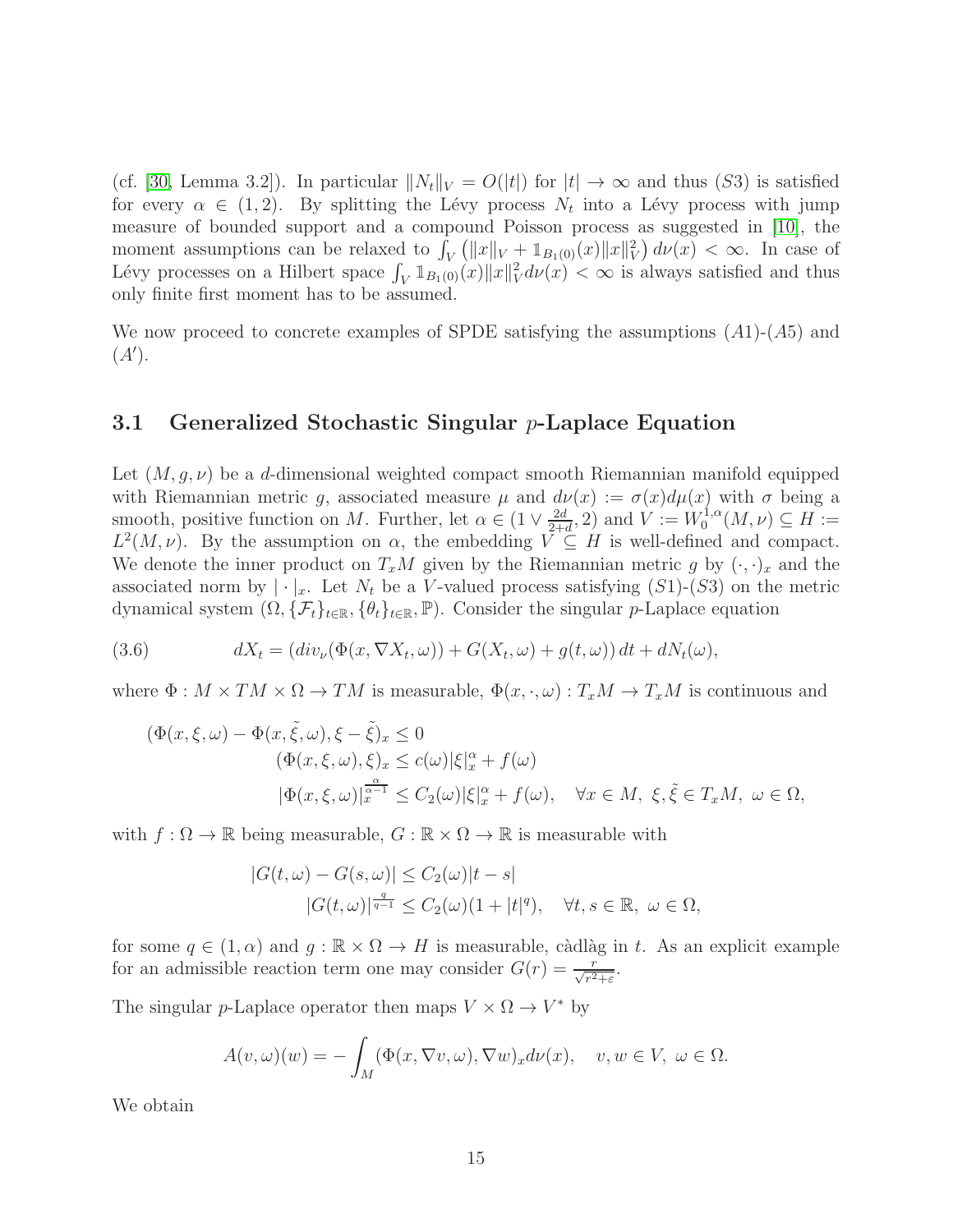<span id="page-15-0"></span>Example 3.1 (Generalized Stochastic Singular p-Laplace Equation). There is an associated compact stochastic flow  $S(t, s; \omega)x$  to [\(3.6\)](#page-14-0). If  $g(\cdot, \omega) = o(|\cdot|^{\frac{\alpha}{2-\alpha}})$  then there is a measurable, random  $\mathcal{D}^{\alpha}$ -attractor  $\mathcal{A}^{\alpha} \in \mathcal{D}^{\alpha}$ .

If  $g \equiv 0$  then  $S(t, s; \omega)x$  is a cocycle and there is a measurable, strictly stationary random  $\mathcal{D}^b$ -attractor  $\mathcal{A}^b$ .

If  $M \subseteq \mathbb{R}^d$  is an open, bounded set,  $\nu = dx$ ,  $\Phi(\xi) = |\xi|^{\alpha-2}\xi$ ,  $N_t$  is a V-valued Wiener process and  $G, g \equiv 0$ , then the random attractor  $\mathcal{A}^b$  consists of a single random fixed point, *i.e.*  $\mathcal{A}^b(\omega) = {\eta(\omega)}$ .

In case of real linear multiplicative noise

$$
dX_t = div_{\nu}(\Phi(x, \nabla X_t))dt + \mu X_t \circ d\beta_t,
$$

the deterministic set  $A(\omega) = \{0\}$  forward absorbs all bounded deterministic sets and is invariant.

*Proof.* The proof of the properties  $(A1)$ - $(A4)$  proceeds as in [\[38\]](#page-38-7).  $(A5)$  is satisfied by Sobolev embeddings and the assumption on  $\alpha$ .

In case of the standard nonlinearity  $\Phi(x,\xi) = |\xi|_x^{\alpha-2}\xi$  and  $G \equiv 0$  we can check  $(A')$  as in [\[35,](#page-38-8) Proposition 3.2] with  $\delta = 2 - \alpha < \alpha$ . By monotonicity of A,  $\varphi$  is contractive on H.

For simplicity we now restrict to the case of open, bounded domains  $M \subseteq \mathbb{R}^d$ ,  $\Phi(\xi) = |\xi|^{\alpha-2} \xi$ ,  $N_t$  being a Wiener process in V and  $G, g \equiv 0$ . In order to verify  $(H')$  we set  $S = H = L^2(M)$ and  $x \leq y$  for  $x, y \in H$  iff  $x(\xi) \leq y(\xi)$  for almost all  $\xi \in M$ . Existence of upper bounds is obvious. It remains to prove monotonicity of  $\varphi$ . We consider a non-singular approximation of the nonlinearity  $\Phi(\xi) := |\xi|^{\alpha-2}\xi$  given by  $\Phi^{\varepsilon}(\xi) = (|\xi|^2 + \varepsilon)^{\frac{-(2-\alpha)}{2}}\xi$ . Then

$$
|\Phi(\xi) - \Phi^{\varepsilon}(\xi)| \le 2\varepsilon^{\frac{\alpha - 1}{2}}
$$

and as a composition of smooth functions,  $\Phi^{\varepsilon}$  is a smooth function. Let  $\{e_n\}_{n\in\mathbb{N}}\subseteq C^{\infty}(M)\cap$  $H_0^1(M)$  be an orthonormal basis of H,  $H_n := \text{span}\{e_1, ..., e_n\}$  and  $\mathcal{P}_n$  be the best-approximation by elements in  $H_n$  weighted by  $\|\cdot\|_V$ , i.e.

$$
\|\mathcal{P}_n x - x\|_V = \inf_{v \in H_n} \|v - x\|_V, \quad \forall x \in V.
$$

Then  $\|\mathcal{P}_n x\|_V \leq C \|x\|_V$  and  $\mathcal{P}_n x \to x$  in V for  $n \to \infty$  and  $x \in V$  (cf. [\[29\]](#page-37-9)). Define  $N_t^n := \mathcal{P}_n N_t$ . For initial conditions  $x \in C^2(M)$  classical results (cf. e.g. [\[32\]](#page-37-10)) imply the existence of a classical solution  $Z^{\varepsilon,n}$  to

$$
dZ_t^{\varepsilon,n} = \operatorname{div}\left(\Phi^\varepsilon(\nabla(Z_t^{\varepsilon,n} + N_t^n))\right)dt.
$$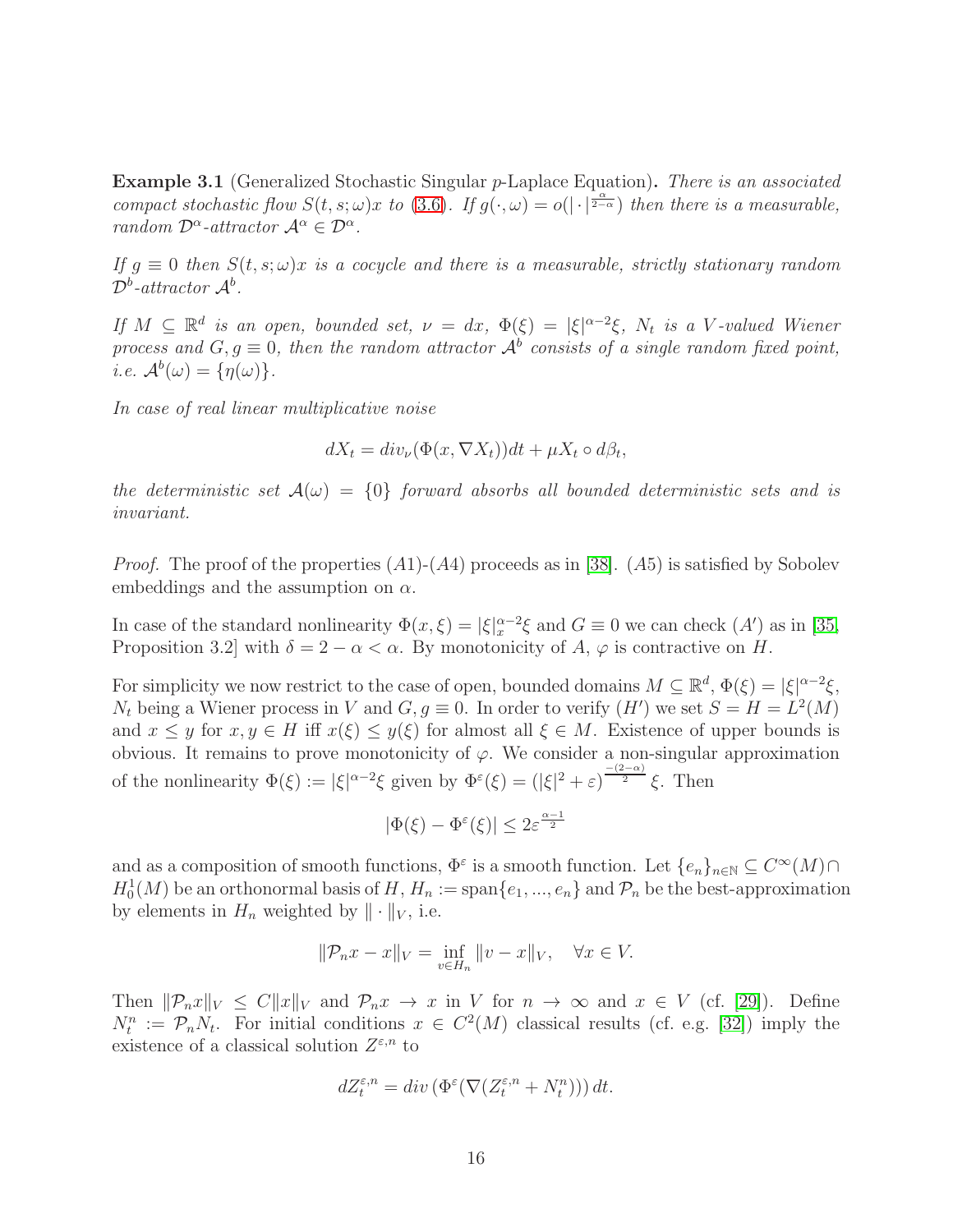Since  $\Phi^{\varepsilon}$  is differentiable we can apply the comparison result given in [\[33,](#page-37-11) Theorem 9.7] to obtain  $Z_t^{\varepsilon,n,x} \leq Z_t^{\varepsilon,n,y}$  on  $[0,T] \times M$  for any two initial conditions  $x \leq y$  with  $x, y \in C^2(M)$ . Note

$$
||A(x) - A^{\varepsilon}(x)||_{V^*} = \sup_{||v||_V = 1} \int_{\mathcal{O}} \left( \Phi(\nabla x) - \Phi^{\varepsilon}(\nabla x) \right) \cdot \nabla v d\xi \le C \varepsilon^{\frac{p-1}{2}}.
$$

Since the operators  $A^{\varepsilon}$  satisfy uniform coercivity and growth conditions an application of Proposition [5.1](#page-34-0) yields  $Z^{\varepsilon,n} \to Z^n$  in  $C([0,T];H)$  for  $\varepsilon \to 0$ . By dominated convergence we have  $N_{\cdot}^n(\omega) \to N_{\cdot}(\omega)$  in  $L^{\alpha}([0,T];V)$  for each  $\omega \in \Omega$ . This implies  $Z^n \to Z$  in  $C([0,T];H)$ . Since " $\leq$ " is closed with respect to the *H*-norm, we obtain

$$
Z_t^x \le Z_t^y
$$
, for all  $t \in [0, T]$  and a.e. in  $M$ ,

for initial conditions  $x \leq y, x, y \in C^2(M)$ . By continuity in the initial condition this extends to all  $x \leq y, x, y \in H$ . □

#### 3.2 Generalized Stochastic Fast Diffusion Equation

Let  $(E, \mathcal{B}, m)$  be a finite measure space with countably generated  $\sigma$ -algebra  $\mathcal{B}$  and let  $(L, \mathcal{D}(L))$  be a negative-definite, self-adjoint, strictly coercive (i.e.  $(-Lv, v)_{L^2(m)} \ge c||v||^2_{L^2(m)}$ ) operator on  $L^2(m)$ . Define  $\mathcal{D}(\mathcal{E}) := \mathcal{D}(\sqrt{-L})$  and  $\mathcal{E}(u, v) := (\sqrt{-L}u, \sqrt{-L}v)$ , for  $u, v \in$  $\mathcal{D}(\mathcal{E})$ , where we have set  $m(fg) := \int_E fg \ dm$ , for  $fg \in L^1(m)$ ,  $(f,g) := (f,g)_{L^2(m)}$  and  $||f|| := ||f||_{L^2(m)}$ . Then  $(D(\mathcal{E}), \mathcal{E})$  is a Hilbert space.

Let  $\Phi : \mathbb{R} \times \Omega \to \mathbb{R}$  be measurable such that  $\Phi(0, \omega) = 0$ ,  $\Phi(\cdot, \omega) \in C(\mathbb{R})$  and

<span id="page-16-0"></span>(3.7)  
\n
$$
(\Phi(r,\omega) - \Phi(s,\omega))(r-s) \ge 0
$$
\n
$$
\Phi(r,\omega)r \ge c(\omega)|r|^{\alpha} - f(\omega)
$$
\n
$$
|\Phi(r,\omega)|^{\frac{\alpha}{\alpha-1}} \le C_2(\omega)|r|^{\alpha} + f(\omega), \quad \forall \omega \in \Omega, \ s \le r,
$$

for some  $\alpha \in (1, 2)$ ,  $c : \Omega \to \mathbb{R} \setminus \{0\}$ ,  $C_2 : \Omega \to \mathbb{R}$  and  $f : \Omega \to \mathbb{R}$  measurable. In particular, the standard nonlinearity  $\Phi(r) := |r|^{\alpha-2}r$  is included in our general framework. We assume

(L) The embedding  $\mathcal{D}(E) \subseteq L^{\frac{\alpha}{\alpha-1}}(m)$  is compact and dense.

This yields the Gelfand triple

$$
V := L^{\alpha}(m) \subseteq H := D(\mathcal{E})^* \subseteq V^*.
$$

Example 3.2. Let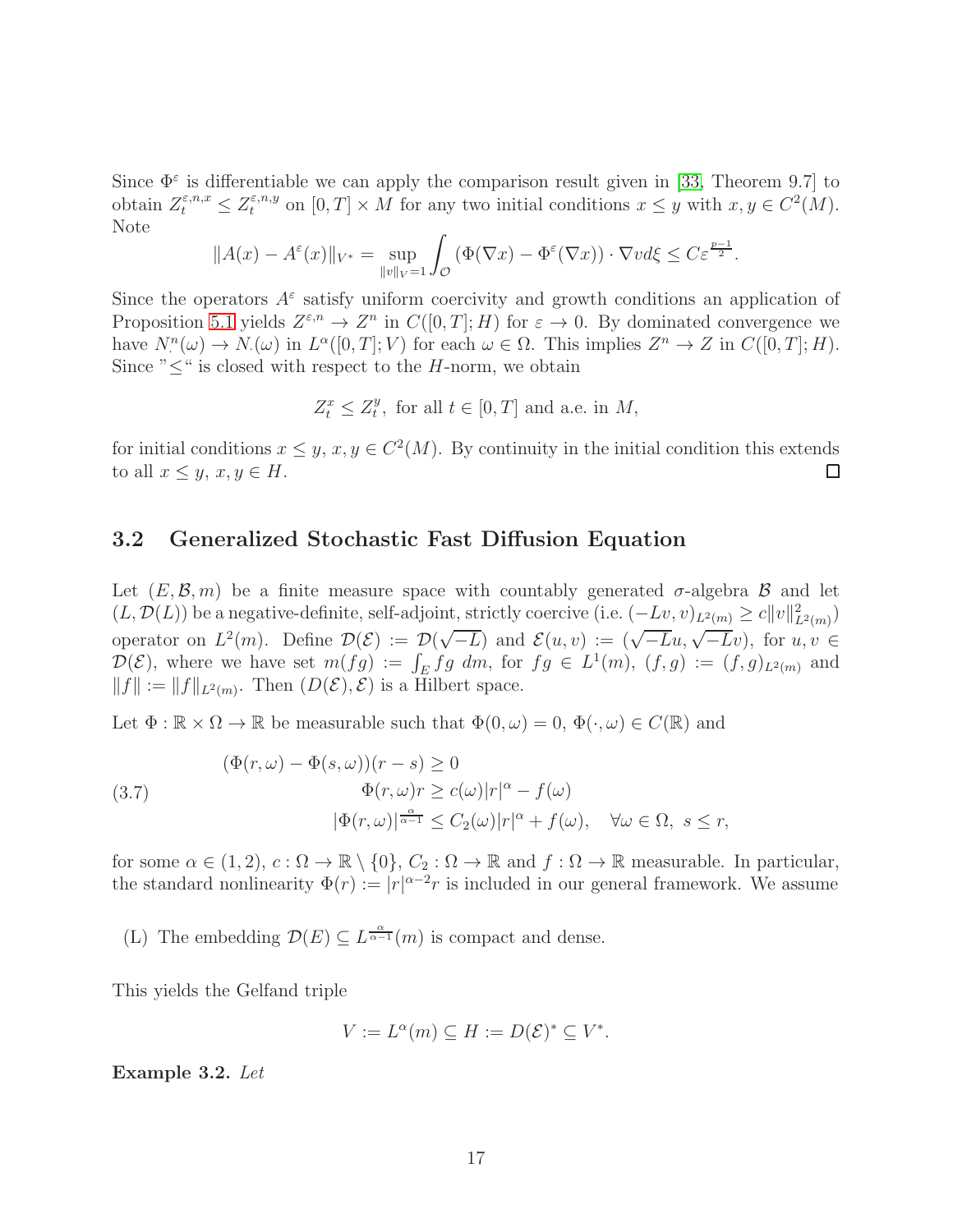- i. E be a smooth, compact Riemannian d-dimensional manifold,  $\alpha \in (1 \vee \frac{2d}{d+2}, 2)$  and L be the Friedrichs extension of a symmetric, uniformly elliptic operator of second order on  $L^2(m)$  with Dirichlet boundary conditions. For example, let L be the Dirichlet Laplacian on E.
- ii.  $E \subseteq \mathbb{R}^d$  be an open, bounded domain,  $L := (-\Delta)^{\beta}$  with its standard domain and  $\beta \in \frac{d}{2}$  $\frac{d}{2} \left( \frac{2-\alpha}{\alpha}, 1 \right) \cap (0, 1].$

Then  $(L)$  is satisfied.

Let  $g: \mathbb{R} \times \Omega \to H$  be measurable with cádlág paths and  $g(t, \omega) = o(|t|^{\frac{\alpha}{2-\alpha}})$  for  $t \to -\infty$ .

Example 3.3 (Generalized Stochastic Fast Diffusion Equation). The compact stochastic flow  $S(t, s; \omega)x$  associated to the stochastic fast diffusion equation

(3.8) 
$$
dX_t = (L\Phi(X_t) + g(t)) dt + dN_t,
$$

with N satisfying (S1)-(S3) has a measurable random  $\mathcal{D}^{\alpha}$ -attractor  $\mathcal{A}^{\alpha} \in \mathcal{D}^{\alpha}$ .

If  $g \equiv 0$  then  $S(t, s; \omega)x$  is a cocycle and there is a measurable, strictly stationary random  $\mathcal{D}^b$ -attractor  $\mathcal{A}^b$ .

If  $E \subseteq \mathbb{R}^d$  is an open, bounded set,  $L = \Delta$ ,  $\Phi(r) = |r|^{\alpha-2}r$ ,  $g \equiv 0$  and N is a Wiener process in V then  $\mathcal{A}^b$  is a single random point.

For real linear multiplicative noise

$$
dX_t = L\Phi(X_t)dt + \mu X_t \circ d\beta_t,
$$

and nonlinearites  $\Phi$  satisfying [\(3.7\)](#page-16-0) with  $f \equiv 0$ ,  $\mathcal{A} := \{0\}$  is invariant and forward absorbs all bounded sets  $B \subseteq H$ .

*Proof.* The properties (A1)-(A4) can be proven as in [\[38\]](#page-38-7), (A') with  $\delta = 2 - \alpha$  as in [\[35\]](#page-38-8). (A5) is satisfied by assumption and monotonicity of A implies contractivity of  $S(t, s; \omega)x$ .

For simplicity we now restrict to the case of  $E \subseteq \mathbb{R}^d$  being an open, bounded set. Let  $L = \Delta$ ,  $\Phi(r) = |r|^{\alpha-2}r$  and N be a Wiener process in V. Set  $S = V$  and define  $H_+ \subseteq H$  to be the closed, convex cone of all nonnegative distributions in  $H$  with induced partial order structure " $\leq$ " on H. For elements  $x, y \in V \subseteq H$  we have  $x \leq y$  iff  $x(\xi) \leq y(\xi)$  for almost all  $\xi \in \mathcal{O}$ . Existence of upper bounds in S is obvious. It remains to prove monotonicity of  $\varphi$ . For this we consider a smooth approximation of the nonlinearity  $\Phi(r) = |r|^{\alpha-2}r$  given by  $\Phi^{\varepsilon}(r) = (|r|^2 + \varepsilon)^{\frac{\alpha-2}{2}} r$ . Then  $|\Phi(r) - \Phi^{\varepsilon}(r)| \leq 2\varepsilon^{\frac{\alpha-1}{2}}$ . Let  $\{e_n\}_{n\in\mathbb{N}} \subseteq C^{\infty}(M) \cap H_0^1(M)$  be an orthonormal basis of H,  $H_n := \text{span}\{e_1, ..., e_n\}$ ,  $\mathcal{P}_n$  be the best-approximation by elements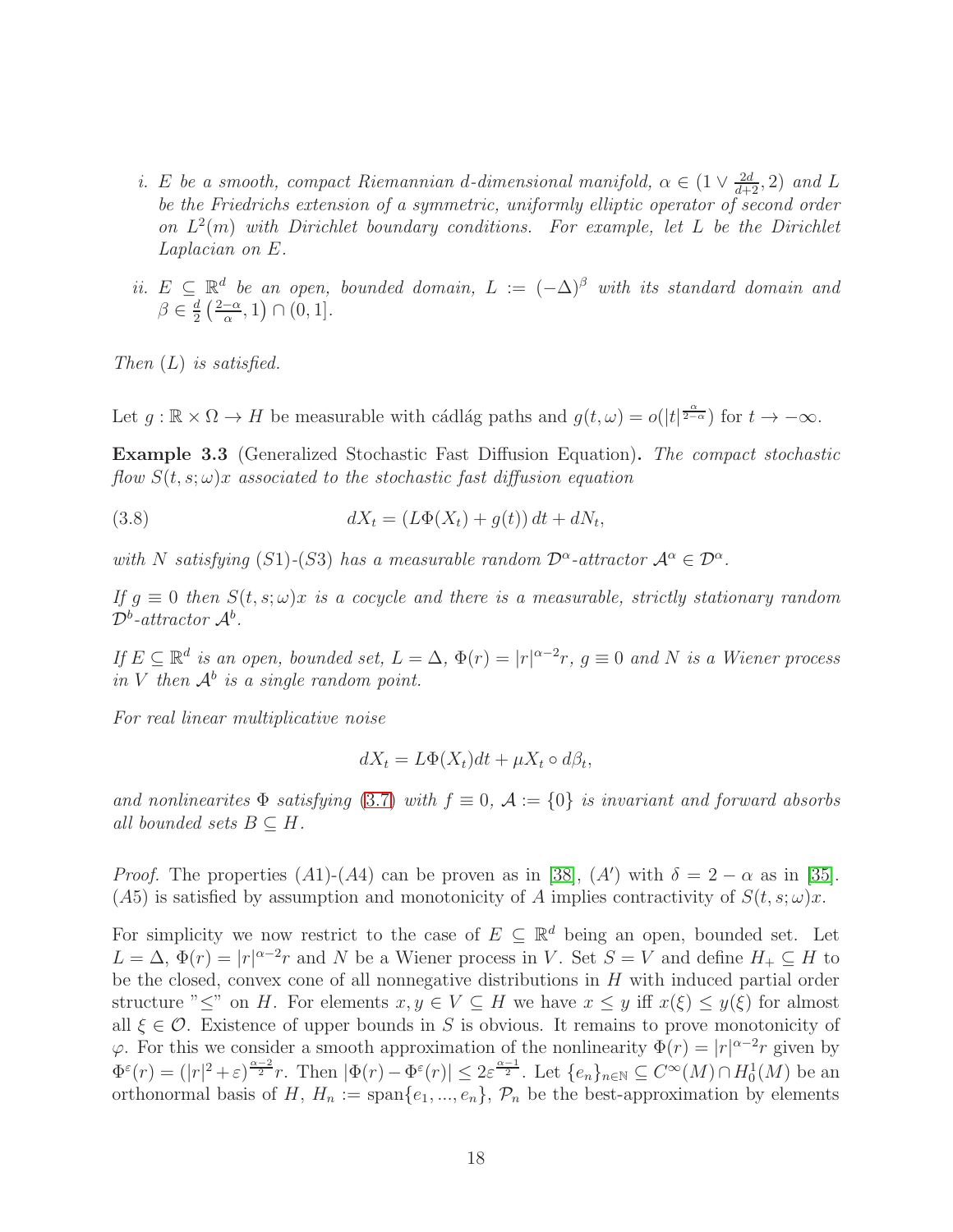in  $H_n$  weighted by  $||\cdot||_V$  (cf. Example [3.1\)](#page-15-0) and  $N_t^n := \mathcal{P}_n N_t$ . By classical existence results for uniformly parabolic quasilinear PDE (cf. [\[32\]](#page-37-10)), the approximating equation

$$
\frac{d}{dt}Z_t^{\varepsilon,n} = \Delta \Phi^{\varepsilon} (Z_t^{\varepsilon,n} + N_t^n)
$$

has a unique classical solution for initial conditions in  $C<sup>2</sup>(E)$ . By classical comparison results [\[33,](#page-37-11) Theorem 9.7] for two such initial conditions  $x \leq y$ ,  $x, y \in C^2(E)$  we obtain

$$
Z_t^{\varepsilon,n,x} \le Z_t^{\varepsilon,n,y}, \text{ on } [0,T] \times E.
$$

We conclude the proof as in Example [3.1.](#page-15-0)

# 4 Proofs

#### 4.1 Stochastic flows and RDS

First, we prove some properties of  $\Omega$ -limit sets of asymptotically compact stochastic flows. Similar results have been obtained in [\[14\]](#page-36-11).

<span id="page-18-0"></span>**Lemma 4.1.** Let  $S(t, s; \omega)$  be a continuous stochastic flow.

(i) Assume that  $S(t, s; \omega)$  is  $\mathcal{D}$ -asymptotically compact. Then

$$
\Omega(D, t; \omega) \subseteq K(t, \omega) \cap \Omega(K, t; \omega)
$$

is a compact, invariant set for all  $D \in \mathcal{D}$ ,  $t \in \mathbb{R}$ ,  $\omega \in \Omega_0$ , where  $\Omega_0$  is as in Definition [1.5](#page-5-0) and  $\Omega(D, t; \omega)$  attracts D.

- (ii) If  $S(t, s; \omega)x$  is a cocycle and D is strictly stationary, then  $\Omega(D, t; \omega)$  is strictly stationary.
- (iii) If  $\{D(t,\omega)\}_{t\in\mathbb{R},\omega\in\Omega}$  is a right lower-semicontinuous random closed set,  $s\mapsto S(t,s;\omega)x$ is right-continuous locally uniformly in x and  $S(t, s; \omega)x$  is measurable, then  $\Omega(D, t; \omega)$ is a random closed set.

*Proof.* (i): Since  $S(t, s; \omega)x$  is D-asymptotically compact, there is a D-attracting compact set K on some subset  $\Omega_0 \subseteq \Omega$  of full P-measure. Since K is D-attracting we know  $d(S(t, s; \omega)D(s, \omega), K(t, \omega)) \to 0$  for  $s \to -\infty$  for all  $\omega \in \Omega_0, t \in \mathbb{R}$ . Hence,

$$
d\left(\overline{\bigcup_{\tau\leq r}S(t,\tau;\omega)D(\tau,\omega)},K(t,\omega)\right)\to 0
$$

 $\Box$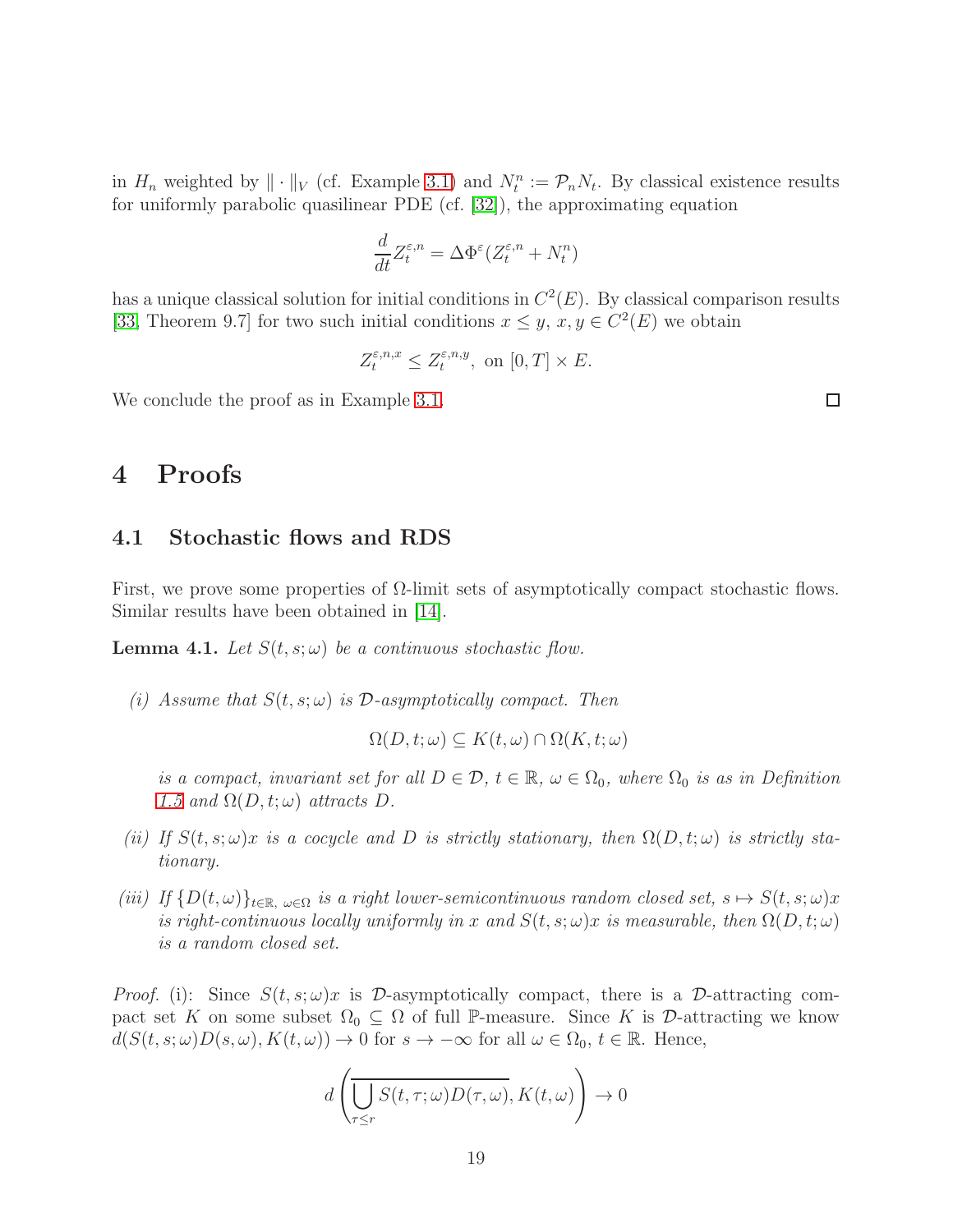for  $r \to -\infty$  and thus  $d(\Omega(D, t; \omega), K(t, \omega)) = 0$ , i.e.  $\Omega(D, t; \omega) \subseteq K(t, \omega)$ .

Next, we prove invariance of  $\Omega(D, t; \omega)$ . Let  $x \in \Omega(D, s; \omega)$ . There are sequences  $s_n \to$  $-\infty$ ,  $x_n \in D(s_n, \omega)$  such that  $S(s, s_n; \omega)x_n \to x$ . By the flow property  $S(t, s_n; \omega)x_n =$  $S(t, s; \omega)S(s, s_n; \omega)x_n \to S(t, s; \omega)x \in \Omega(D, t; \omega).$ 

Let now  $z \in \Omega(D, t; \omega)$ , i.e.  $S(t, s_n; \omega)x_n \to z$  for some  $s_n \to -\infty$  and  $x_n \in D(s_n, \omega)$ . By D-asymptotic compactness of  $S(t, s; \omega)x$  there is a subsequence  $S(s, s_{n_i}; \omega)x_{n_i} \to x \to$  $\Omega(D, s; \omega)$ . Hence,  $S(t, s; \omega)x = \lim_{l \to \infty} S(t, s; \omega)S(s, s_{n_l}; \omega)x_{n_l} = z$ .

Invariance of  $\Omega(D, t; \omega)$  together with  $\Omega(D, t; \omega) \subseteq K(t, \omega)$  then yields

$$
\Omega(D, t; \omega) \subseteq \Omega(K, t; \omega) \cap K(t, \omega).
$$

Assume  $\Omega(D, t; \omega)$  does not attract D. Then there are  $t \in \mathbb{R}$ ,  $\varepsilon > 0$ ,  $\omega \in \Omega_0$  and sequences  $s_n \to -\infty$ ,  $x_n \in D(s_n, \omega)$  such that  $d(S(t, s_n; \omega)x_n, \Omega(D, t; \omega)) \geq \varepsilon$ . By asymptotic compactness we can choose a convergent subsequence  $S(t, s_{n_l}; \omega)x_{n_l} \to x \ni \Omega(D, t; \omega)$  which leads to a contradiction.

(ii): To prove strict stationarity of  $\Omega(D, t; \omega)$  we note

$$
\Omega(D, t; \omega) = \bigcap_{r \le t} \bigcup_{\tau \le r} S(t, \tau; \omega) D(\tau, \omega) = \bigcap_{r \le t} \bigcup_{\tau \le r} S(0, \tau - t; \theta_t \omega) D(\tau - t, \theta_t \omega) = \Omega(D, 0; \theta_t \omega)
$$

(iii):  $\Omega(D, t; \omega)$  is a countable intersection of sets of the form  $\bigcup_{\tau \leq r} S(t, \tau; \omega) D(\tau, \omega)$ . Hence, it is enough to prove measurability of  $\omega \mapsto d\left(x, \bigcup_{\tau \leq r} S(t, \tau; \omega)D(\tau, \omega)\right)$  for all  $r \leq t, x \in H$ . Let  $\tau_n \downarrow \tau$ . By right lower-semicontinuity of  $D(\cdot, \omega)$  for each  $y \in D(\tau, \omega)$  there is a sequence  $y_n \in D(\tau_n, \omega)$  such that  $y_n \to y$ . Local uniform continuity of  $\tau \mapsto S(t, \tau; \omega)x$  thus yields  $S(t, \tau_n; \omega) y_n \to S(t, \tau; \omega) y$ . Hence

$$
\limsup_{n \to \infty} d(x, S(t, \tau_n; \omega) D(\tau_n, \omega)) \leq d(x, S(t, \tau; \omega) D(\tau, \omega))
$$

and thus

$$
\omega \mapsto d\left(x, \bigcup_{\tau < r} S(t, \tau; \omega) D(\tau, \omega)\right) = \inf_{\tau < r} d\left(x, S(t, \tau; \omega) D(\tau, \omega)\right) \\
= \inf_{\tau < r, \ \tau \in \mathbb{Q}} d\left(x, S(t, \tau; \omega) D(\tau, \omega)\right).
$$

Therefore it is enough to prove measurability of  $\omega \mapsto d(x, S(t, \tau; \omega)D(\tau, \omega))$  for all  $\tau \le t$ <br>which is satisfied by measurability of  $S(t, \tau; \cdot)x$  and  $D(\tau, \cdot)$  and by separability of H. which is satisfied by measurability of  $S(t, \tau; \cdot)x$  and  $D(\tau, \cdot)$  and by separability of H.

*Proof of Theorem [1.8:](#page-6-0)* By Lemma [4.1](#page-18-0) we know  $\mathcal{A}(t,\omega) \subseteq K(t,\omega) \cap \Omega(K,t;\omega)$  for all  $\omega \in$  $\Omega_0, t \in \mathbb{R}$ . In particular, A is compact. Since  $\Omega(D, t; \omega) \subseteq \mathcal{A}(t, \omega)$  for all  $\omega \in \Omega_0$  and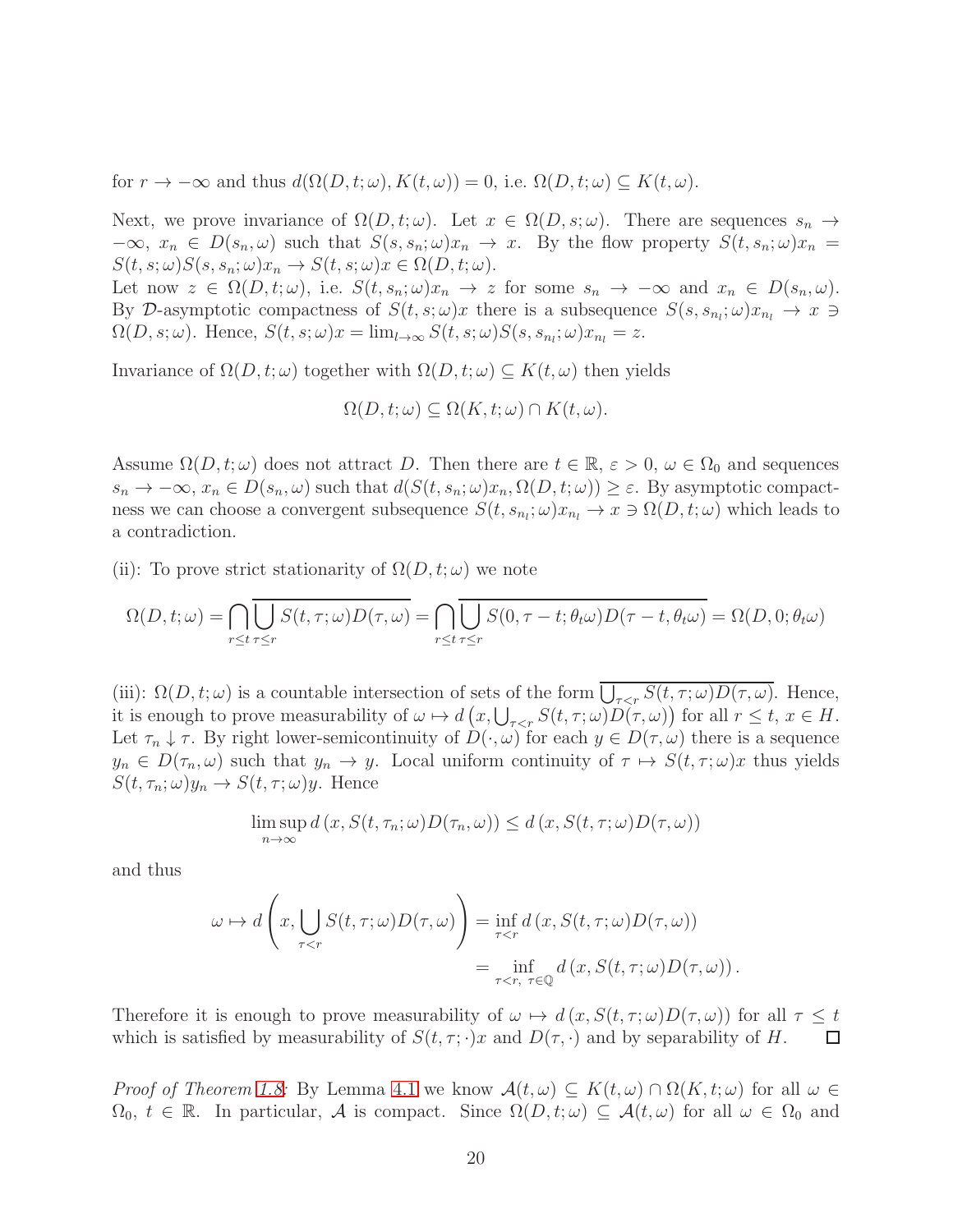$\Omega(D, t; \omega)$  is D attracting, A is D-attracting. Compactness of  $\bigcup_{D \in \mathcal{D}} \Omega(D, t; \omega)$  and invariance of  $\Omega(D, t; \omega)x$  yield invariance of A.

Let now  $s \mapsto S(t, s; \omega)x$  be right-continuous locally uniformly in x,  $S(t, s; \omega)x$  be measurable and (i) be satisfied. Then, by Lemma [4.1](#page-18-0)

$$
\mathcal{A}(t,\omega)=\overline{\bigcup_{D_0\in\mathcal{D}_0}\Omega(D_0,t;\omega)}
$$

is the closure of a countable union of random closed sets. Hence,  $A$  is a random closed set. If (ii) holds, then  $\Omega(K, t; \omega) \subseteq \mathcal{A}(t, \omega)$  and thus

$$
\mathcal{A}(t,\omega) = \Omega(K,t;\omega),
$$

 $\Box$ 

for all  $\omega \in \Omega_0$ , which is a closed random set by Lemma [4.1.](#page-18-0)

### 4.2 Generation of an RDS (Theorem [2.3\)](#page-10-1)

As outlined in Section [2](#page-7-0) we construct the stochastic flow associated to [\(2.2\)](#page-8-0) by proving the unique existence of a solution to the transformed equation [\(2.3\)](#page-9-1) via the variational approach to (S)PDE as given in [\[38\]](#page-38-7). To do so we check the assumptions  $(H1)-(H4)$  in [38] for  $A_{\omega}(t, v)$ . For the ease of notation we suppress the  $\omega$ -dependency of the coefficients occurring in the following calculations.  $(H1)$ ,  $(H2)$  immediately follow from  $(A1)$ ,  $(A2)$ .

(*H3*): For  $v \in V$ ,  $\omega \in \Omega$  and  $t \in \mathbb{R}$ :

<span id="page-20-0"></span>(4.9)  
\n
$$
2_{V^*}\langle A_{\omega}(t, v), v\rangle_V = 2_{V^*}\langle A(t, v + N_t), v + N_t\rangle_V - 2_{V^*}\langle A(t, v + N_t), N_t\rangle_V \n\leq C_1(t)\|v + N_t\|_H^2 - c(t)\|v + N_t\|_V^\alpha + f(t) \n+ 2\|A(t, v + N_t)\|_{V^*}\|N_t\|_V.
$$

Using Young's inequality for all  $\varepsilon_1 > 0$  and some  $C_{\varepsilon_1}$  we obtain

$$
2\|A(t, v+N_t)\|_{V^*} \|N_t\|_{V} \leq \varepsilon_1 \|A(t, v+N_t)\|_{V^*}^{\frac{\alpha}{\alpha-1}} + C_{\varepsilon_1} \|N_t\|_{V}^{\alpha}
$$
  

$$
\leq \varepsilon_1 C_1(t) \|v+N_t\|_{H}^2 + \varepsilon_1 C_2(t) \|v+N_t\|_{V}^{\alpha} + \varepsilon_1 f(t) + C_{\varepsilon_1} \|N_t\|_{V}^{\alpha},
$$

Using this in [\(4.9\)](#page-20-0) yields

$$
2_{V^*} \langle A_{\omega}(t, v), v \rangle_V \le C_1(t)(1 + \varepsilon_1) \|v + N_t\|_H^2 - (c(t) - \varepsilon_1 C_2(t)) \|v + N_t\|_V^\alpha + (1 + \varepsilon_1) f(t) + C_{\varepsilon_1} \|N_t\|_V^\alpha.
$$

Using

$$
||v + N_t(\omega)||_V^{\alpha} \ge 2^{1-\alpha} ||v||_V^{\alpha} - ||N_t(\omega)||_V^{\alpha}
$$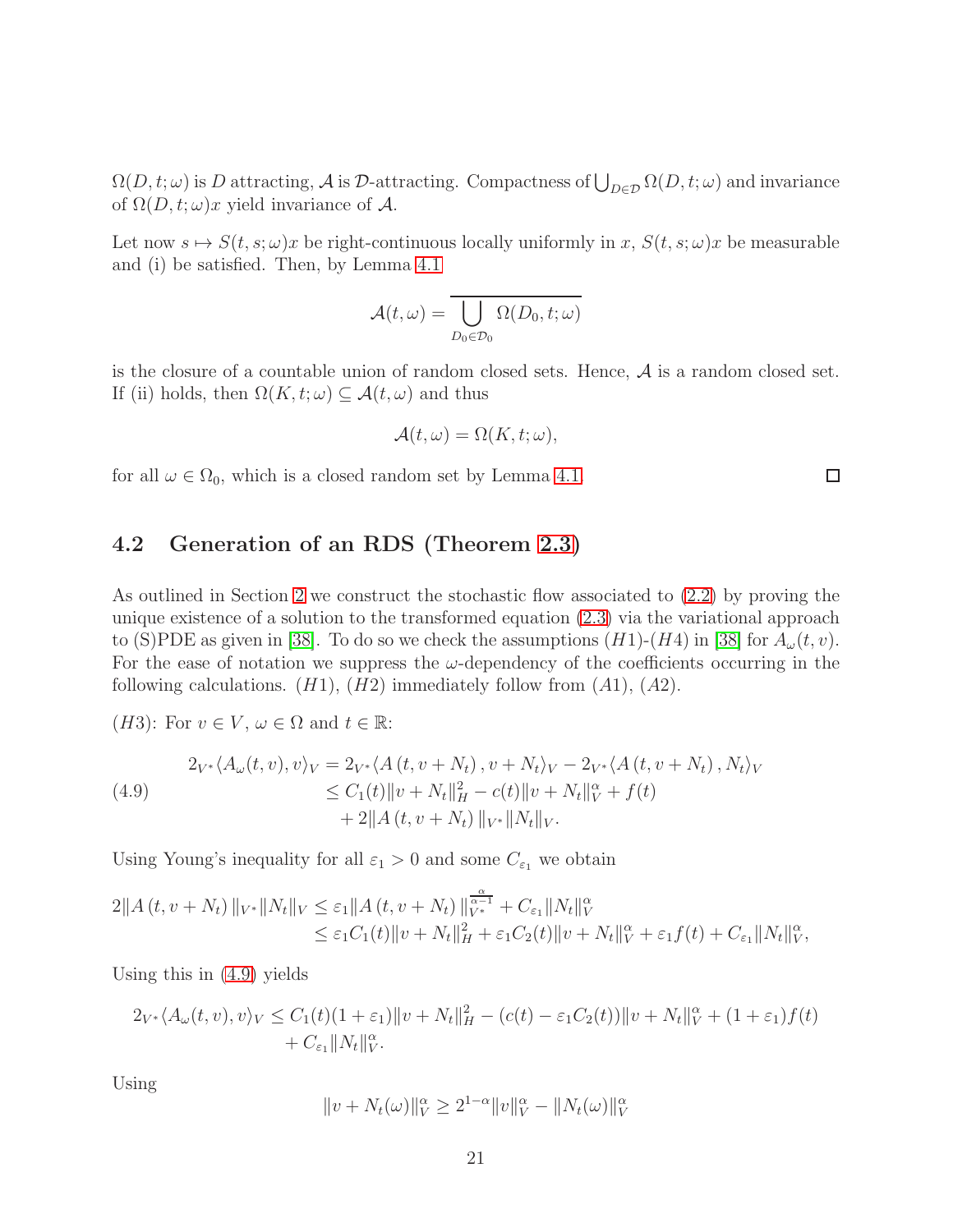we obtain (for  $\varepsilon_1$  small enough):

$$
2_{V^*}\langle A_{\omega}(t,v),v\rangle_V \le 2C_1(t)(1+\varepsilon_1) \|v\|_H^2 - (2^{1-\alpha}c(t) - \varepsilon_1 2^{1-\alpha}C_2(t)) \|v\|_V^{\alpha} + (1+\varepsilon_1)f(t) + (C_{\varepsilon_1} + c(t) - \varepsilon_1 C_2(t)) \|N_t\|_V^{\alpha} + 2C_1(t)(1+\varepsilon_1) \|N_t\|_H^2.
$$

which yields

<span id="page-21-0"></span>(4.10) 
$$
2 V_{V^*} \langle A_{\omega}(t, v), v \rangle_V \leq \tilde{C}_1(t) \|v\|_H^2 - \tilde{c}(t) \|v\|_V^{\alpha} + \tilde{f}(t),
$$

with

$$
\tilde{f}(t) := (1+\varepsilon_1)f(t) + (C_{\varepsilon_1} + c(t) - \varepsilon_1 C_2(t))\|N_t\|_V^{\alpha} + 2C_1(t)(1+\varepsilon_1)\|N_t\|_H^2.
$$

By right-continuity of  $N(\omega)$  and by choosing  $\varepsilon_1$  small enough we obtain (H3) for each compact interval  $[S, T] \subseteq \mathbb{R}$ .

(*H*4): For  $v \in V$ ,  $\omega \in \Omega$  and  $t \in \mathbb{R}$ :

$$
\|A_{\omega}(t,v)\|_{V^*}^{\frac{\alpha}{\alpha-1}}g = \|A(t,v+N_t)\|_{V^*}^{\frac{\alpha}{\alpha-1}} \leq C_1(t)\|v+N_t\|_{H}^2 + C_2(t)\|v+N_t\|_{V}^{\alpha} + f(t) \leq \tilde{C}_1(t)\|v\|_{H}^2 + \tilde{C}_2(t)\|v\|_{V}^{\alpha} + \tilde{f}(t),
$$

with  $\tilde{C}_1(t) := 2C_1(t), \tilde{C}_2(t) = 2^{\alpha - 1}C_2(t)$  and

$$
\tilde{f}(t) := f(t) + 2C_1(t) \|N_t\|_H^2 + 2^{\alpha - 1} C_2(t) \|N_t\|_V^{\alpha}.
$$

Hence  $(H1) - (H4)$  are satisfied for  $A_{\omega}$  and by [\[38,](#page-38-7) Theorem 4.2.4] we obtain the unique existence of a solution

$$
Z(\cdot, s; \omega)x \in L_{loc}^{\alpha}([s, \infty); V) \cap C([s, \infty); H)
$$

to [\(2.3\)](#page-9-1) for all  $s \in \mathbb{R}$ ,  $\omega \in \Omega$ ,  $x \in H$ . By uniqueness for (2.3) we have the flow property

$$
Z(t, s; \omega)x = Z(t, r; \omega)Z(r, s; \omega)x.
$$

which implies that

$$
S(t, s; \omega)x := Z(t, s; \omega)(x - N_s(\omega)) + N_t(\omega)
$$

defines a stochastic flow.

The continuity of  $t \mapsto Z(t, s; \omega)x$  is contained in [\[38,](#page-38-7) Theorem 4.2.4]. Since  $N_t(\omega)$  is càdlàg in t this implies that  $t \mapsto S(t, s; \omega)x$  is càdlàg. Monotonicity of  $A_{\omega}$  implies

$$
||Z(t, s; \omega)x - Z(t, s; \omega)y||_H^2 \le e^{\int_s^t C_2(r) dr} ||x - y||_H^2.
$$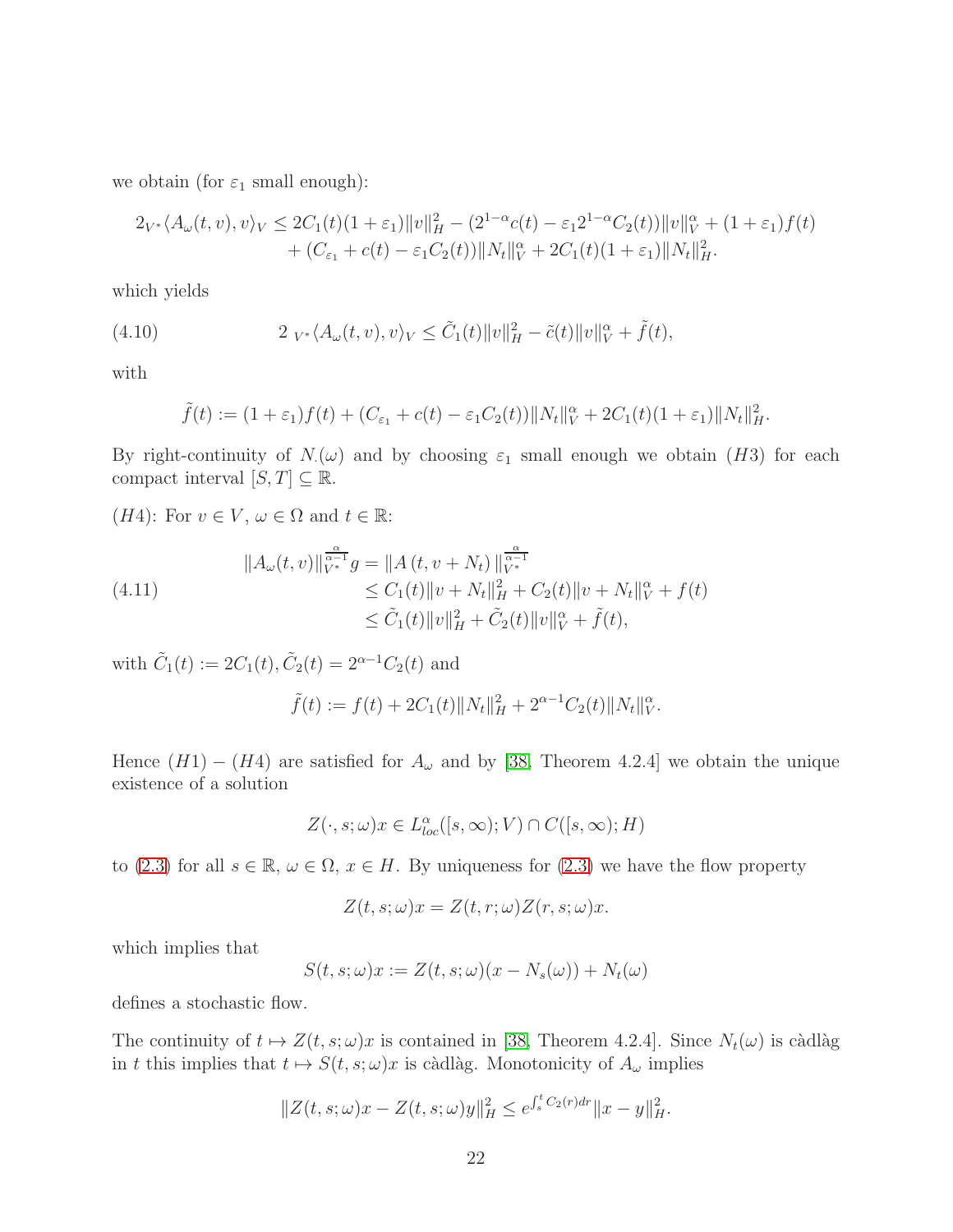Thus  $x \mapsto Z(t, s; \omega)x$  is continuous, uniformly in t, s on bounded sets. Moreover,

$$
||Z(t, s_1; \omega)x - Z(t, s_2; \omega)x||_H^2 = ||Z(t, s_2; \omega)Z(s_2, s_1; \omega)x - Z(t, s_2; \omega)x||_H^2
$$
  

$$
\leq e^{\int_{s_2}^t C_2(r) dr} ||Z(s_2, s_1; \omega)x - x||_H^2, \ \forall s_1 < s_2,
$$

which implies right-continuity of  $s \mapsto Z(t, s; \omega)x$  and thus of  $s \mapsto S(t, s; \omega)x$  locally uniformly in  $t$  and  $x$ .

Let now A be  $(\mathcal{B}(\mathbb{R})\otimes\mathcal{B}(V)\otimes\mathcal{F},\mathcal{B}(V^*))$ -measurable. Then measurability of  $Z(t,s;\omega)x$  and  $S(t, s; \omega)x$  follows as in [\[30,](#page-37-2) Theorem 1.1].

Assume that  $A(t, v; \omega)$  is strictly stationary. We note

$$
Z(t, s; \omega)x = x + \int_{s}^{t} A(r, Z(r, s; \omega)x + N_r(\omega), \omega) dr
$$
  
=  $x + \int_{0}^{t-s} A(r, Z(r+s, s; \omega)x + N_s(\omega) - N_0(\theta_s \omega) + N_r(\theta_s \omega), \theta_s \omega) dr.$ 

By uniqueness for [\(2.3\)](#page-9-1) we have

$$
Z(t,s;\omega)x + N_s(\omega) - N_0(\theta_s\omega) = Z(t-s,0;\theta_s\omega)(x + N_s(\omega) - N_0(\theta_s\omega)).
$$

Hence

$$
S(t, s; \omega)x = Z(t, s; \omega)(x - N_s(\omega)) + N_t(\omega)
$$
  
= Z(t - s, 0; \theta\_s \omega)(x - N\_0(\theta\_s \omega)) + N\_t(\omega) - N\_s(\omega) + N\_0(\theta\_s \omega)  
= Z(t - s, 0; \theta\_s \omega)(x - N\_0(\theta\_s \omega)) + N\_{t-s}(\theta\_s \omega)  
= S(t - s, 0; \theta\_s \omega)x,

i.e.  $S(t, s; \omega)x$  is a cocycle.

### 4.3 Compactness of the stochastic flow (Theorem [2.4\)](#page-10-2)

*Proof.* We will first show compactness of  $Z(t, s; \omega)x$ . Let  $\omega \in \Omega$ ,  $B \subseteq H$  bounded,  $s < t$ and  $z_n \in Z(t, s; \omega)B$ , i.e.  $z_n = Z(t, s; \omega)b_n$  for some sequence  $b_n \in B$ . We need to prove the existence of a convergent subsequence of  $z_n$ . First note that by  $(4.10)$ 

$$
||Z(t,s;\omega)b_n||_H^2 \le ||b_n||_H^2 + \int_s^t \tilde{C}_1(r)||Z(r,s;\omega)b_n||_H^2 dr - \int_s^t \tilde{c}(r)||Z(r,s;\omega)b_n||_V^{\alpha} dr + \int_s^t \tilde{f}(r) dr,
$$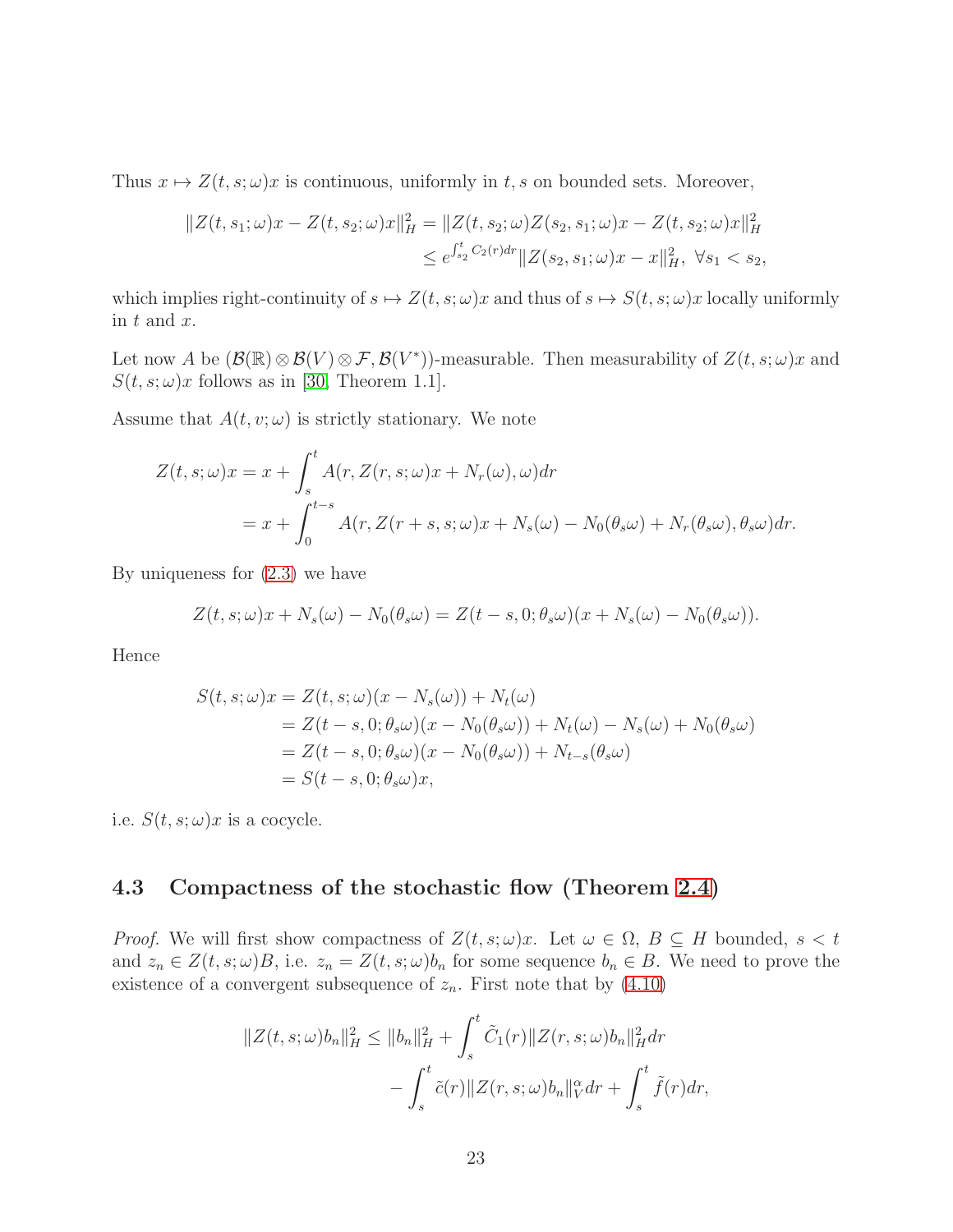where for notational convenience we do not explicitly write the  $\omega$ -dependency of the coefficients. Since  $\tilde{c}(r) > 0$  is right-continuous there is a  $C > 0$  such that

$$
\int_{s}^{t} \|Z(r,s;\omega)b_n\|_{V}^{\alpha} dr \leq C.
$$

By definition  $Z(\cdot, s; \omega) b_n$  satisfies

$$
Z(r, s; \omega)b_n = b_n + \int_s^r A_\omega(\tau, Z(\tau, s; \omega)b_n)d\tau,
$$

as an equation in  $V^*$  for all  $r \geq s$ . Thus  $\frac{d}{dr}Z(r, s; \omega)b_n$  exists in  $V^*$  (cf. [\[44,](#page-38-10) Theorem 1.6., p.104]) and satisfies

$$
\frac{d}{dr}Z(r,s;\omega)b_n = A_{\omega}(r,Z(r,s;\omega)b_n),
$$

for almost all  $r \in [s, \infty)$ . For some constant  $C > 0$  we obtain

$$
\int_{s}^{t} \left\| \frac{d}{dr} Z(r, s; \omega) b_n \right\|_{V^*}^{\frac{\alpha}{\alpha - 1}} dr = \int_{s}^{t} \|A_{\omega}(r, Z(r, s; \omega) b_n)\|_{V^*}^{\frac{\alpha}{\alpha - 1}} dr
$$
  
\n
$$
\leq \int_{s}^{t} \tilde{C}_1(r) \|Z(r, s; \omega) b_n\|_{H}^{2} + \tilde{C}_2(r) \|Z(r, s; \omega) b_n\|_{V}^{\alpha} + \tilde{f}(r) dr
$$
  
\n
$$
\leq \int_{s}^{t} \tilde{f}(r) dr + C < \infty,
$$

where the right hand side is independent of n. Thus  $\{Z(\cdot, s; \omega)b_n\}$  is bounded in the space

$$
W = \left\{ v \in L^{\alpha}([s,t];V), \frac{d}{dr}v \in L^{\frac{\alpha}{\alpha-1}}([s,t];V^*) \right\}
$$

$$
||v||_W = ||v||_{L^{\alpha}([s,t];V)} + \left\| \frac{d}{dr}v \right\|_{L^{\frac{\alpha}{\alpha-1}}([s,t];V^*)}.
$$

By [\[47,](#page-38-11) Theorem 2.1]  $W \subseteq L^{\alpha}([s,t];H)$  is compact. Hence  $\{Z(\cdot,s;\omega)b_n\}$  is precompact in  $L^{\alpha}([s,t];H)$  and we can choose a subsequence of  $b_n$  (again denoted by  $b_n$ ) and a  $Z_0 \in$  $L^{\alpha}([s,t];H)$  such that

$$
Z(\cdot,s;\omega)b_n\to Z_0,
$$

in  $L^{\alpha}([s,t];H)$ . Hence, by choosing a further subsequence of  $b_n$  (denoting it by  $b_n$  again) we obtain

$$
Z(r,s;\omega)b_n \to Z_0(r),
$$

in H, for almost every  $r \in [s, t]$ . Choose one such  $r \in [s, t]$ . Then

$$
Z(t, s; \omega)b_n = Z(t, r; \omega)Z(r, s; \omega)b_n \to Z(t, r; \omega)Z_0(r).
$$

We have found the required convergent subsequence of  $Z(t, s; \omega)b_n$ . Compactness of  $Z(t, s; \omega)x$ implies compactness of  $S(t, s; \omega)x$ . П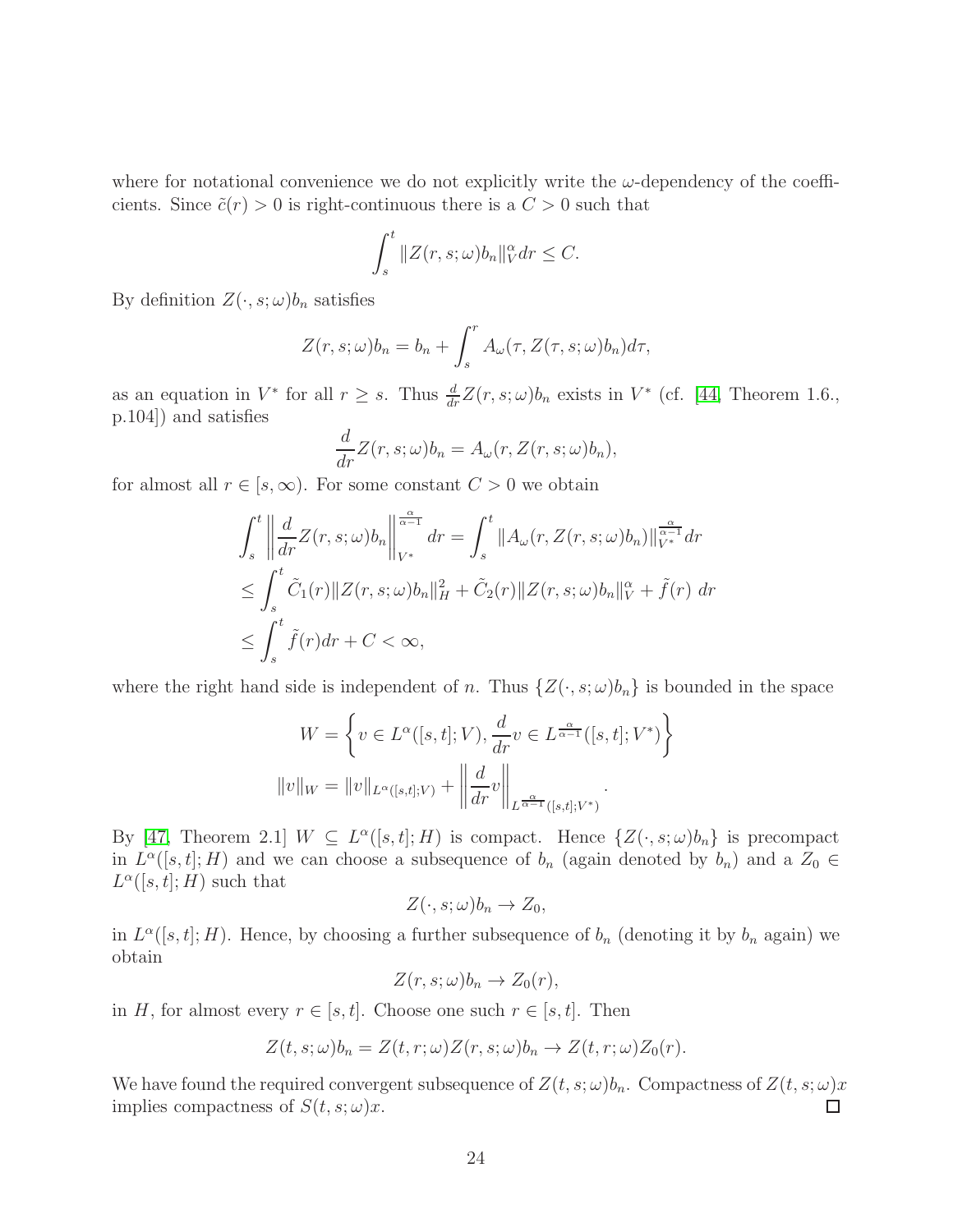#### <span id="page-24-0"></span>4.4 Comparison and a priori bounds

We present a comparison result and a priori bounds for certain ordinary differential equations that are the foundation of the proof of bounded absorption (Proposition [2.5\)](#page-10-3).

<span id="page-24-3"></span>**Lemma 4.2** (Comparison Lemma). Let  $0 < \beta < 1$ ,  $s \le t$ ,  $q \ge 0$ ,  $h \in L^1([s,t])$  nonnegative and  $v : [s, t] \to \mathbb{R}_+$  be an absolutely continuous subsolution of

<span id="page-24-1"></span>(4.12) 
$$
y'(r) = -h(r)y(r)^{\beta}, \ r \in [s, t],
$$

with  $y(s) = q$ , i.e. for almost every  $r \in [s, t]$ 

<span id="page-24-2"></span>(4.13) 
$$
v'(r) \le -h(r)v(r)^{\beta}
$$

and  $v(s) \leq q$ . Then

$$
v(r) \le \left(q^{1-\beta} - (1-\beta) \int_s^r h(\tau) d\tau \vee 0\right)^{\frac{1}{1-\beta}},
$$

for all  $r \in [s, t]$ .

*Proof.* First note that since  $h(r) \geq 0$ , [\(4.12\)](#page-24-1) is a monotone equation for  $y(r) \geq 0$  and thus

$$
y(r) := \left(q^{1-\beta} - (1-\beta) \int_s^r h(\tau) d\tau \vee 0\right)^{\frac{1}{1-\beta}}
$$

is the unique absolutely continuous nonnegative solution of [\(4.12\)](#page-24-1). Let  $\varepsilon > 0$  and  $y^{\varepsilon}(r)$  be the unique nonnegative solution to [\(4.12\)](#page-24-1) with  $y^{\varepsilon}(s) = q + \varepsilon > 0$ . Define  $w^{\varepsilon}(t) := y^{\varepsilon}(t) - v(t)$ and

$$
\tau^{\varepsilon} := \inf \{ r \in [s, t] \mid w^{\varepsilon}(r) \le 0 \} \wedge t = \inf \{ r \in [s, t] \mid y^{\varepsilon}(r) \le v(r) \} \wedge t.
$$

Since  $y^{\varepsilon}(s) = q + \varepsilon > q \ge v(s)$  and  $y^{\varepsilon}, v$  are continuous, we have  $\tau^{\varepsilon} > s$ . If  $\tau^{\varepsilon} = t$  then nothing has to be shown. Thus suppose  $\tau^{\varepsilon} < t$ .

Case 1:  $v(\tau^{\varepsilon}) = 0$ 

By [\(4.13\)](#page-24-2)  $v(\cdot)$  is decreasing, hence  $v(r) = 0 \le y^{\varepsilon}(r)$  for all  $r \in [\tau^{\varepsilon}, t]$ . Since also  $v(r) \le y^{\varepsilon}(r)$ for  $r \in [s, \tau^{\varepsilon})$  this implies

$$
v(r) \le y^{\varepsilon}(r), \ \forall r \in [s, t].
$$

Case 2:  $v(\tau^{\varepsilon}) > 0$ 

Since  $v(\cdot)$  is decreasing this implies the existence of a  $\delta > 0$  such that  $v(r) \ge \delta > 0$  for  $r \in [s, \tau^{\varepsilon}]$ . By definition of  $\tau^{\varepsilon}$ ,  $v(r) \leq y^{\varepsilon}(r)$  on  $[s, \tau^{\varepsilon})$ . By the mean value theorem we further have

$$
\left(w^{\varepsilon}\right)'(r) \ge h(r)\left(-y^{\varepsilon}(r)^{\beta} + v(r)^{\beta}\right) = -h(r)\beta\xi_r^{\beta-1}w^{\varepsilon}(r),
$$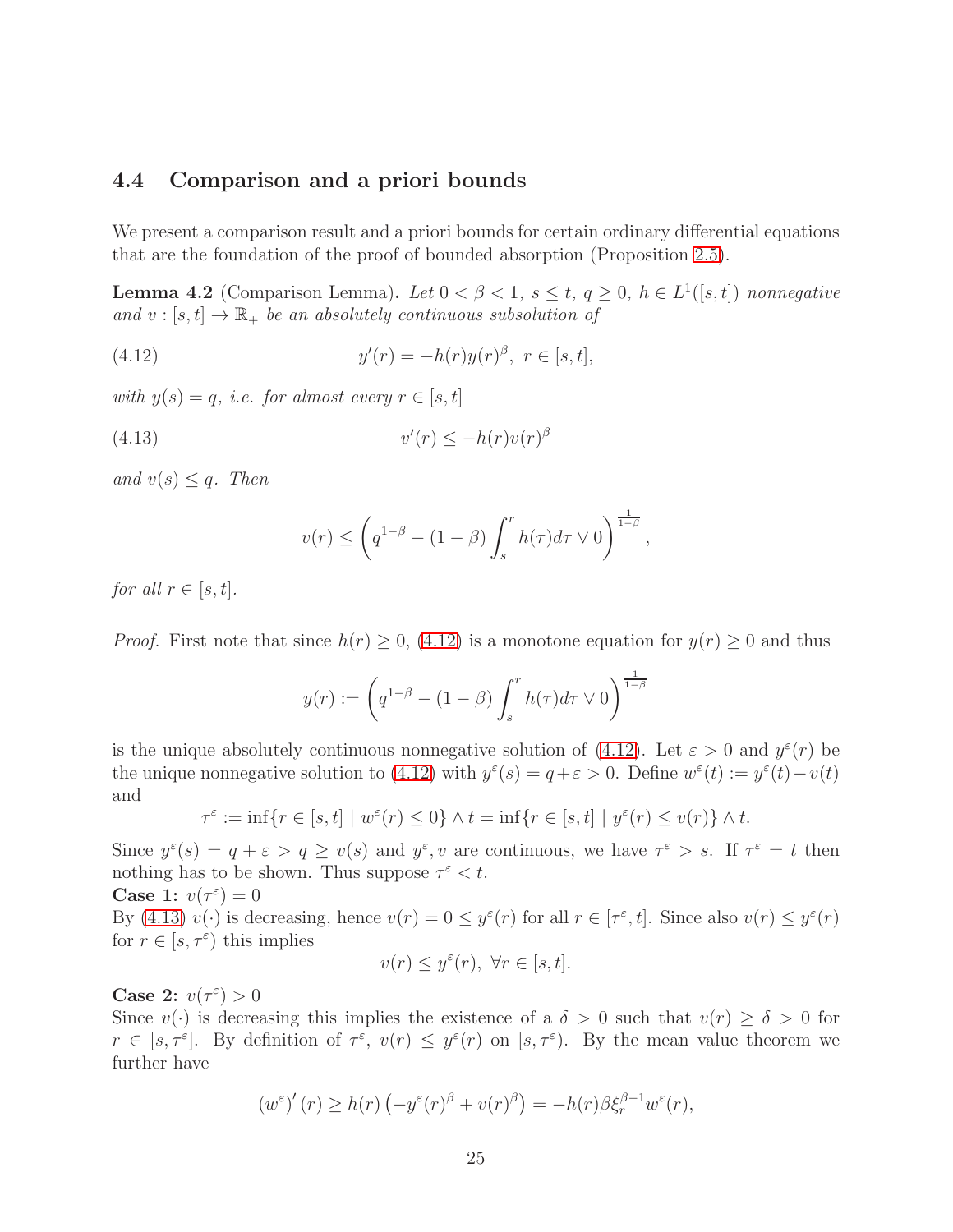for almost every  $r \in [s, t]$ . We observe  $\xi_r^{\beta-1} \leq \delta^{\beta-1}$  for all  $r \in [s, \tau^{\varepsilon}]$ . Using Gronwall's inequality for absolutely continuous functions (cf. [\[46,](#page-38-12) p.90])

$$
w^{\varepsilon}(r) \ge \varepsilon e^{-\beta \delta^{\beta-1} \int_s^r h(\tau) d\tau}
$$
, for all  $r \in [s, \tau^{\varepsilon}].$ 

Hence

$$
w^{\varepsilon}(\tau^{\varepsilon}) \ge \varepsilon e^{-\beta \delta^{\beta - 1} \int_{s}^{\tau^{\varepsilon}} h(\tau) d\tau} > 0,
$$

in contradiction to  $w^{\varepsilon}(\tau^{\varepsilon}) \leq 0$ , by continuity and definition of  $\tau^{\varepsilon}$ .

Hence, the second case does not occur and we conclude  $v(r) \leq y^{\varepsilon}(r)$ ,  $\forall r \in [s, t]$ . Since this is true for all  $\varepsilon > 0$  we obtain  $v(r) \leq y(r)$ ,  $\forall r \in [s, t]$ .

<span id="page-25-1"></span>**Lemma 4.3** (A-priori bound). Let  $0 < \beta < 1$ ,  $0 < h$ ,  $p : \mathbb{R} \to \mathbb{R}$  càdlàg,  $q : \mathbb{R} \to \mathbb{R}_+$  and for each  $s \in \mathbb{R}$  let  $v(\cdot, s) : [s, \infty) \to \mathbb{R}_+$  be an absolutely continuous subsolution of

(4.14) 
$$
y'(r,s) = -h \ y(r,s)^{\beta} + p(r), \ r \ge s
$$

with  $y(s, s) = q(s)$ . We assume that  $p(s) = o(|s|^{\frac{\beta}{1-\beta}})$  and  $q(s) = o(|s|^{\frac{1}{1-\beta}})$  for  $s \to -\infty$ , i.e. for each  $\varepsilon > 0$  there are  $s_p(\varepsilon)$ ,  $s_q(\varepsilon)$  such that

$$
|p(s)| \leq \varepsilon |s|^{\frac{\beta}{1-\beta}}, \text{ for all } s \leq s_p(\varepsilon),
$$
  

$$
q(s) \leq \varepsilon |s|^{\frac{1}{1-\beta}}, \text{ for all } s \leq s_q(\varepsilon).
$$

Then for each  $t \in \mathbb{R}$ , there is an  $s_0 = s_0(t, s_q, h) \in \mathbb{R}$  and  $R = R(t, p, s_p, h) > 0$  such that for all  $s \leq s_0$ 

$$
v(t,s) \le R(t,p,s_p,h)
$$

and  $R(t, p, s_p, h) = o(|t|^{\frac{1}{1-\beta}})$  for  $t \to -\infty$ .

*Proof.* Without loss of generality we assume  $p(r) \ge \delta > 0$  (otherwise redefine  $p(r) :=$  $p(r) \vee \delta$ . By scaling time by  $\frac{1}{h}$  we can assume  $h = 1$ .

Let  $t \in \mathbb{R}$ ,  $A(s) := \{r \in [s, t] \mid \frac{1}{2}\}$  $\frac{1}{2}v(r,s)^{\beta} \leq p(r)$  and  $a(s) = \sup A(s) \vee s$ . We first show that there exists an  $s_0 = s_0(t, p, h) \leq t$  such that  $A(s) \neq \emptyset$  for all  $s \leq s_0$ . Let  $s \leq t$  such that  $A(s) = \emptyset$ , i.e.  $\frac{1}{2}v(r,s)^{\beta} > p(r)$ , for all  $r \in [s,t]$ . Hence, for almost every  $r \in [s,t]$ 

$$
v'(r, s) \le -v(r, s)^{\beta} + p(r) \le -\frac{1}{2}v(r, s)^{\beta}.
$$

By Lemma [4.2](#page-24-3)

<span id="page-25-0"></span>(4.15) 
$$
0 < (2p(t))^{\frac{1}{\beta}} < v(t,s) \leq \left( q(s)^{1-\beta} - \frac{1-\beta}{2}(t-s) \vee 0 \right)^{\frac{1}{1-\beta}}.
$$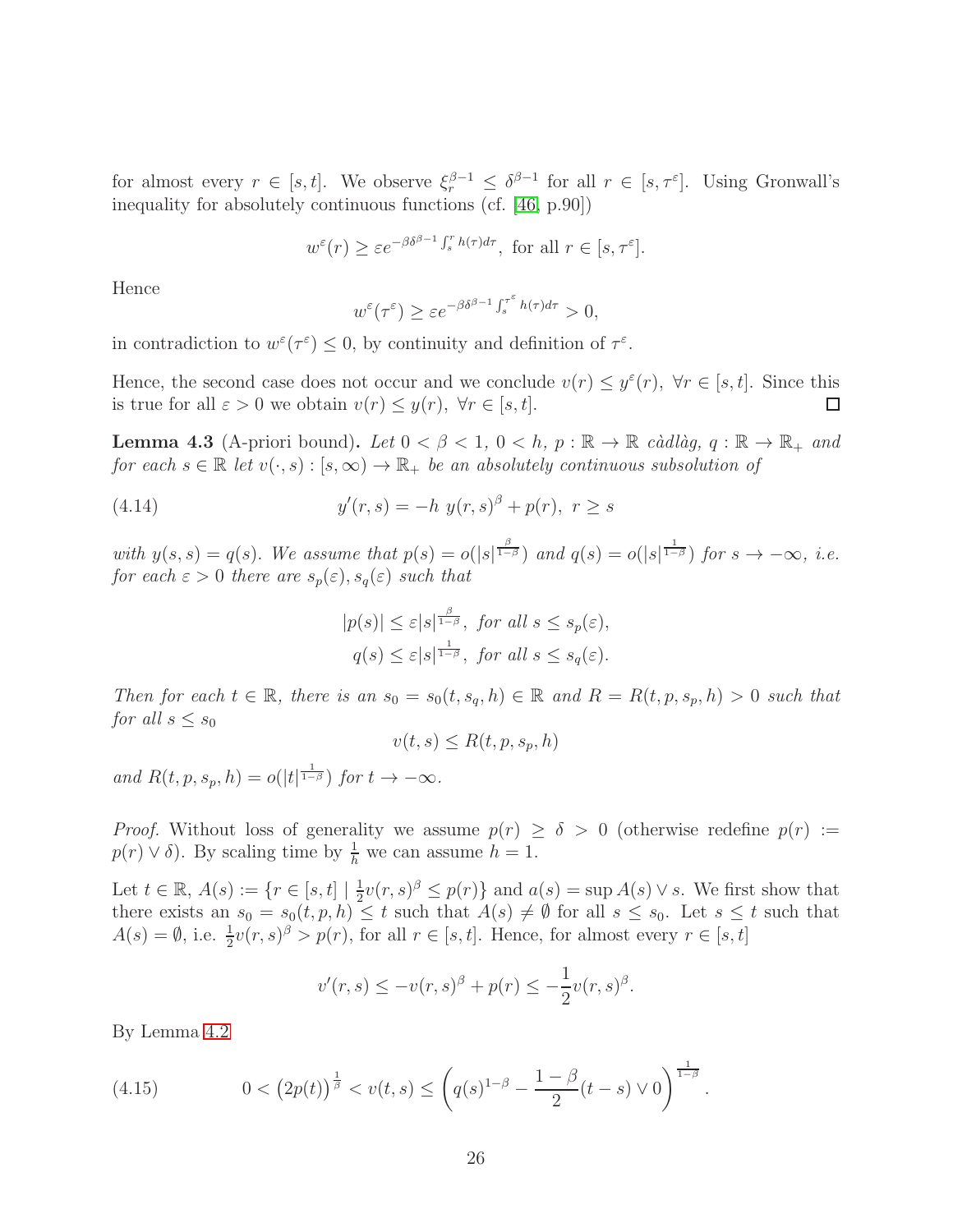For  $\varepsilon := \frac{(1-\beta)}{4}$  by assumption there exists an  $s_q = s_q(\varepsilon) \leq 0$  such that  $q(s)^{1-\beta} \leq -\left(\frac{1-\beta}{4}\right)s$ , for all  $s \leq s_q$ . Hence

$$
\left(q(s)^{1-\beta} - \frac{1-\beta}{2}(t-s) \vee 0\right)^{\frac{1}{1-\beta}} \le \left(\frac{1-\beta}{2}\right)^{\frac{1}{1-\beta}} \left(\frac{s}{2} - t \vee 0\right)^{\frac{1}{1-\beta}} = 0,
$$

for  $s \leq s_q \wedge 2t$ . Since also [\(4.15\)](#page-25-0) holds, we conclude  $s \geq s_0 := s_q \wedge 2t$ . Hence, for  $s \leq s_0$  we have  $A(s) \neq \emptyset$ .

Next we prove that there exists an  $a_1 = a_1(t, s_p, h) \le t$  such that  $a_1 \le a(s)$  for all  $s \le s_0$ . Let  $s \leq s_0$ , thus  $A(s) \neq \emptyset$ . If  $a(s) = t$  then nothing is to show, thus suppose  $a(s) < t$ . By definition of  $a(s)$  and right-continuity of  $v, p$  we have

$$
p(r) \le \frac{1}{2}v(r,s)^{\beta}, \text{ for all } r \in [a(s),t].
$$

Arguing as above we obtain

$$
0 < (2p(t))^{\frac{1}{\beta}} \le v(t,s) \le \left(v((a(s),s)^{1-\beta} - \frac{1-\beta}{2}(t-a(s)) \vee 0\right)^{\frac{1}{1-\beta}}
$$

Since v is continuous and p càdlàg we have  $v(a(s), s) \leq (2p(a(s)-))^{\frac{1}{\beta}}$ . For  $\varepsilon := (\frac{1}{2})^{\frac{1}{\beta}}$  $\frac{1}{2}$ ) $\frac{1-\beta}{\beta}$   $\left(\frac{1-\beta}{4}\right)$ by assumption there exists an  $s_p = s_p(\varepsilon) \leq 0$  such that  $p(s)^{\frac{1-\beta}{\beta}} \leq -(\frac{1}{2})$  $\frac{1}{2}$ ) $\frac{1-\beta}{\beta}$  ( $\frac{1-\beta}{4}$ ) s, for all  $s \leq s_p$ . Hence

$$
\left(v((a(s),s)^{1-\beta}-\frac{1-\beta}{2}(t-a(s))\vee 0\right)^{\frac{1}{1-\beta}}\leq \left(\frac{1-\beta}{2}\right)^{\frac{1}{1-\beta}}\left(\frac{a(s)}{2}-t\vee 0\right)^{\frac{1}{1-\beta}}=0,
$$

if  $a(s) \leq s_p \wedge 2t$ . Thus, we conclude  $a_1 := s_p \wedge t \wedge 2t \leq a(s)$  for all  $s \leq s_0$ .

Since on  $[a(s), t]$  we have  $\frac{1}{2}v(r, s)^{\beta} \ge p(r)$ , we conclude for almost every  $r \in [a(s), t]$ 

$$
v'(t,s) \le -v(r,s)^\beta + p(r) \le 0.
$$

Hence

$$
v(t,s) \le v(a(s),s) \le (2p(a(s)-))^{\frac{1}{\beta}} \le \sup_{r \in [a_1-1,t]} (2p(r))^{\frac{1}{\beta}} =: R(t,p,h),
$$

 $\Box$ 

for all  $s \leq s_0$ .

### 4.5 Bounded absorption (Proposition [2.5\)](#page-10-3)

*Proof.* We prove  $\mathcal{D}^{\alpha}$ -bounded absorption for  $Z(t, s; \omega)x$ . By [\(4.10\)](#page-21-0) we obtain

$$
2 V_{*} \langle A_{\omega}(t, v), v \rangle_{V} \leq -\tilde{c} ||v||_{V}^{\alpha} + \tilde{f}(t),
$$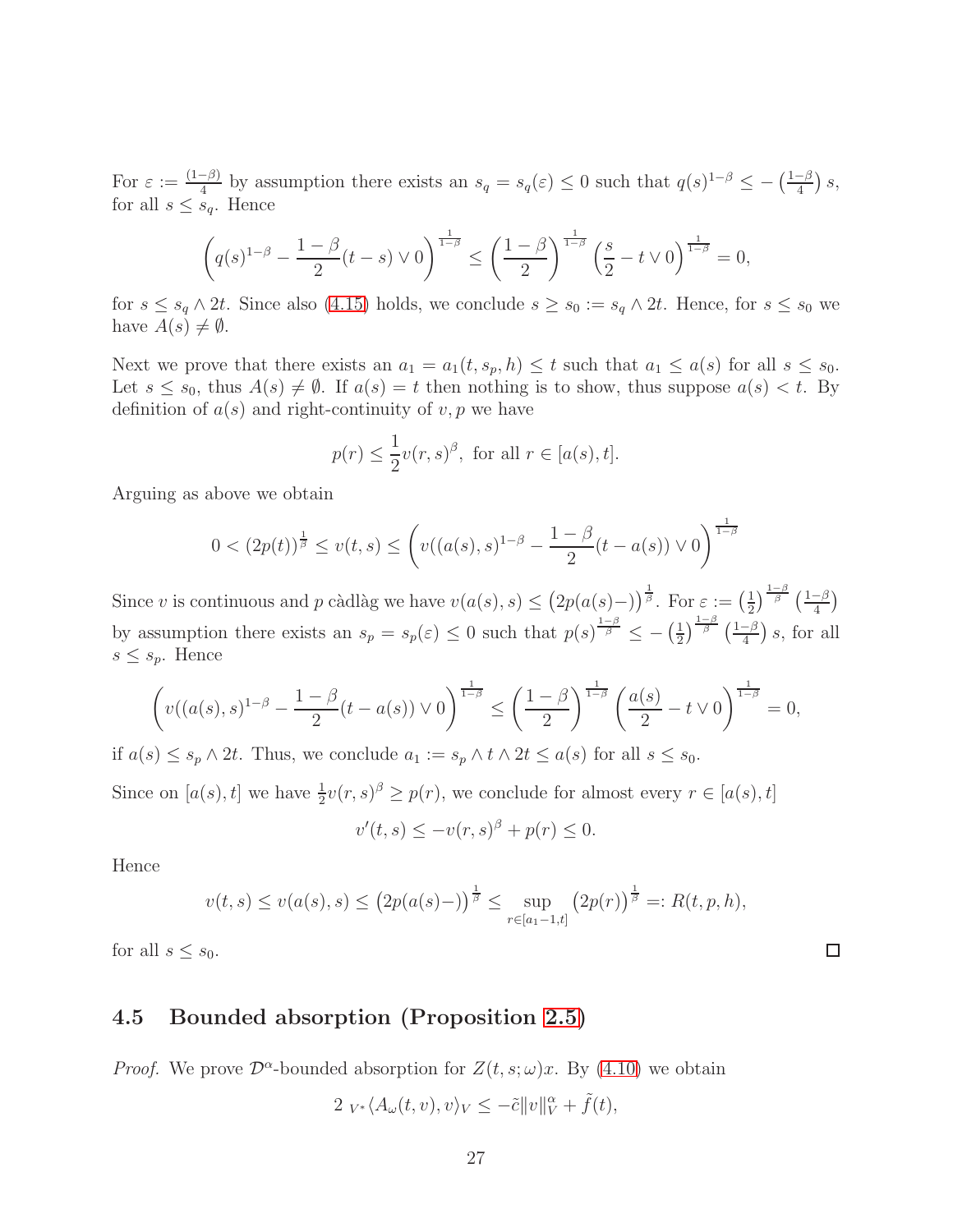with  $\tilde{c} > 0$  and for some  $C > 0$ 

$$
\tilde{f}(t) := C(f(t) + ||N_t||_V^{\alpha}).
$$

By the chain-rule

$$
\frac{d}{dt} ||Z(t, s; \omega)x||_H^2 = 2_{V^*} \langle A_{\omega}(t, Z(t, s; \omega)x), Z(t, s; \omega)x \rangle_V dr
$$
  

$$
\leq -\tilde{c} (||Z(t, s; \omega)x||_H^2)^\frac{\alpha}{2} + \tilde{f}(t),
$$

for almost all  $t \in [s, \infty)$ . Since  $||N_r||_V = o(|r|^{\frac{1}{2-\alpha}})$  we know  $\tilde{f}(r) = o(|r|^{\frac{\alpha}{2-\alpha}}) = o(|r|^{\frac{\beta}{1-\beta}})$  for  $r \to -\infty$  and  $\beta := \frac{\alpha}{2}$  for all  $\omega \in \Omega_0$ . Let  $D \in \mathcal{D}^{\alpha}$  and  $x_s(\omega) \in D_s(\omega)$ . We apply Lemma [4.3](#page-25-1) with  $v(t, s) := ||\overline{Z}(t, s; \omega)x_s(\omega)||_H^2$ ,  $p(r) := \tilde{f}(r)$ ,  $q(s) := |D_s(\omega)|^2$ , which is possible since  $q(s) = o(|s|^{\frac{1}{1-\beta}})$ . Hence, for all  $t \in \mathbb{R}$ ,  $\omega \in \Omega_0$  there is an absorption time  $s_0 = s_0(t, D, \omega)$ and an  $R = R(t, \omega)$  such that

$$
||Z(t, s; \omega)x_s(\omega)||_H^2 \le R(t, \omega),
$$

for all  $s \leq s_0$ . Since  $s_0$  only depends on  $q(s) := |D_s(\omega)|^2$  this implies

$$
||Z(t, s; \omega)D_s(\omega)||_H^2 \le R(t, \omega),
$$

for all  $s \leq s_0$ , i.e.  $\mathcal{D}^{\alpha}$ -absorption for  $Z(t, s; \omega)$ . This implies

$$
||S(t, s; \omega)D_s(\omega)||_H = ||Z(t, s; \omega) (D_s(\omega) - N_s(\omega)) + N_t(\omega)||_H
$$
  
\n
$$
\leq ||Z(t, s; \omega) (D_s(\omega) - N_s(\omega))||_H + ||N_t(\omega)||_H
$$
  
\n
$$
\leq \sqrt{R(t, \omega)} + ||N_t(\omega)||_H =: \tilde{R}(t, \omega),
$$

for all  $s \leq \tilde{s}_0$ , i.e.  $\mathcal{D}^{\alpha}$ -absorption for  $S(t, s; \omega)$  by the family of bounded sets

$$
F(t,\omega) := \begin{cases} B(0,\tilde{R}(t,\omega)) & , \omega \in \Omega_0 \\ \{0\} & , \text{ otherwise.} \end{cases}
$$

The set F is measurable iff  $\omega \mapsto R(t, \omega)$  is measurable for each  $t \in \mathbb{R}$ . By the proof of Lemma [4.3](#page-25-1) we have

$$
R(t,\omega) = \sup_{r \in [a_1(t,\omega)-1,t]} \left(2\tilde{f}(r,\omega)\right)^{\frac{1}{\beta}}
$$

with  $a_1(t, \omega) = s_p \wedge t \wedge 2t$  and  $s_p = s_p \left( \left( \frac{1}{2} \right)$  $\frac{1}{2}$  $\left(\frac{1-\beta}{\beta}\right)$   $\frac{1-\beta}{4}$   $\left(\frac{1-\beta}{4}\right)$ . Note

$$
s_p(\varepsilon) = \inf\{s \in \mathbb{R}_+| \sup_{|r| \ge s} \frac{|p(r)|^{\frac{1-\beta}{\beta}}}{|r|} \le \varepsilon\}.
$$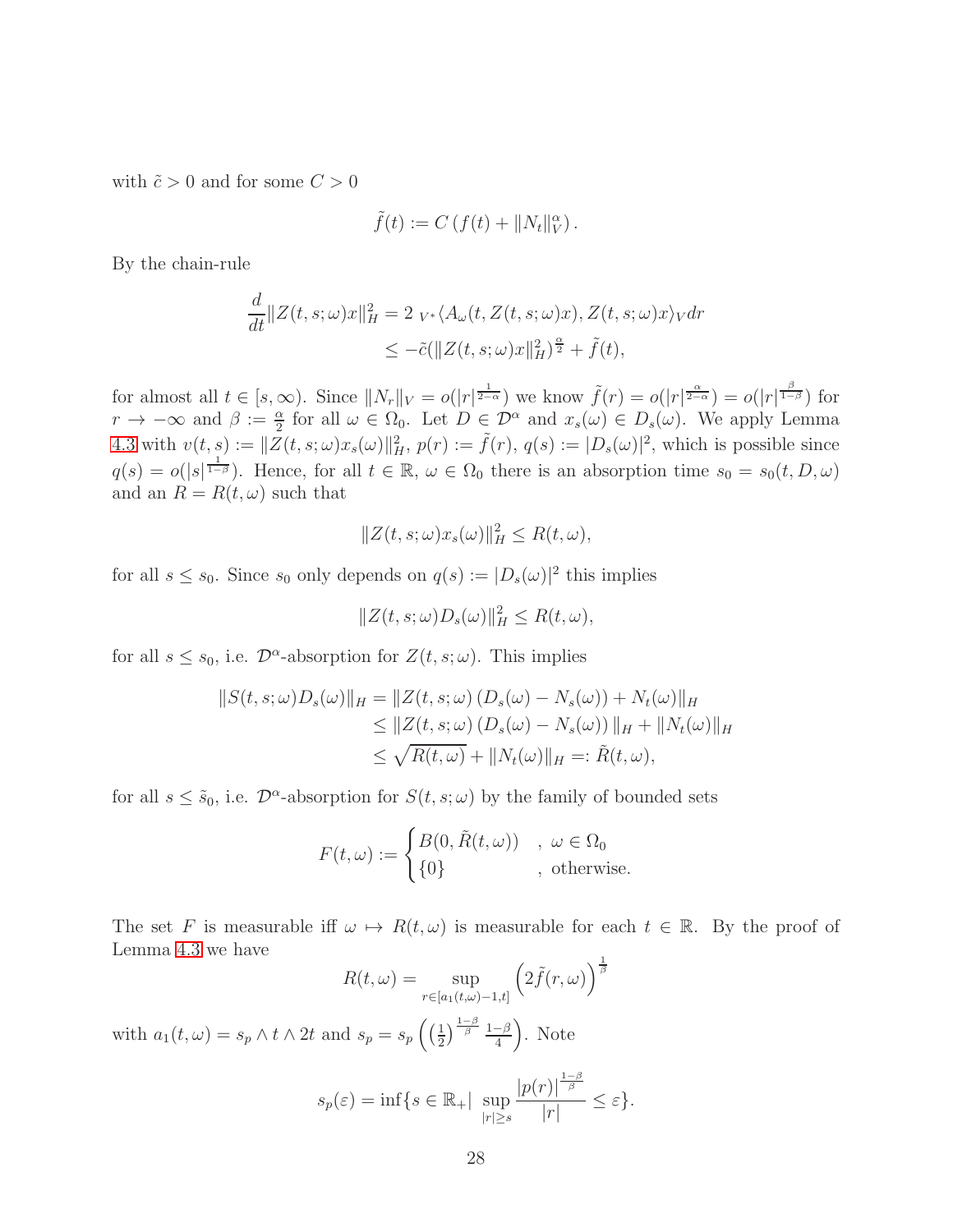To prove measurability of  $s_p(\varepsilon)$  for  $p = \tilde{f}$  we note

$$
\{s_p(\varepsilon)
$$

Measurability of  $\tilde{f}$  thus implies measurability of  $s_p(\varepsilon)$ . By right-continuity and measurability of  $f$  the map

$$
(s,\omega) \mapsto \sup_{r \in [s,t]} \left( 2\tilde{f}(r,\omega) \right)^{\frac{1}{\beta}}
$$

is measurable in  $\omega$  and right-continuous in s. Hence,  $R(t, \omega)$  is measurable.

Right lower-semicontinuity of F is equivalent to  $\limsup_{n\to\infty} R(t_n,\omega) \geq R(t,\omega)$  for each sequence  $t_n \downarrow t$  which follows from right-continuity of  $f(\cdot, \omega)$  and  $a_1 = s_p \wedge t \wedge 2t$ .

By Lemma [4.3](#page-25-1)  $R(t,\omega) = o(|t|^{\frac{1}{1-\beta}})$  and thus  $\tilde{R}(t,\omega) = o(|t|^{\frac{1}{2-\alpha}})$  for  $t \to -\infty$  and  $\omega \in \Omega_0$ . This implies  $F \in \mathcal{D}^{\alpha}$ .

#### 4.6 Existence of random attractors (Theorem [2.6\)](#page-11-0)

*Proof of Theorem [2.6:](#page-11-0)* We prove compact absorption for  $S(t, s; \omega)$ . Let  $t \in \mathbb{R}$  and  $\omega \in \Omega$ . By Proposition [2.5](#page-10-3) we know that there is a  $\mathcal{D}^{\alpha}$  absorbing set  $\{F(t,\omega)\}_{t\in\mathbb{R},\omega\in\Omega}\in\mathcal{D}^{\alpha}$ . Let

$$
K(t,\omega) := \overline{S(t,t-1;\omega)F(t-1,\omega)}.
$$

Since  $S(t, s; \omega)$  is a compact flow,  $K(t, \omega)$  is compact. Using [\(4.10\)](#page-21-0),  $f(t) = o(|t|^{\frac{\alpha}{2-\alpha}})$  and (S3) we observe  $K \in \mathcal{D}^{\alpha}$ . Furthermore  $K(t, \omega)$  is  $\mathcal{D}^{\alpha}$ -absorbing:

$$
S(t, s; \omega)D(s, \omega) = S(t, t - 1; \omega)S(t - 1, s; \omega)D(s, \omega)
$$
  
\n
$$
\subseteq S(t, t - 1; \omega)F(t - 1, \omega) \subseteq K(t, \omega),
$$

for  $s \leq s_0$  and  $\omega \in \Omega_0$ . By Theorem [1.8](#page-6-0) this yields the existence of a random  $\mathcal{D}^{\alpha}$ -attractor  $\mathcal{A}^{\alpha}$  for  $S(t, s; \omega)x$  with  $\mathcal{A}^{\alpha}(t, \omega) \subseteq K(t, \omega)$  for all  $t \in \mathbb{R}$ ,  $\omega \in \Omega_0$ . In particular,  $\mathcal{A}^{\alpha} \in \mathcal{D}^{\alpha}$ .

If A is measurable then  $S(t, s; \omega)x$  is a measurable stochastic flow. Since  $s \mapsto S(t, s; \omega)x$ is continuous locally uniformly in t and x, right lower-semicontinuity of  $F$  implies right lower-semicontinuity for K. Hence, by Theorem [1.8](#page-6-0)  $\mathcal{A}^{\alpha}$  is a random closed set.

Now assume A to be strictly stationary. Then  $S(t, s; \omega)x$  is a cocycle. The system of all bounded deterministic sets  $\mathcal{D}^b$  satisfies condition (i) in Theorem [1.8.](#page-6-0) Hence, there is a measurable, strictly stationary random  $\mathcal{D}^b$ -attractor  $\mathcal{A}^b$ .  $\Box$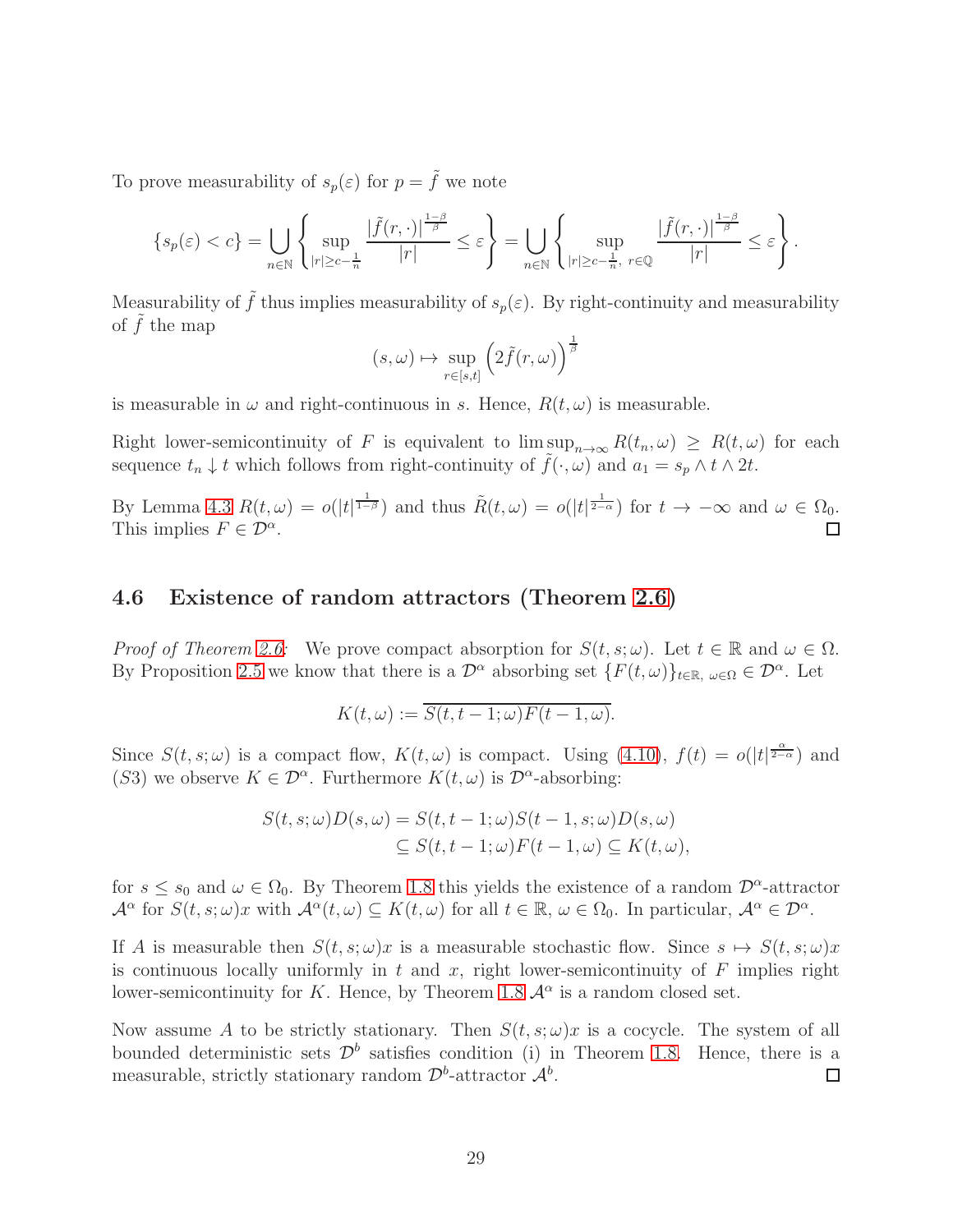### 4.7 Singleton Random Attractors (Theorem [2.8\)](#page-12-0)

The following Lemma is closely related to [\[21,](#page-37-7) Proposition 1]

<span id="page-29-0"></span>**Lemma 4.4.** Let V be a Banach space with cone  $V_+$  and  $B \in \mathcal{B}(V)$ . Let X, Y be  $(\mathcal{B}(\mathbb{R}_+) \otimes$  $\mathcal{F}, \mathcal{B}(B)$ )-measurable B-valued processes such that  $X_t \geq Y_t$  P-almost surely. Assume that  $\frac{1}{t} \int_{t}^{T} \mathcal{C}(X) dt \rightarrow u$  and  $\frac{1}{t} \int_{t}^{T} \mathcal{C}(X) dt \rightarrow u$  angularin  $M_t(B)$  where u is a probability measure  $\frac{1}{T} \int_0^T \mathcal{L}(X_t) dt \rightharpoonup \mu$  and  $\frac{1}{T} \int_0^T \mathcal{L}(Y_t) dt \rightharpoonup \mu$  weakly in  $\mathcal{M}_1(B)$  where  $\mu$  is a probability measure on B. Then

$$
\frac{1}{T} \int_0^T \mathbb{P}[\|X_t - Y_t\|_V \ge \delta] dt \to 0
$$

for  $T \to \infty$  and all  $\delta > 0$ . If in addition  $||X_t - Y_t||_V$  is non-increasing then  $X_t - Y_t \to 0$ P-almost surely.

*Proof.* We can assume  $B = V$  by extending  $\mu$  by 0 to all of V. Let  $l \in V^*$  be a strictly positive linear functional, i.e.  $l(v) > 0$  for  $v \in V_+ \setminus \{0\}$ . We first prove

$$
\frac{1}{T} \int_0^T \mathbb{P}[l(X_t - Y_t) \ge \delta] dt \to 0
$$

for  $T \to \infty$  and for all  $\delta > 0$ . It is sufficient to prove this in the case  $||l||_{V^*} = 1$ . Since 1  $\frac{1}{T} \int_0^T \mathcal{L}(X_t) dt$ ,  $\frac{1}{T} \int_0^T \mathcal{L}(Y_t) dt$  are weakly convergent, by Prokhorov's Theorem for each  $\varepsilon > 0$ there is an  $N_{\varepsilon} > 0$  such that

$$
\frac{1}{T} \int_0^T \mathbb{P}[\|X_t\|_V \le N] dt \wedge \frac{1}{T} \int_0^T \mathbb{P}[\|Y_t\|_V \le N] dt \ge 1 - \varepsilon
$$

for all  $N \ge N_{\varepsilon}$  and all  $T \ge 0$ . Since  $l(X_t) \le ||X_t||_V$  we have  $\mathbb{P}[l(X_t) \le N] \ge \mathbb{P}[||X_t||_V \le N]$ . Let

$$
F_N(r) := \begin{cases} r & , \text{ for } |r| \le N \\ sgn(r)N & , \text{ for } |r| > N. \end{cases}
$$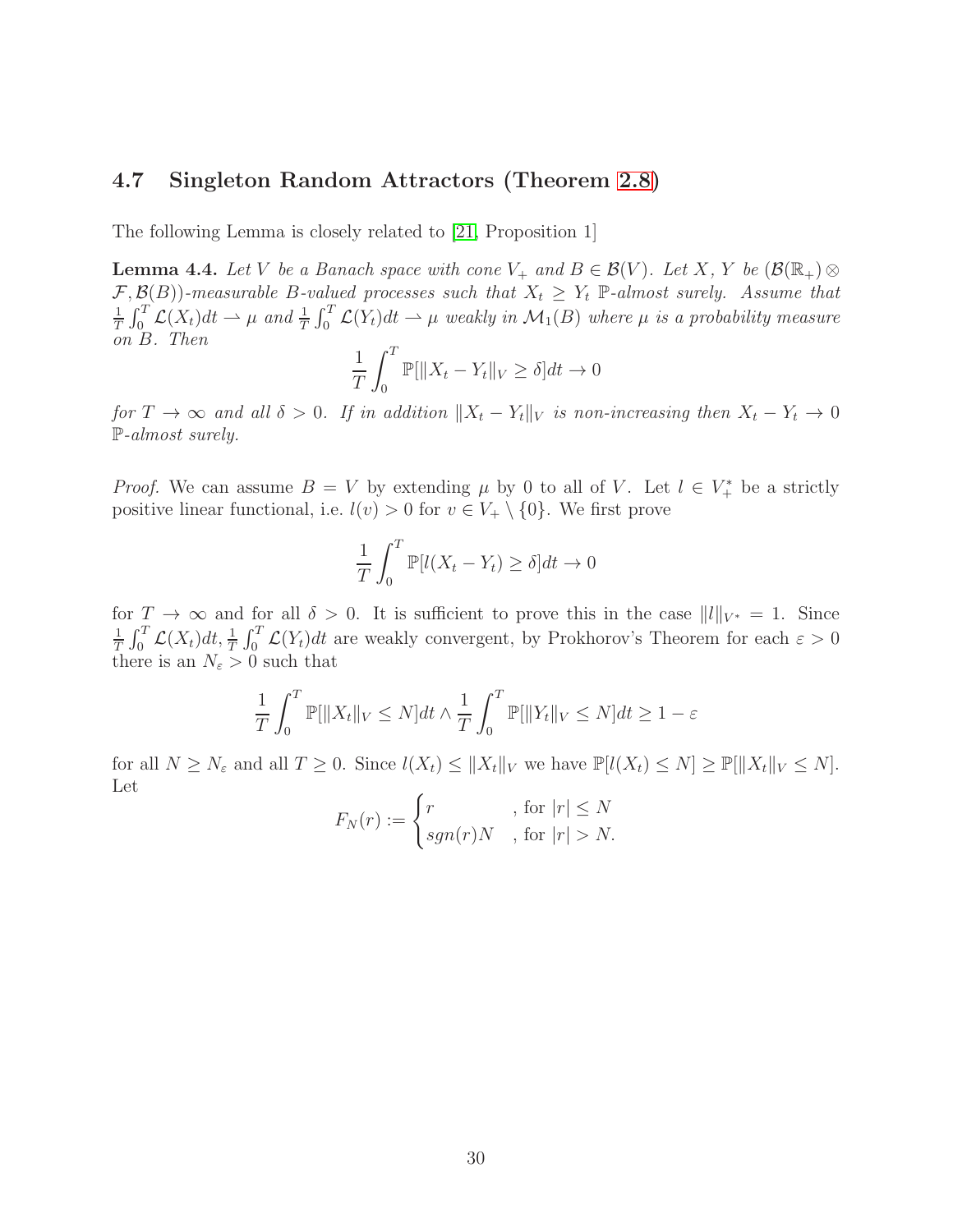We observe

$$
\frac{1}{T} \int_0^T \mathbb{P}[l(X_t - Y_t) \ge \delta] dt = \frac{1}{T} \int_0^T \mathbb{P}[l(X_t) - l(Y_t) \ge \delta] dt
$$
\n
$$
= \frac{1}{T} \int_0^T \mathbb{P}[l(X_t) - l(Y_t) \ge \delta, l(X_t) \vee l(Y_t) \le N] dt
$$
\n
$$
+ \frac{1}{T} \int_0^T \mathbb{P}[l(X_t) - l(Y_t) \ge \delta, l(X_t) \vee l(Y_t) > N] dt
$$
\n
$$
\le \frac{1}{T} \int_0^T \mathbb{P}[F_N \circ l(X_t) - F_N \circ l(Y_t) \ge \delta, l(X_t) \vee l(Y_t) \le N] dt
$$
\n
$$
+ \frac{1}{T} \int_0^T \mathbb{P}[l(X_t) > N] dt + \frac{1}{T} \int_0^T \mathbb{P}[l(Y_t) > N] dt
$$
\n
$$
= \frac{1}{T} \int_0^T \frac{1}{\delta} \mathbb{E}[F_N \circ l(X_t)] dt - \frac{1}{T} \int_0^T \frac{1}{\delta} \mathbb{E}[F_N \circ l(Y_t)] dt + 2\varepsilon \le 3\varepsilon,
$$

for  $N \geq N_{\varepsilon}$  and all  $T \geq T_{\varepsilon}$ . By Prokhorov's Theorem for any  $\varepsilon > 0$  we can choose a compact set  $\tilde{K}_{\varepsilon} \subseteq V$  such that

$$
\frac{1}{T} \int_0^T \mathbb{P}[X_t \in \tilde{K}_{\varepsilon} \text{ and } Y_t \in \tilde{K}_{\varepsilon}] dt \ge 1 - \varepsilon,
$$

for all  $T \geq 0$ . Let  $K_{\varepsilon} = \left( \tilde{K}_{\varepsilon} - \tilde{K}_{\varepsilon} \right) \cap V_{+}$ . Then

$$
\frac{1}{T} \int_0^T \mathbb{P}[X_t - Y_t \in K_{\varepsilon}] dt \ge 1 - \varepsilon,
$$

for all  $T \geq 0$ . Hence, (cf. [\[21,](#page-37-7) Lemma 1]) there exists a strictly positive linear functional  $l \in V^*$  such that

$$
\frac{1}{T} \int_0^T \mathbb{P}[\|X_t - Y_t\|_V \ge \delta] dt \le \frac{1}{T} \int_0^T \mathbb{P}\left[\frac{\delta}{2} + C_{K_\varepsilon, \frac{\delta}{2}} l(X_t - Y_t) \ge \delta\right] dt + \varepsilon \le 2\varepsilon,
$$

for all  $T \geq T_{\varepsilon}$ .

Let now  $||X_t - Y_t||_V$  be non-increasing. We have

$$
\frac{1}{T} \int_0^T \mathbb{P}[\|X_t - Y_t\|_V \ge \delta] dt \to 0
$$

for  $T \to \infty$  and all  $\delta > 0$ . Let  $\delta > 0$ . Then there is a sequence  $T_n \to \infty$  such that  $\mathbb{P}[\|X_{T_n} - Y_{T_n}\|_V \ge \delta] \to 0.$  Since  $\|X_t - Y_t\|_V$  is non-increasing this implies  $X_t - Y_t \to 0$  in probability and for the same reason  $\mathbb{P}\text{-almost surely.}$  □ probability and for the same reason P-almost surely.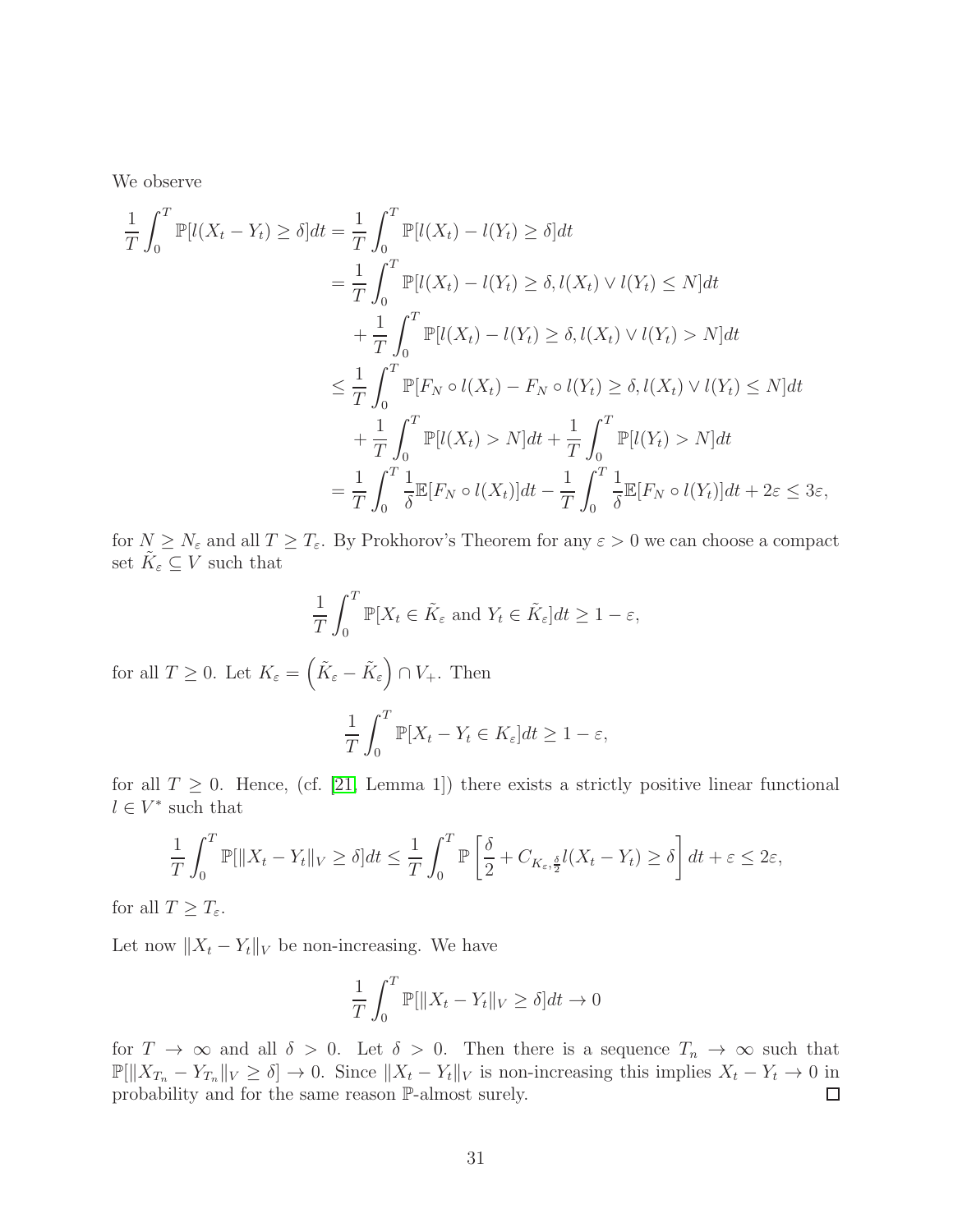Proof of Theorem [2.8:](#page-12-0) Let  $\varepsilon > 0$ . Since  $K(\omega)$  is a random compact set, we can find a deterministic compact set  $K_{\varepsilon}$  such that

$$
\mathbb{P}[K_{\varepsilon} \supseteq K] \geq 1 - \varepsilon,
$$

by [\[23,](#page-37-12) Proposition 2.15]. By compactness of  $K_{\varepsilon}$  and density of  $S \subseteq H$  there is a finite  $\varepsilon$ -net  $K_1, ..., K_N \in S$  for  $K_{\varepsilon}$  (not necessarily  $K_i \in K_{\varepsilon}$ ). Since  $\varphi$  is contractive we have

$$
\|\varphi(t,\omega)x-\varphi(t,\omega)y\|_H\leq\|x-y\|_H,
$$

for all  $t \in \mathbb{R}_+$ ,  $\omega \in \Omega$  and  $x, y \in H$ . This implies that  $\varphi(t,\omega)K_1, ..., \varphi(t,\omega)K_N$  is an  $\varepsilon$ -net for  $\varphi(t,\omega)K_{\varepsilon}$ . By the existence of upper bounds in S, there is an upper bound  $\bar{K}\in S$  satisfying  $\overline{K} \geq K_i$  for all  $i = 1, ..., N$ . Monotonicity of the RDS  $\varphi$  on S yields  $\varphi(t, \omega)\overline{K} \geq \varphi(t, \omega)K_i$ . By weak-∗ mean ergodicity of the associated Markovian semigroup and Lemma [4.4](#page-29-0) this implies  $\varphi(t,\omega)\bar{K}-\varphi(t,\omega)K_i\to 0$  P-almost surely. Hence, for a.a.  $\omega\in\Omega$  there is a  $t_{\varepsilon,\omega}$  such that  $\|\varphi(t,\omega)\bar{K}(\omega)-\varphi(t,\omega)K_i(\omega)\|\leq \varepsilon$  for all  $t\geq t_{\varepsilon,\omega}, i=1,...,N$ . We conclude

$$
\begin{aligned} \operatorname{diam}(\varphi(t,\omega)K_{\varepsilon}) &= \sup\{\|\varphi(t,\omega)a - \varphi(t,\omega)b\|_{H}\|a, b \in K_{\varepsilon}\} \\ &\leq \sup\{\|\varphi(t,\omega)K_{i} - \varphi(t,\omega)K_{j}\|_{H}\|i, j = 1, ..., N\} + 2\varepsilon \\ &\leq 4\varepsilon, \end{aligned}
$$

for all  $t \geq t_{\varepsilon,\omega}$ , i.e.  $\text{diam}(\varphi(t,\omega)K_{\varepsilon}) \to 0$  almost surely. For any  $\delta > 0$  we conclude

$$
\mathbb{P}[\text{diam}(\varphi(t,\omega)K(\omega))\geq \delta]\leq \varepsilon+\mathbb{P}[\text{diam}(\varphi(t,\omega)K_{\varepsilon})\geq \delta]\leq 2\varepsilon,
$$

for all  $t \ge t_{\varepsilon}$ , i.e. diam $(\varphi(t, \omega)K(\omega)) \to 0$  in probability. By contractivity of  $\varphi$ , diam $(\varphi(t, \omega)K(\omega))$ <br>is non-increasing. This implies diam $(\varphi(t, \omega)K(\omega)) \to 0$  P-almost surely. is non-increasing. This implies  $\text{diam}(\varphi(t,\omega)K(\omega)) \to 0$  P-almost surely.

*Proof of Corollary [2.9.](#page-12-1)* It is sufficient to consider  $\nu = \delta_x$  for  $x \in H$ . Let  $x \in H$ ,  $f : H \to \mathbb{R}$ Lipschitz. Then

$$
|P_t f(x) - \mu(f)| = \left| \int_H \mathbb{E} f(\varphi(t, \cdot)x) - f(\varphi(t, \cdot)y) d\mu(y) \right|
$$
  
\n
$$
\leq \int_H \mathbb{E} |f(\varphi(t, \cdot)x) - f(\varphi(t, \cdot)y)| d\mu(y)
$$
  
\n
$$
\leq Lip(f) \int_H \mathbb{E} \|\varphi(t, \cdot)x - \varphi(t, \cdot)y\|_H d\mu(y).
$$

By Theorem [2.8](#page-12-0) we have  $\|\varphi(t,\omega)x - \varphi(t,\omega)y\| \to 0$  P-almost surely for  $t \to \infty$  and by contractivity  $\|\varphi(t, \cdot)x - \varphi(t, \cdot)y\|_{H} \leq \|x - y\|_{H}$ . Since  $\mu \in \mathcal{M}_1(H)$ , dominated convergence yields

$$
|P_t f(x) - \mu(f)| \to 0,
$$

for  $t \to \infty$ .

 $\Box$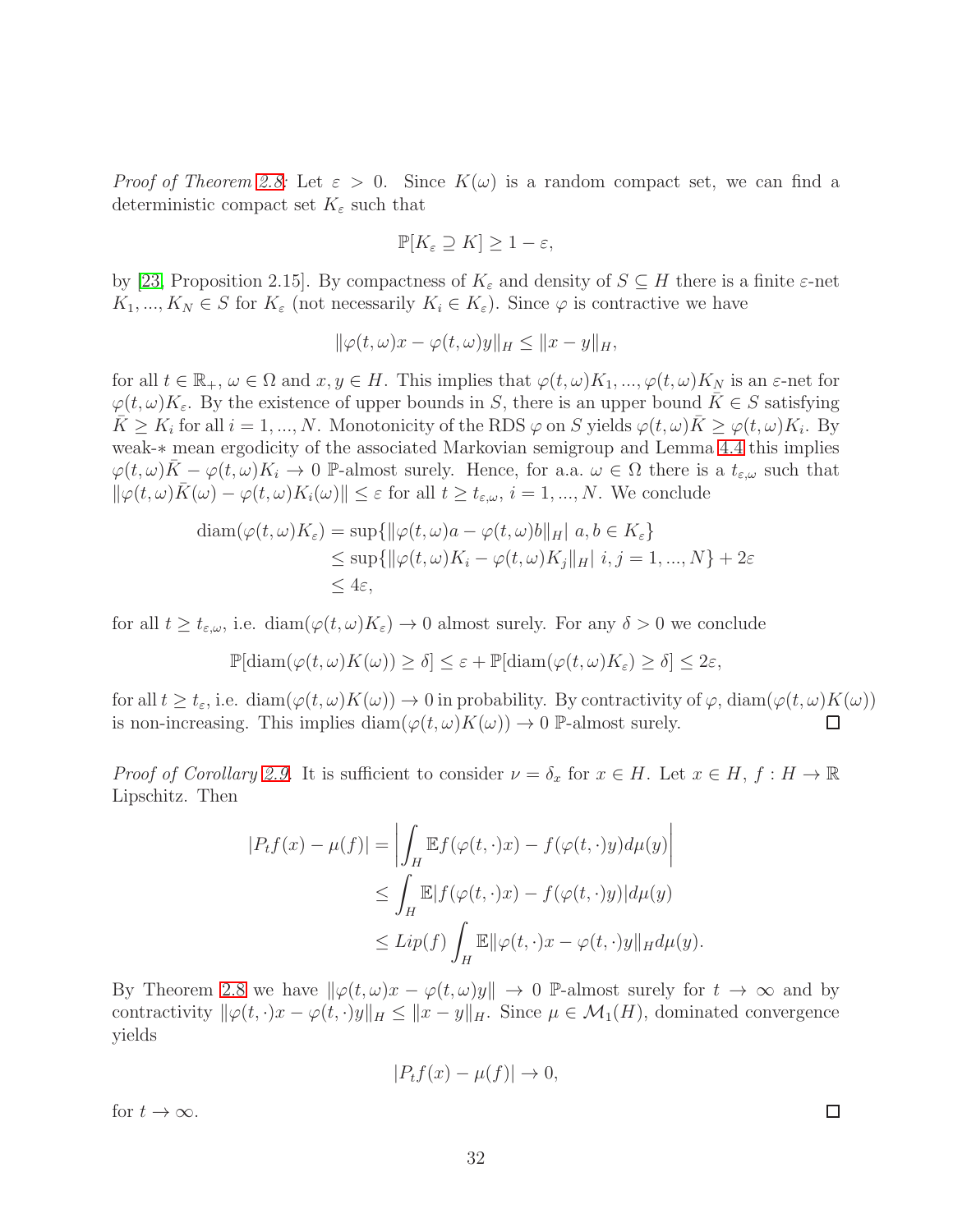Proof of Corollary [2.10.](#page-12-2) Let

$$
P_t f(x) = \mathbb{E} f(S(t, 0; \cdot)x) = \mathbb{E} f(\varphi(t, \cdot)x),
$$

for  $f \in B_b(H)$  and  $x \in H$ . The unique existence of variational solutions  $X(t, 0; \omega)x$  is well known (cf. [\[38,](#page-38-7) Theorem 4.2.4]). By pathwise uniqueness of the solution,  $S(t, 0; \omega)x$  and  $X(t, 0; \omega)x$  are indistinguishable and thus the associated Markovian semigroups on  $\mathcal{B}_b(H)$ coincide and are Feller (cf. [\[38,](#page-38-7) Proposition 4.3.5]). Monotonicity of the drift implies contractivity of  $\varphi$ . By [\[35,](#page-38-8) Theorem 1.3] there is a unique invariant measure  $\mu \in \mathcal{M}_1$  with  $\int_H ||x||_V^\alpha d\mu(x) < \infty$  and for all Lipschitz functions  $F : H \to \mathbb{R}$ 

$$
|P_t F(x) - P_t F(y)| \le \frac{CLip(F) \|x - y\|_H}{\sqrt{t}} \left(1 + \frac{\|x\|_H}{\sqrt{t}} + \frac{\|y\|_H}{\sqrt{t}}\right)^{\frac{\delta}{\alpha}},
$$

where  $Lip(F)$  is the Lipschitz constant of F. In order to obtain bounds on higher moments of  $\mu$  we note (as in [\[34,](#page-37-13) Lemma 2.2])

$$
\frac{1}{t} \mathbb{E} \int_0^t \|X(r, 0; \cdot)0\|_H^k \|X(r, 0; \cdot)0\|_V^\alpha dr \le C,
$$

for all  $k \ge 4$ ,  $t \ge 0$ . Since  $\mu$  is obtained as the weak limit of  $\mu_n := \frac{1}{n} \int_0^n \mathcal{L}(X(r, 0; \cdot)0) dr$  this implies

$$
\int_H \|x\|_H^k \|x\|_V^\alpha d\mu(x) < \infty.
$$

In particular  $\mu(\|\cdot\|_H^k) < \infty$  for all  $k \geq 1$ . We obtain

$$
|P_t F(x) - \mu(F)| \le \frac{CLip(F)(\|x\|_H + 1)}{\sqrt{t}} \left(1 + \frac{\|x\|_H^{\frac{\delta}{\alpha}}}{t^{\frac{\delta}{2\alpha}}} + \frac{1}{t^{\frac{\delta}{2\alpha}}}\right) \to 0,
$$

for  $t \to \infty$  which implies weak∗-mean ergodicity. By Theorem [2.6](#page-11-0) there is a measurable compact random attractor A and Theorem [2.8](#page-12-0) yields diam( $\mathcal{A}(\theta_t\omega)$ ) = diam( $\varphi(t,\omega)\mathcal{A}(\omega)$ )  $\rightarrow$ 0. Since  $\theta_t$  is  $\mathbb P$  preserving this implies  $\text{diam}(\mathcal{A}(\omega)) = 0$  almost surely, i.e.  $\mathcal{A}(\omega)$  is a single point.

#### 4.8 Finite time extinction (Theorem [2.12\)](#page-13-0)

We will need the following

<span id="page-32-0"></span>**Lemma 4.5.** Let  $\beta$  be a real-valued Brownian motion and  $q, s \in \mathbb{R}$ . Then

$$
\int_{s}^{t} e^{q(\beta_r - \beta_s)} dr \xrightarrow{t \to \infty} \infty,
$$

almost surely.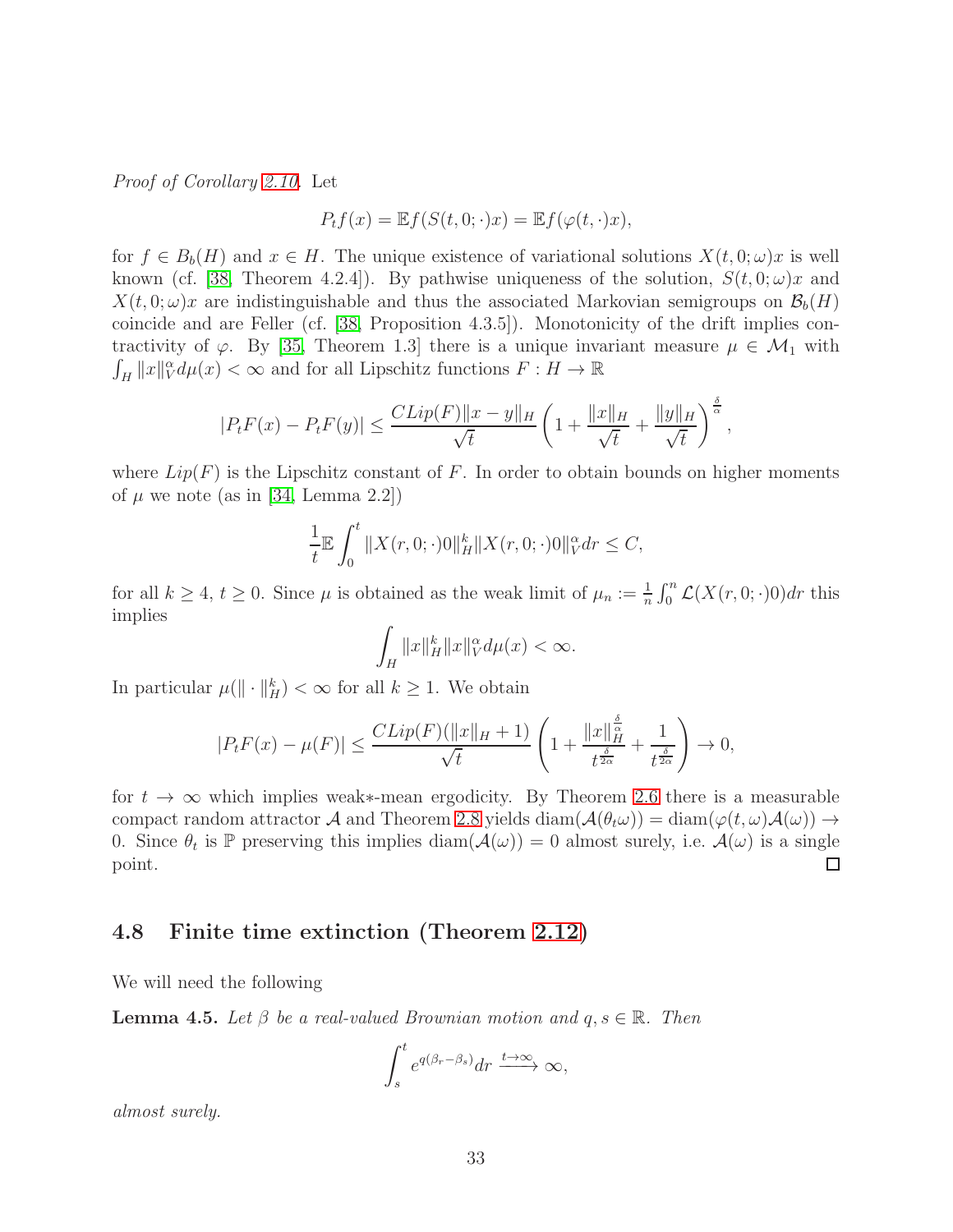Proof. We first prove convergence in probability. By the scaling property of Brownian motion we have  $q(\beta_{r+s} - \beta_s) = q\beta_r = 2\beta_{\frac{q^2}{4}r}$  in law. Hence,

$$
\int_s^t e^{q(\beta_r - \beta_s)} dr = \int_0^{t-s} e^{q(\beta_{r+s} - \beta_s)} dr = \int_0^{t-s} e^{2\beta} \frac{q^2}{4} r dr = \frac{4}{q^2} \int_0^{\frac{q^2}{4}(t-s)} e^{2\beta_r},
$$

in law. Therefore, it is sufficient to prove divergence of

$$
A_t := \int_0^t e^{2\beta_r},
$$

in probability. By [\[1\]](#page-35-7) we know that  $A_t$  has the density function

$$
\mathbb{P}[A_t \in du] = \frac{du}{\sqrt{2\pi u^3}} \frac{1}{\sqrt{2\pi t}} \int_{\mathbb{R}} \cosh(\xi) e^{-\frac{\cosh(\xi)^2}{2u} - \frac{(\xi + \frac{i\pi}{2})^2}{2t}} d\xi.
$$

Let  $K > 0$ . Then

$$
\mathbb{P}[A_t \le K] = \int_{\mathbb{R}} \int_0^K \frac{1}{\sqrt{2\pi u^3}} \frac{1}{\sqrt{2\pi t}} \cosh(\xi) e^{-\frac{\cosh(\xi)^2}{2u} - \frac{(\xi + \frac{i\pi}{2})^2}{2t}} du d\xi.
$$

Taking the absolute value and substituting  $u \leadsto \frac{\cosh(\xi)}{\sqrt{u}}$  in the inner integral yields

$$
\mathbb{P}[A_t \le K] \le 2e^{\frac{\pi^2}{8t}} \int_{\mathbb{R}} \int_{\frac{\cosh(\xi)}{\sqrt{K}}}^{\infty} \frac{e^{\frac{-u^2}{2}}}{\sqrt{2\pi}} \frac{e^{-\frac{\xi^2}{2t}}}{\sqrt{2\pi t}} du d\xi.
$$

Let now  $\varepsilon > 0$  and choose  $R > 0$  such that  $\int_{\frac{\cosh(R)}{\sqrt{K}}}^{\infty}$  $e^{\frac{-u^2}{2}}$  $\frac{1}{\sqrt{2\pi}}du \leq \frac{\varepsilon}{8}$  $\frac{\varepsilon}{8}$ . Then choose t so large that  $\sup_{\xi \in [-R,R]} \frac{e^{-\frac{\xi^2}{2t}}}{\sqrt{2\pi i}}$  $\frac{e^{-\frac{t}{2t}}}{\sqrt{2\pi t}} \leq \frac{\varepsilon}{16}$  $\frac{\varepsilon}{16R}$  and  $2e^{\frac{\pi^2}{8t}} \leq 4$ . We obtain

$$
\mathbb{P}[A_t \le K] = 2e^{\frac{\pi^2}{8t}} \left( \int_{-R}^R \int_{\frac{\cosh(\xi)}{\sqrt{K}}}^{\infty} \frac{e^{\frac{-u^2}{2}}}{\sqrt{2\pi}} \frac{e^{-\frac{\xi^2}{2t}}}{\sqrt{2\pi t}} du d\xi + \int_{[-R,R]^c} \int_{\frac{\cosh(\xi)}{\sqrt{K}}}^{\infty} \frac{e^{\frac{-u^2}{2}}}{\sqrt{2\pi}} \frac{e^{-\frac{\xi^2}{2t}}}{\sqrt{2\pi t}} du d\xi \right)
$$
  

$$
\le 4 \left( \frac{\varepsilon}{8} \int_{\frac{\cosh(1)}{\sqrt{K}}}^{\infty} \frac{e^{\frac{-u^2}{2}}}{\sqrt{2\pi}} du + \frac{\varepsilon}{8} \int_{[-R,R]^c} \frac{e^{-\frac{\xi^2}{2t}}}{\sqrt{2\pi t}} d\xi \right) \le \varepsilon,
$$

for all t sufficiently large, i.e.  $\mathbb{P}[A_t \leq K] \to 0$ , for  $t \to \infty$ . Hence, the same holds for  $\int_s^t e^{q(\beta_r-\beta_s)}dr$ . We conclude that for almost all  $\omega \in \Omega$  there exists a  $t_0$  (depending on  $\omega$ ) such that  $\int_s^{t_0} e^{q(\beta_r-\beta_s)}dr > K$ . Since  $\int_s^t e^{q(\beta_r-\beta_s)}dr$  is increasing in t, this implies  $\int_s^t e^{q(\beta_r-\beta_s)}dr > K$ for all  $t \geq t_0$ , i.e.

$$
\int_s^t e^{q(\beta_r - \beta_s)} dr \to \infty,
$$

almost surely.

 $\Box$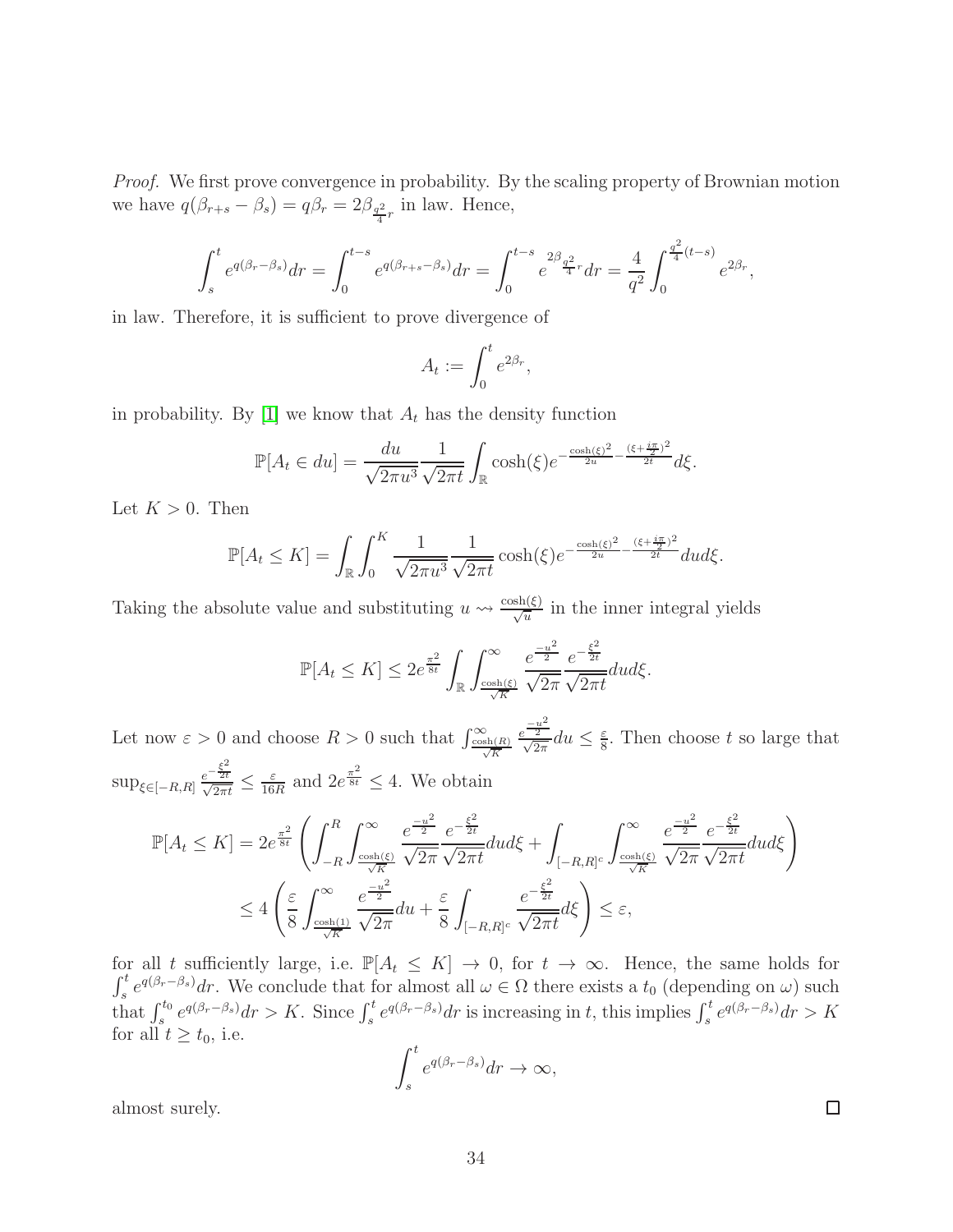*Proof of Theorem [2.12.](#page-13-0)* : Let  $B \subseteq H$  bounded and  $x \in B$ . Recall that  $Z(t, s; \omega)x$  satisfies

$$
Z(t, s; \omega)x = x + \int_s^t \mu_r(\omega) A(r, \mu_r^{-1}(\omega) Z(r, s; \omega)x) dr.
$$

In particular  $Z(t, s; \omega)x$  is absolutely continuous. By the chain-rule

$$
\frac{d}{dt} ||Z(t,s;\omega)x||_H^2 = \mu_t(\omega)^2 \ v_* \langle A(t,\mu_t^{-1}(\omega)Z(t,s;\omega)x), \mu_t^{-1}(\omega)Z(r,s;\omega)x \rangle_V
$$
  

$$
\leq \lambda(\omega)\mu_t(\omega)^{2-p} ||Z(t,s;\omega)x||_H^p dr,
$$

for almost every  $t \in [s, \infty)$ . Lemma [4.2](#page-24-3) yields

$$
||Z(t,s;\omega)x||_H^2 \leq \left(||x||_H^{2-p} - (1-\frac{p}{2})\lambda(\omega) \int_s^t \mu_\tau(\omega)^{2-p} d\tau \vee 0\right)^{\frac{2}{2-p}},
$$

for all  $t \geq s$ . Since  $S(t, s; \omega)x = \mu_t(\omega)Z(t, s; \omega)(\mu_s(\omega)^{-1}x)$ , we obtain

$$
||S(t,s;\omega)x||_H^2 \leq \mu_t(\omega)^2 \left( \left( ||\mu_s(\omega)^{-1}x||_H^{2-p} - (1 - \frac{p}{2})\lambda(\omega) \int_s^t \mu_\tau(\omega)^{2-p} d\tau \right) \vee 0 \right)^{\frac{2}{2-p}} \leq \mu_t(\omega)^2 \mu_s(\omega)^{-2} \left( \left( ||B||_H^{2-p} - (1 - \frac{p}{2})\lambda(\omega) \int_s^t e^{-\mu(2-p)(\beta_\tau(\omega) - \beta_s(\omega))} d\tau \right) \vee 0 \right)^{\frac{2}{2-p}}
$$

.

Now we can apply Lemma [4.5](#page-32-0) to obtain  $||S(t, s; \omega)x||_H^2 = 0$ , for  $t \ge t_0$  and  $t_0 = t_0(||B||_H, \omega, s)$ large enough.

# 5 Appendix

<span id="page-34-0"></span>**Proposition 5.1.** Let  $A^{\varepsilon}$  :  $[0,T] \times V \to V^*$ ,  $\varepsilon \geq 0$  be a family of monotone operators converging pointwisely in  $V^*$ , i.e. for every  $t \in [0, T]$  and  $x \in V$  we have

$$
||A^{\varepsilon}(t,x) - A^0(t,x)||_{V^*} \to 0,
$$

for  $\varepsilon \to 0$ . Assume that there exists an  $\alpha > 1$  such that  $||A^{\varepsilon}(t,x)||_{V^*}^{\frac{\alpha}{\alpha-1}} \leq C(||x||_V^{\alpha} + 1)$  and that  $Y^{\varepsilon}$  are variational solutions to the corresponding equations

$$
\frac{d}{dt}Y_t^{\varepsilon} + A^{\varepsilon}(t, Y_t^{\varepsilon}) = 0, \ (\varepsilon \ge 0)
$$

satisfying the uniform bound  $||Y_r^{\varepsilon}||_{L^{\alpha}([0,T];V)} \leq C$ . Then

$$
\sup_{t \in [0,T]} \|Y_t^{\varepsilon} - Y_t^0\|_H^2 \to 0,
$$

for  $\varepsilon \to 0$ .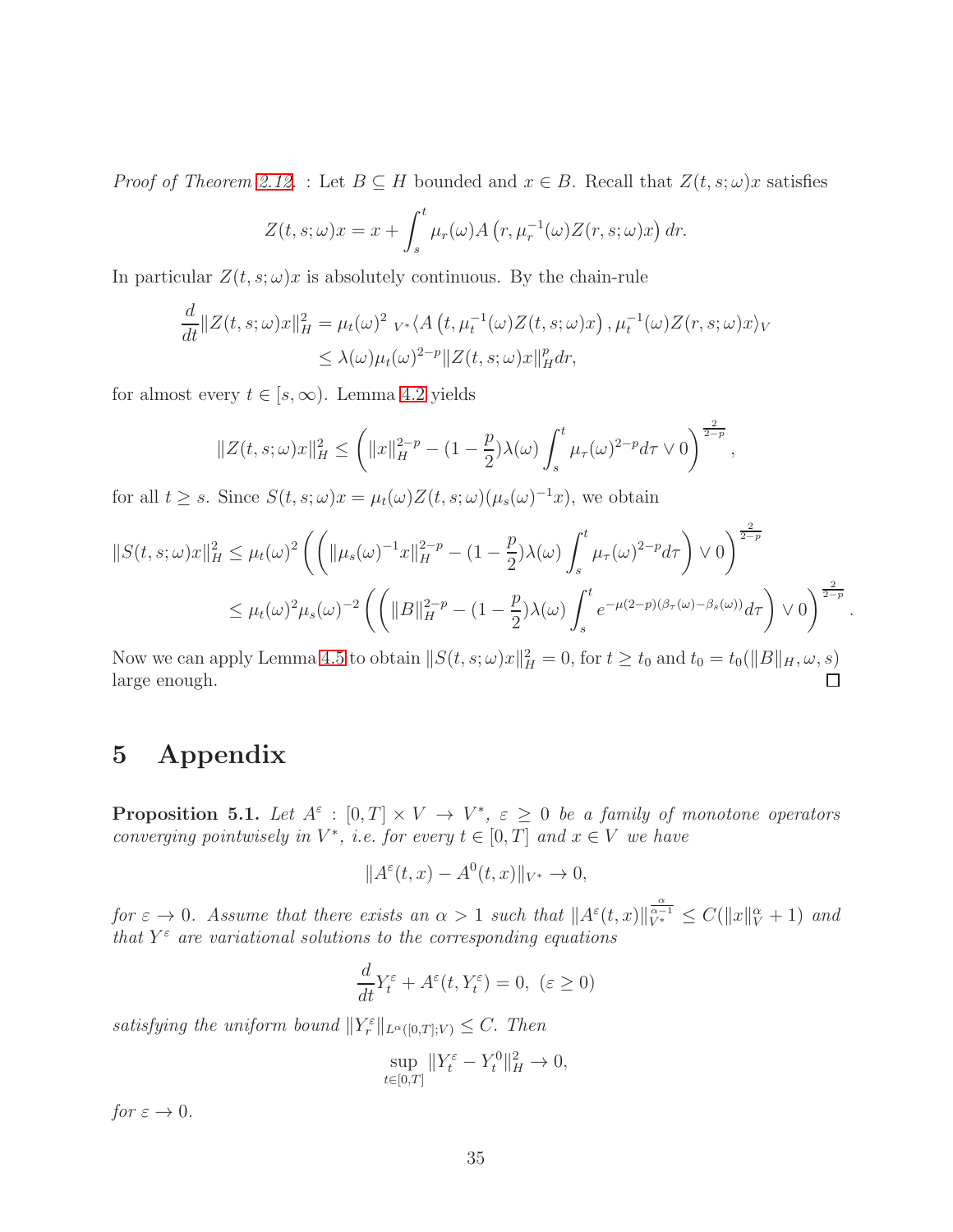Proof. By the chain-rule

$$
\begin{split}\n\|Y_t^{\varepsilon} - Y_t^0\|_H^2 &= \int_0^t {}_{V^*} \langle -A^{\varepsilon}(r, Y_r^{\varepsilon}) + A^0(r, Y_r^0), Y_r^{\varepsilon} - Y_r^0 \rangle_V dr \\
&= \int_0^t {}_{V^*} \langle -A^{\varepsilon}(r, Y_r^{\varepsilon}) + A^{\varepsilon}(r, Y_r^0), Y_r^{\varepsilon} - Y_r^0 \rangle_V dr + \int_0^t {}_{V^*} \langle A^0(r, Y_r^0) - A^{\varepsilon}(r, Y_r^0), Y_r^{\varepsilon} - Y_r^0 \rangle_V dr \\
&\leq \int_0^t {}_{V^*} \langle A^0(r, Y_r^0) - A^{\varepsilon}(r, Y_r^0), Y_r^{\varepsilon} - Y_r^0 \rangle_V dr \\
&\leq \|A^0(r, Y_r^0) - A^{\varepsilon}(r, Y_r^0)\|_{L^{\frac{\alpha}{\alpha-1}}([0,T]; V^*)} \|Y^{\varepsilon} - Y^0\|_{L^{\alpha}([0,T]; V)} \\
&\leq 2C \|A^0(\cdot, Y_r^0) - A^{\varepsilon}(\cdot, Y_r^0)\|_{L^{\frac{\alpha}{\alpha-1}}([0,T]; V^*)}.\n\end{split}
$$

 $\Box$ 

By dominated convergence the claim follows.

# <span id="page-35-7"></span>References

- [1] Larbi Alili, Hiroyuki Matsumoto, and Tomoyuki Shiraishi. On a triplet of exponential Brownian functionals. In Séminaire de Probabilités, XXXV, volume 1755 of Lecture Notes in Math., pages 396–415. Springer, Berlin, 2001.
- <span id="page-35-6"></span><span id="page-35-5"></span>[2] Ludwig Arnold. Random dynamical systems. Springer Monographs in Mathematics. Springer-Verlag, Berlin, 1998.
- [3] Ludwig Arnold and Igor Chueshov. Order-preserving random dynamical systems: equilibria, attractors, applications. Dynam. Stability Systems, 13(3):265–280, 1998.
- <span id="page-35-0"></span>[4] Donald G. Aronson and Lambertus A. Peletier. Large time behaviour of solutions of the porous medium equation in bounded domains. J. Differential Equations, 39(3):378–412, 1981.
- <span id="page-35-2"></span>[5] Viorel Barbu, Giuseppe Da Prato, and Michael Röckner. Existence and uniqueness of nonnegative solutions to the stochastic porous media equation. Indiana Univ. Math. J., 57(1):187–211, 2008.
- <span id="page-35-3"></span>[6] Viorel Barbu, Giuseppe Da Prato, and Michael R¨ockner. Some results on stochastic porous media equations. Boll. Unione Mat. Ital. (9), 1(1):1–15, 2008.
- <span id="page-35-4"></span>[7] Viorel Barbu, Giuseppe Da Prato, and Michael Röckner. Existence of strong solutions for stochastic porous media equation under general monotonicity conditions. Ann. Probab., 37(2):428–452, 2009.
- <span id="page-35-1"></span>[8] Viorel Barbu, Giuseppe Da Prato, and Michael R¨ockner. Stochastic porous media equations and self-organized criticality. Comm. Math. Phys., 285(3):901–923, 2009.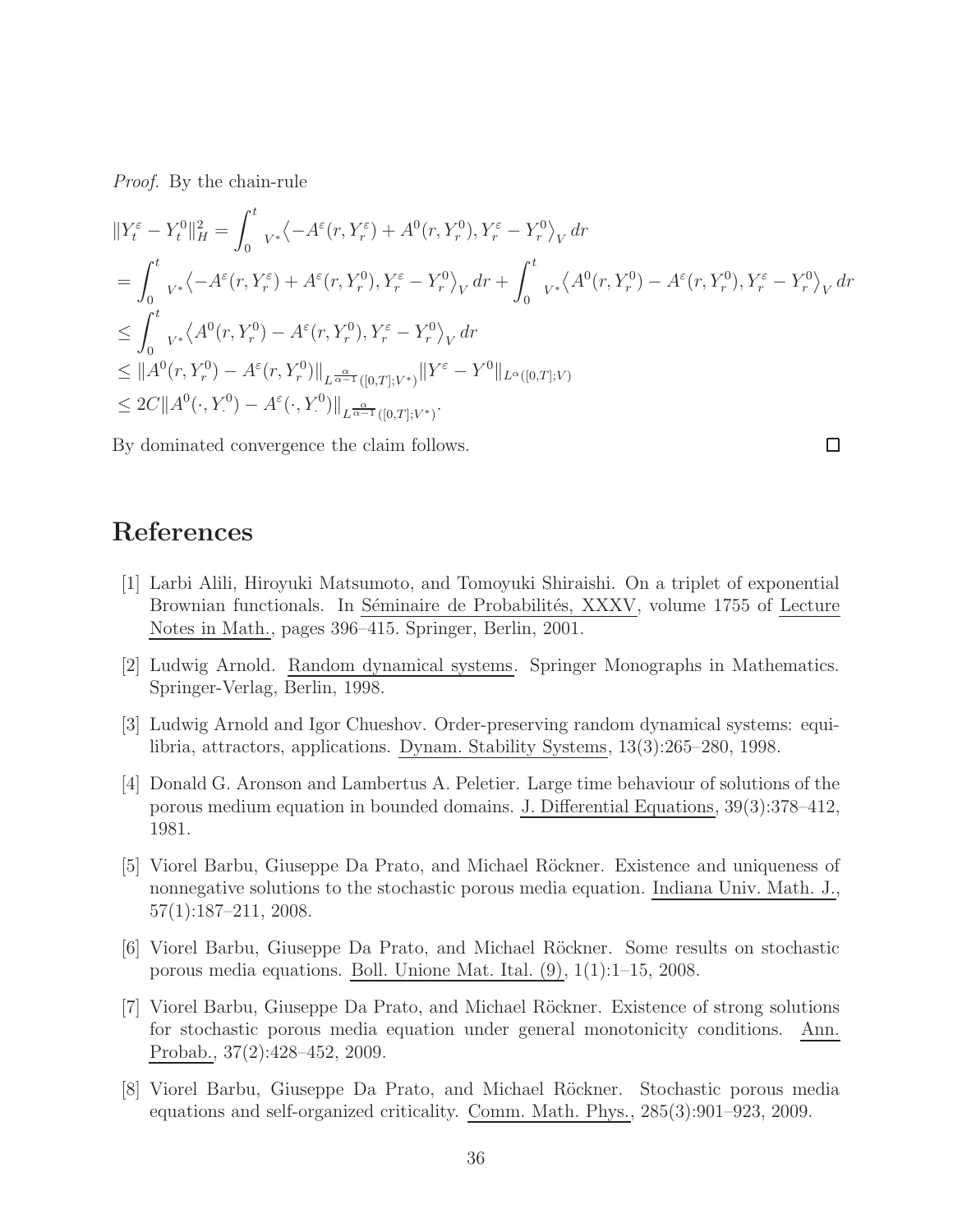- <span id="page-36-6"></span>[9] Viorel Barbu and Michael Röckner. Stochastic porous media equations and selforganized criticality: convergence to the critical state in all dimensions. BiBoS-preprint, to appear in: Comm. Math. Phys., pages 1–21, 2011.
- <span id="page-36-10"></span><span id="page-36-5"></span>[10] Jean Bertoin. L´evy processes, volume 121 of Cambridge Tracts in Mathematics. Cambridge University Press, Cambridge, 1996.
- [11] Wolf-Jürgen Beyn, Benjamin Gess, Paul Lescot, and Michael Röckner. The global random attractor for a class of stochastic porous media equations. Comm. Partial Differential Equations, 36(3):446–469, 2011.
- <span id="page-36-9"></span><span id="page-36-7"></span>[12] Feng Cao and Jifa Jiang. On the global attractivity of monotone random dynamical systems. Proc. Amer. Math. Soc., 138(3):891–898, 2010.
- [13] Tomás Caraballo, Hans Crauel, José A. Langa, and James C. Robinson. The effect of noise on the Chafee-Infante equation: a nonlinear case study. Proc. Amer. Math. Soc., 135(2):373–382 (electronic), 2007.
- <span id="page-36-11"></span>[14] Tomás Caraballo, Grzegorz Lukaszewicz, and José Real. Pullback attractors for asymptotically compact non-autonomous dynamical systems. Nonlinear Anal., 64(3):484–498, 2006.
- <span id="page-36-0"></span>[15] Alexandre N. Carvalho, Jan W. Cholewa, and Tomasz Dlotko. Global attractors for problems with monotone operators. Boll. Unione Mat. Ital. Sez. B Artic. Ric. Mat. (8), 2(3):693–706, 1999.
- <span id="page-36-1"></span>[16] Alexandre N. Carvalho and Claudia B. Gentile. Comparison results for nonlinear parabolic equations with monotone principal part. J. Math. Anal. Appl., 259(1):319– 337, 2001.
- <span id="page-36-2"></span>[17] Alexandre N. Carvalho and Cláudia B. Gentile. Asymptotic behaviour of non-linear parabolic equations with monotone principal part. J. Math. Anal. Appl., 280(2):252– 272, 2003.
- <span id="page-36-3"></span>[18] Jan W. Cholewa and Tomasz Dlotko. Global attractors in abstract parabolic problems, volume 278 of London Mathematical Society Lecture Note Series. Cambridge University Press, Cambridge, 2000.
- <span id="page-36-4"></span>[19] Jan W. Cholewa and Anibal Rodriguez-Bernal. Extremal equilibria for monotone semigroups in ordered spaces with application to evolutionary equations. J. Differential Equations, 249(3):485–525, 2010.
- <span id="page-36-8"></span>[20] Igor Chueshov. Monotone random systems theory and applications, volume 1779 of Lecture Notes in Mathematics. Springer-Verlag, Berlin, 2002.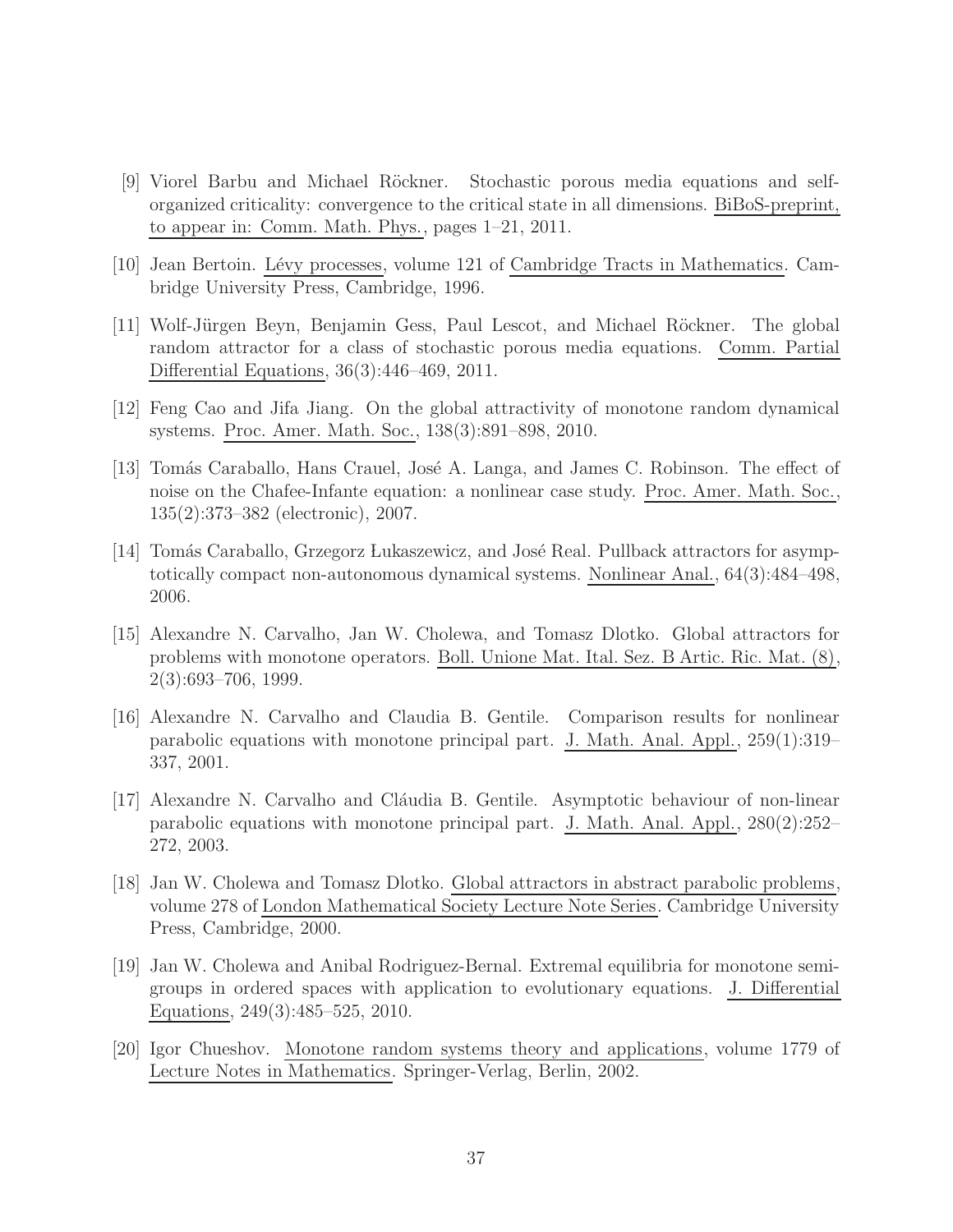- <span id="page-37-8"></span><span id="page-37-7"></span>[21] Igor Chueshov and Michael Scheutzow. On the structure of attractors and invariant measures for a class of monotone random systems. Dyn. Syst., 19(2):127–144, 2004.
- <span id="page-37-12"></span>[22] Hans Crauel. Global random attractors are uniquely determined by attracting deterministic compact sets. Ann. Mat. Pura Appl. (4), 176:57–72, 1999.
- <span id="page-37-0"></span>[23] Hans Crauel. Random probability measures on Polish spaces, volume 11 of Stochastics Monographs. Taylor & Francis, London, 2002.
- <span id="page-37-1"></span>[24] Hans Crauel, Arnaud Debussche, and Franco Flandoli. Random attractors. J. Dynam. Differential Equations, 9(2):307–341, 1997.
- <span id="page-37-3"></span>[25] Hans Crauel and Franco Flandoli. Attractors for random dynamical systems. Probab. Theory Related Fields, 100(3):365–393, 1994.
- <span id="page-37-4"></span>[26] Giuseppe Da Prato and Michael Röckner. Weak solutions to stochastic porous media equations. J. Evol. Equ., 4(2):249–271, 2004.
- [27] Giuseppe Da Prato, Michael R¨ockner, Boris L. Rozovskii, and Feng-Yu Wang. Strong solutions of stochastic generalized porous media equations: existence, uniqueness, and ergodicity. Comm. Partial Differential Equations, 31(1-3):277–291, 2006.
- <span id="page-37-9"></span><span id="page-37-5"></span>[28] Benjamin Gess. Random attractors for stochastic porous media equations perturbed by space-time linear multiplicative noise. arXiv:1108.2413v1, 2011.
- [29] Benjamin Gess. Strong solutions for stochastic partial differential equations of gradient type. arXiv:1104.4243v1, 2011.
- <span id="page-37-2"></span>[30] Benjamin Gess, Wei Liu, and Michael R¨ockner. Random attractors for a class of stochastic partial differential equations driven by general additive noise. J. Differential Equations,  $251(4-5):1225 - 1253$ ,  $2011$ .
- <span id="page-37-6"></span>[31] Jong U. Kim. On the stochastic porous medium equation. J. Differential Equations, 220(1):163–194, 2006.
- <span id="page-37-10"></span>[32] Olga A. Ladyˇzenskaja, Vsevolod A. Solonnikov, and Nina N. Ural'ceva. Linear and quasilinear equations of parabolic type. Translated from the Russian by S. Smith. Translations of Mathematical Monographs, Vol. 23. American Mathematical Society, Providence, R.I., 1967.
- <span id="page-37-13"></span><span id="page-37-11"></span>[33] Gary M. Lieberman. Second order parabolic differential equations. World Scientific Publishing Co. Inc., River Edge, NJ, 1996.
- [34] Wei Liu and Michael Röckner. SPDE in Hilbert space with locally monotone coefficients. J. Funct. Anal., 259(11):2902–2922, 2010.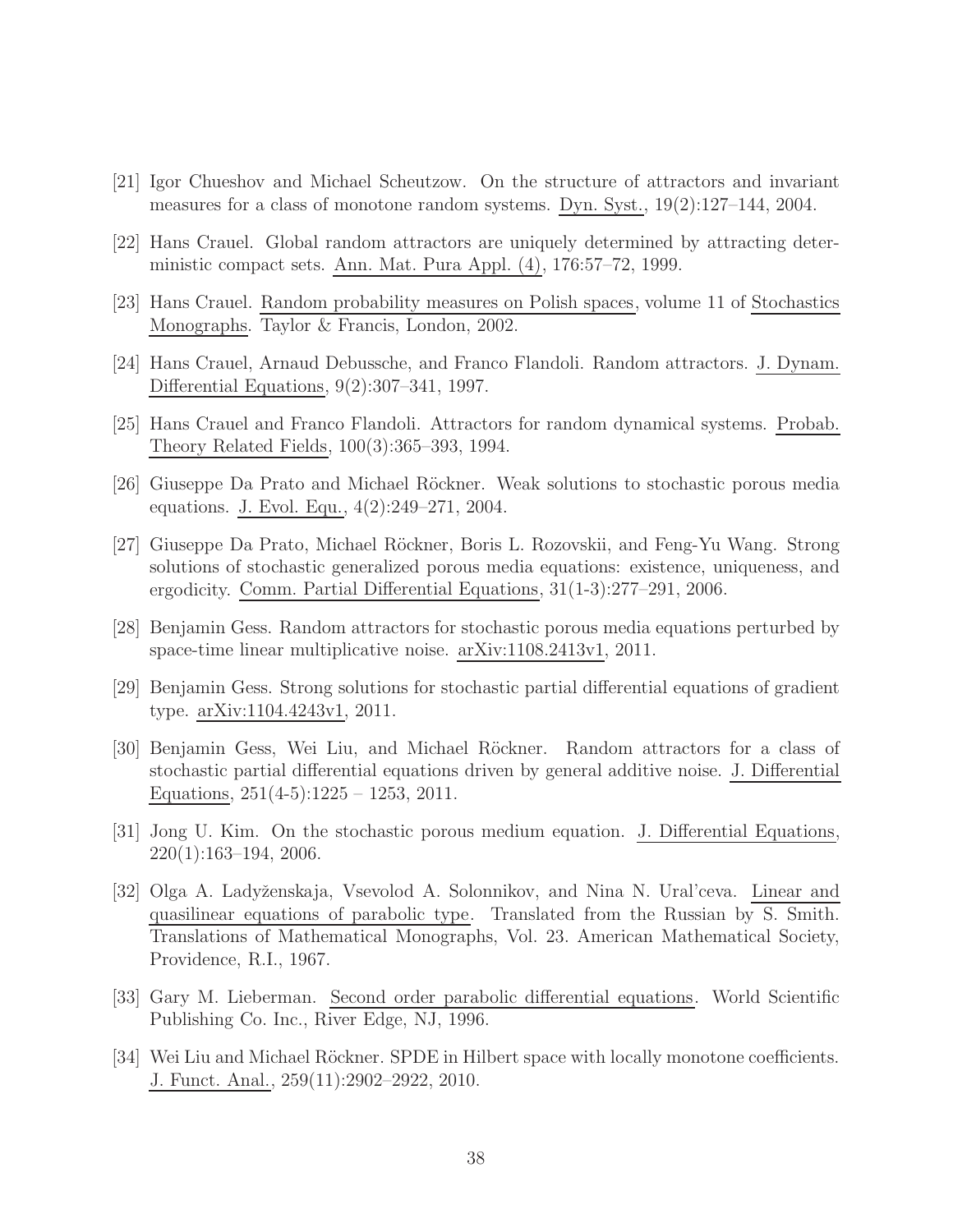- <span id="page-38-8"></span>[35] Wei Liu and Jonas Tölle. Existence and uniqueness of invariant measures for stochastic evolution equations with weakly dissipative drifts. Electronic Communications in Probability, 16:447–457, 2011.
- <span id="page-38-9"></span><span id="page-38-1"></span>[36] Yuewei Liu, Lu Yang, and Chengkui Zhong. Asymptotic regularity for p-Laplacian equation. J. Math. Phys., 51(5):052702, 7, 2010.
- [37] Szymon Peszat and Jerzy Zabczyk. Stochastic partial differential equations with L´evy noise, volume 113 of Encyclopedia of Mathematics and its Applications. Cambridge University Press, Cambridge, 2007. An evolution equation approach.
- <span id="page-38-7"></span><span id="page-38-3"></span>[38] Claudia Prévôt and Michael Röckner. A concise course on stochastic partial differential equations, volume 1905 of Lecture Notes in Mathematics. Springer, Berlin, 2007.
- <span id="page-38-4"></span>[39] Jiagang Ren, Michael Röckner, and Feng-Yu Wang. Stochastic generalized porous media and fast diffusion equations. J. Differential Equations, 238(1):118–152, 2007.
- <span id="page-38-6"></span>[40] Michael R¨ockner and Feng-Yu Wang. Non-monotone stochastic generalized porous media equations. J. Differential Equations, 245(12):3898–3935, 2008.
- [41] Michael Scheutzow. Comparison of various concepts of a random attractor: a case study. Arch. Math. (Basel), 78(3):233–240, 2002.
- <span id="page-38-5"></span>[42] Michael Scheutzow. Attractors for ergodic and monotone random dynamical systems. In Seminar on Stochastic Analysis, Random Fields and Applications V, volume 59 of Progr. Probab., pages 331–344. Birkhäuser, Basel, 2008.
- <span id="page-38-0"></span>[43] Björn Schmalfuss. Backward cocycle and attractors of stochastic differential equations. In V. Reitmann, T. Riedrich, and N. Koksch, editors, International Seminar on Applied Mathematics - Nonlinear Dynamics: Attractor Approximation and Global Behavior, pages 185–192. Technische Universität Dresden, 1992.
- <span id="page-38-10"></span>[44] Ralph E. Showalter. Monotone operators in Banach space and nonlinear partial differential equations, volume 49 of Mathematical Surveys and Monographs. American Mathematical Society, Providence, RI, 1997.
- <span id="page-38-2"></span>[45] Shingo Takeuchi and Tomomi Yokota. Global attractors for a class of degenerate diffusion equations. Electron. J. Differential Equations, pages No. 76, 13 pp. (electronic), 2003.
- <span id="page-38-12"></span>[46] Roger Temam. Infinite-dimensional dynamical systems in mechanics and physics, volume 68 of Applied Mathematical Sciences. Springer-Verlag, New York, second edition, 1997.
- <span id="page-38-11"></span>[47] Roger Temam. Navier-Stokes equations. AMS Chelsea Publishing, Providence, RI, 2001. Theory and numerical analysis, Reprint of the 1984 edition.